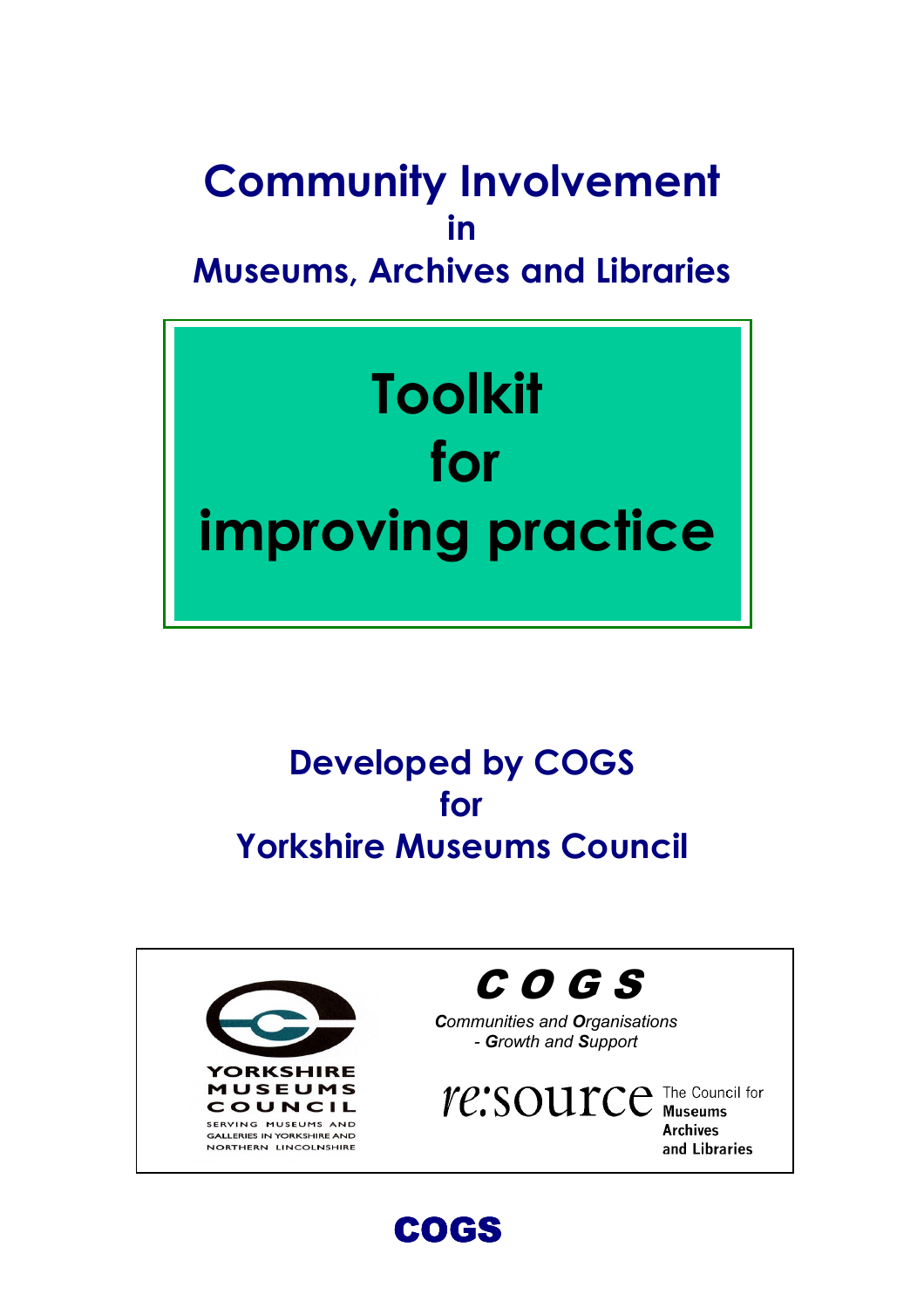## Community Involvement

in

## Museums, Archives and Libraries



## Developed by COGS for Yorkshire Museums Council

#### Acknowledgements

COGS have produced this toolkit as the result of a project funded by Resource: the council for museums, archives and libraries and managed by the Yorkshire Museums Council. We wish to thank all those who have contributed to its production through involvement in participatory workshops, providing research material and 'piloting' the toolkit. We are also grateful to Yorkshire Forward, the Regional Development Agency, whose original work with COGS, inspired this project.

#### © COGS 2002

Reproduction, storage, adaptation or translation in any form or by any means, of this publication is prohibited without prior written permission of the publisher, unless within the terms of the Copyright Licensing Agency. Excerpts may be reproduced for the purpose of research, private study, criticism or review, or by educational institutions solely for educational purposes without permission, providing full acknowledgement is given.

Yorkshire Museums Council Farnley Hall Hall Lane Leeds LS12 5HA Tel: 0113 2638909

COGS 235a London Road Sheffield S2 4NF Tel: 0114 2554747

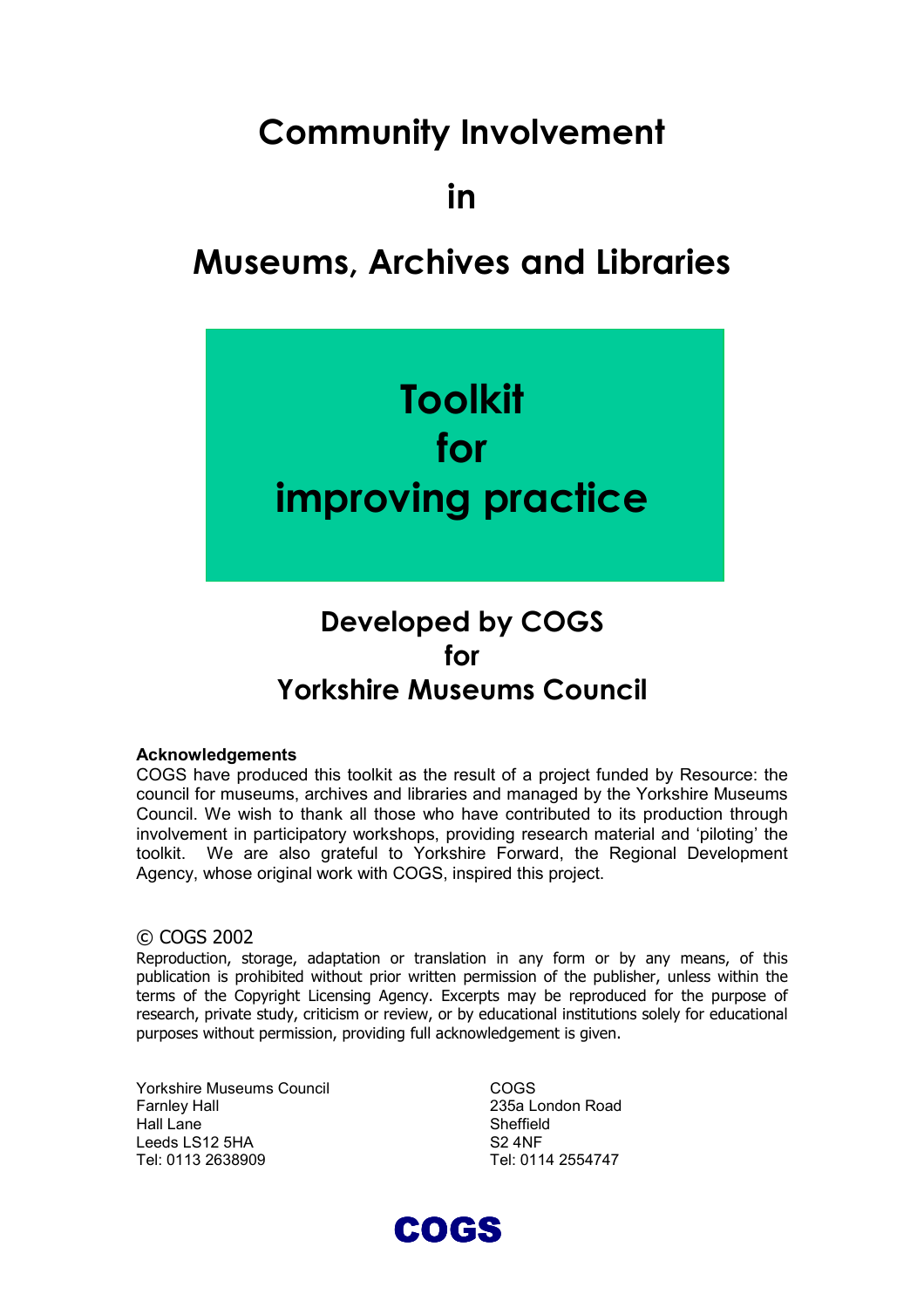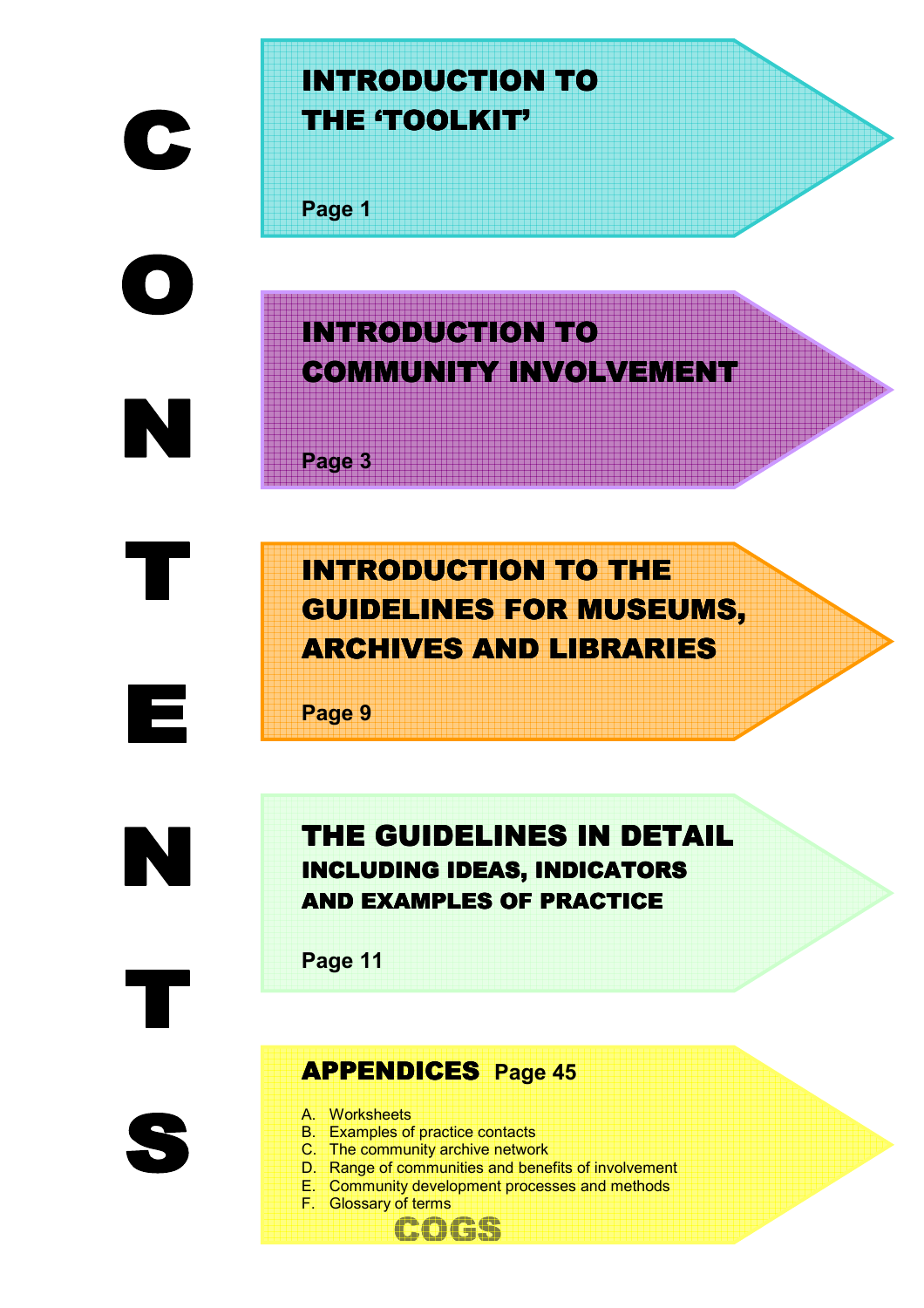## Introduction to the toolkit

"If social inclusion policies are to be fully effective, it is vital that individuals and representatives from excluded and community groups, are involved in developing, introducing and monitoring the service. Establishing and maintaining these links is time consuming, but every opportunity should be taken for fostering community consultation and partnership." (Libraries For All, DCMS.1999.)

## **Background**

Yorkshire Museums Council (YMC) has been working with a range of agencies to explore and enhance the capacity of museums, archives and libraries to involve communities in both the planning and the delivery of services. In Summer 2001, YMC contracted COGS (community development consultants) to develop and produce a practical guide and resource about community involvement specifically focused on the context of museums, archives and libraries. This contract was part of a wider Access and Learning project that also included a skills and training audit, the drawing together of some examples of practice and research around Friends and support organisations. These pieces of work are written up in "Open Doors, Open Minds" and "Friends Like These", published by YMC alongside this toolkit.

"Community Involvement in Museums, Archives and Libraries" was developed through:

- application of an existing framework (Active Partners),
- research,
- sector based workshops.
- piloting of draft materials by staff in museums, archives and libraries.

The timescale has been fairly short and this toolkit is intended to be a starting point for a developing resource.

The toolkit is aimed at people working in the sector who want to enhance community involvement. We hope that the toolkit will not only be used by those who are themselves directly engaging with communities but by others particularly those operating at a senior management and strategic level. While innovative approaches to community involvement are often spearheaded through limited term projects, sustainability depends upon a strategic approach to community involvement.

The aim of the toolkit is to provide a practical resource to help improve practice around community involvement. You can use the toolkit to evaluate community involvement in past work, assess and review current work and plan future developments.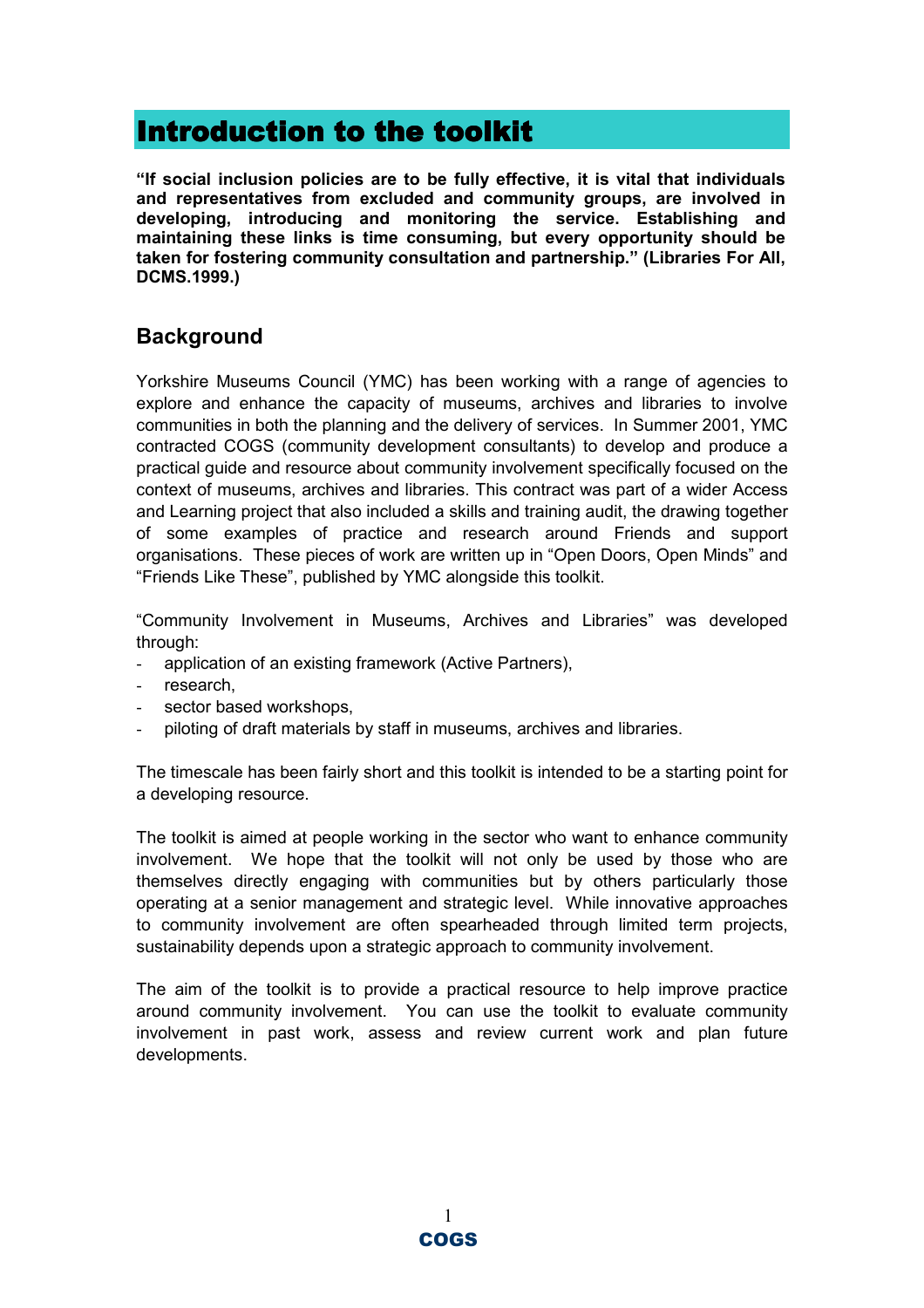## Guide to the sections

#### Introduction to community involvement

The purpose of this section is to explore some of the initial considerations when working with communities. These include such issues as: what is meant by 'community'; principles of involvement; levels and phases of involvement; and approaches and methods.

#### Introduction to the guidelines for museums, archives and libraries

This short section introduces the 'sector specific' guidelines that have been developed through the workshops with staff from museums, archives and libraries. There are thirteen guidelines, or outcome statements, from which you are encouraged to select those that you particularly need to focus on. The introduction provides guidance on how to apply the guidelines to the process of or planning, review and evaluation.

#### The guidelines in detail

This is the longest section of the toolkit providing detailed practical ideas and suggestions for each of the thirteen guidelines. There is a brief explanation of each guideline followed by a question for consideration, suggested indicators of progress, ideas for practice and examples of practice from within the sector. Each guideline also has a page for you to make notes when relating it to your own work.

#### Appendices

The appendices include other information and resources e.g. contact details for the examples of practice, a glossary of terms, useful organisations and books etc.

## What do you think?

This toolkit is a resource that can be updated and improved. Please tell us what you think and give us your ideas and suggestions for further contents. There is a feed back from at the back of the toolkit for you to fill in and return to YMC. Please use it.

We hope you find this toolkit a useful first step.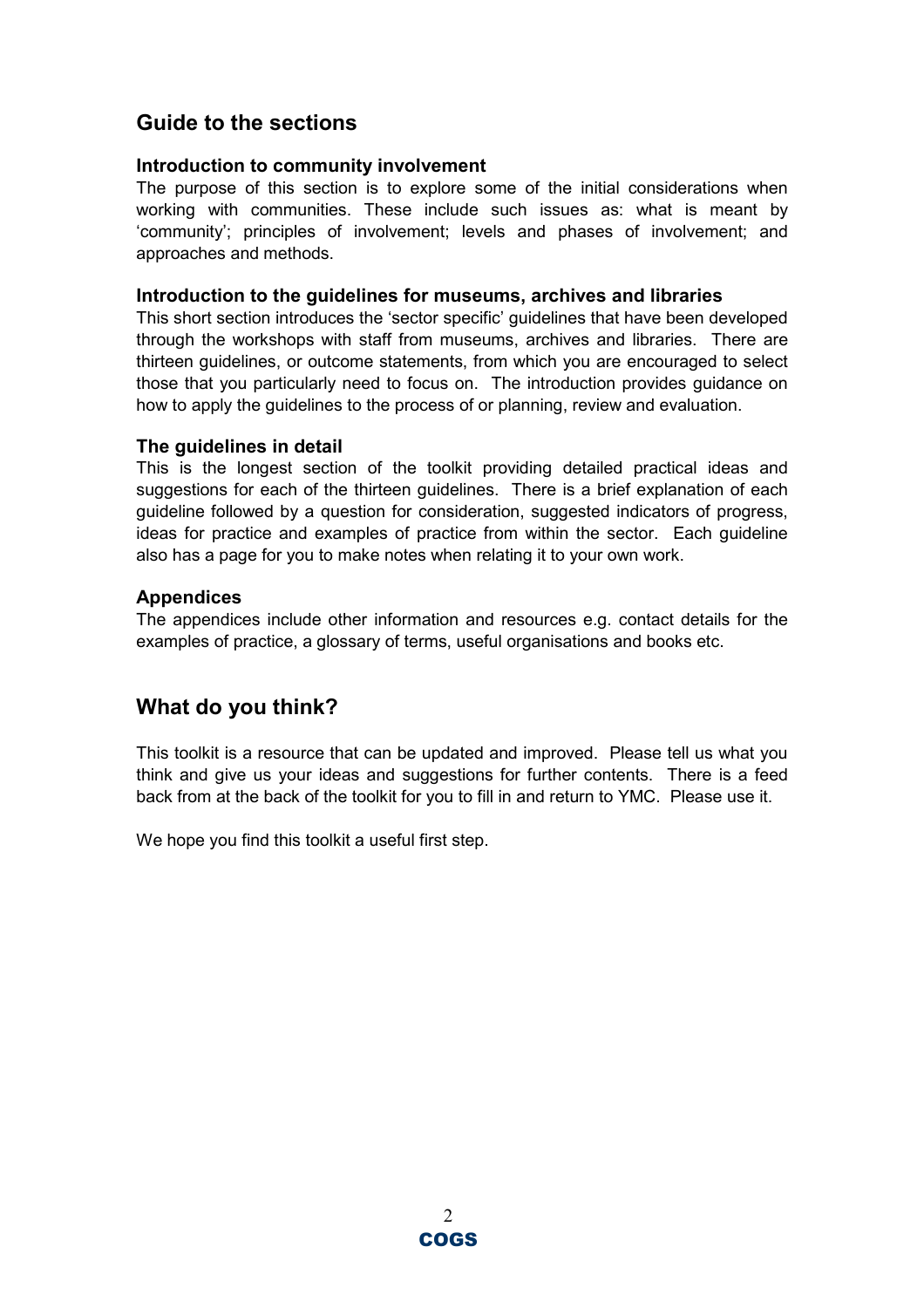## Introducing Community Involvement

## What is 'community'?

Community is most often used to mean a geographical community in which people live. It is also accepted that community can be used to mean people with a common interest or perspective. For the purposes of these guidelines community is understood as both geographically based e.g. around neighbourhoods, and as identity based e.g. in relation to age, race, gender, educational needs. As Appendix C illustrates staff in the cultural heritage sector work with a range of communities. There is therefore no one homogeneous community. This has significant implications for consultation and participation.

## Working with communities

'Community' is seen as a good thing and there are policies and programmes coming out of most government departments instructing agencies to work more closely with communities. Whilst this is a very positive move, there is little guidance on the roles that staff in different agencies should play and little advice around the complexity of community involvement.

It is hoped that people working in museums, archives and libraries, whether employed by public or private sector agencies, will want to meet the challenges of community involvement and to further the work of involving existing and potential users in service development. However, it is recognised that any work to involve communities in a meaningful way is additional to many people's core tasks and is likely to require a broader range of knowledge and skills. The aim of these materials therefore is to help you to develop an understanding of what community involvement is all about so that you can locate the work you are doing within a strategic framework.

## Principles of involvement

There are certain principles that we feel should underpin any community involvement work you engage in. These include:

- The necessity of understanding the community/communities you are working with – composition, needs, priorities, tensions, strengths, existing networks etc
- The need for partnership working and resourcing of participation at all stages of the process and the need for recognition of long term involvement
- Sensitivity around accountability and representation structures building effective groups/structures that strengthen communities rather than divide them.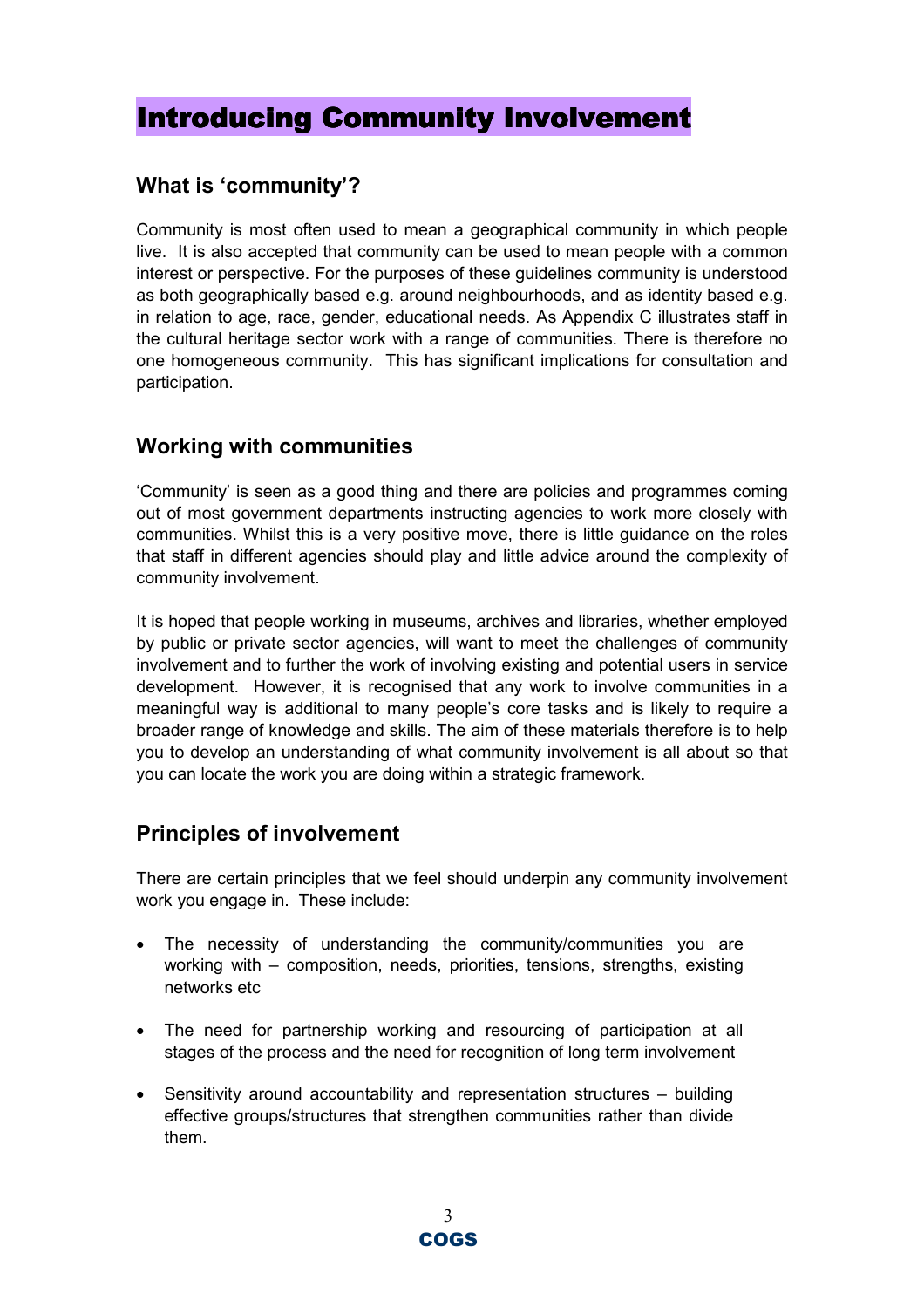- The need for a range of wider (formal and informal) ways in which people can participate - creating some community ownership and control.
- The need for clarity and recognition of influence e.g. evidence that communities have been heard.
- The recognition that people participate from a variety of starting points and cultural experience and that this has implications for how people learn and contribute.

## Levels of community involvement

Different strategies can be used to promote involvement. It helps to think about the level at which you want to involve people, recognising that this may change over time. The diagram below identifies four levels.

| <b>Levels of participation</b> |                                                                                                       |                                                                                                                                                |  |  |  |  |
|--------------------------------|-------------------------------------------------------------------------------------------------------|------------------------------------------------------------------------------------------------------------------------------------------------|--|--|--|--|
| High                           | <b>Participation</b><br>- in planning<br>- in service delivery                                        | The full involvement of groups,<br>individuals and organizations in all<br>aspects of planning or service<br>delivery                          |  |  |  |  |
|                                | Involvement                                                                                           | The occasional participation of<br>groups, individuals and<br>organizations in some aspects of<br>partnership planning or service<br>delivery. |  |  |  |  |
|                                | <b>Consultation</b>                                                                                   | Gathering the views and<br>comments of individuals, groups<br>and organizations on partnership<br>plans and/or services.                       |  |  |  |  |
| Low                            | <b>Information</b><br>- active (e.g. meetings/presentations)<br>- passive (e.g. leaflets/newsletters) | Informing individuals, groups and<br>organizations on partnership<br>plans and activities.                                                     |  |  |  |  |

Appendix A (ii) gives a pro-forma linked to the above diagram to help you to plan your work effectively.

Another way of thinking about this is to consider the roles you want people to play in your activities, project or service. The five roles framework (CDF 1996) is helpful here.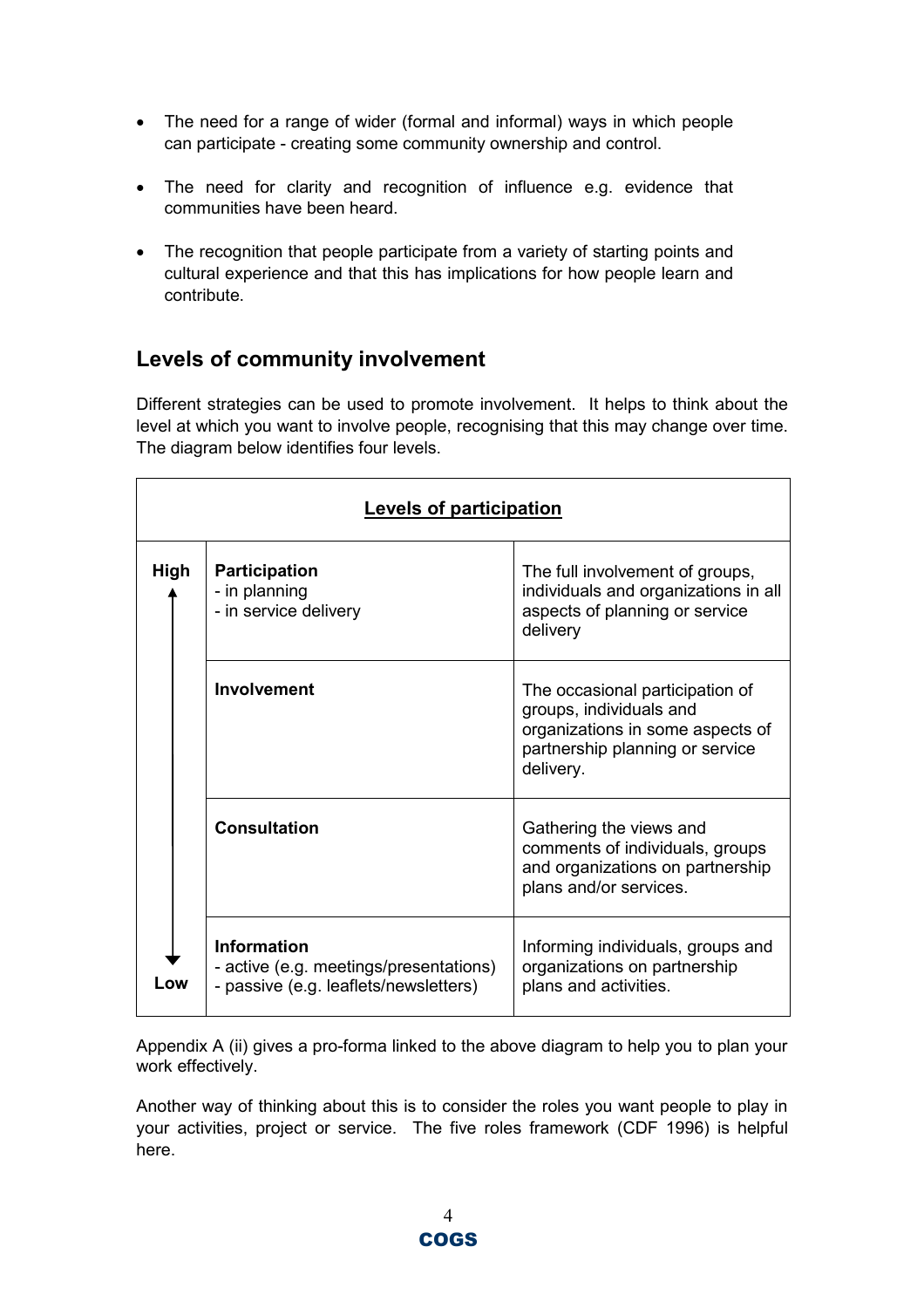Consider whether you want communities to be involved as:

- Beneficiaries and users of services
- Consultees and representatives of opinion
- A focus for general activities
- Deliverers of service and generators of development
- Potential long term partners

The level of support and learning people may require will depend upon the level at which they become involved. For example, if people are solely involved as beneficiaries and users of services, then they are likely to need up-to-date information on the services and facilities available whereas if you are trying to involve people themselves as a source of general community activity then they may need to learn group work skills, be linked into relevant networks and be provided with some specific training around working with communities and other agencies.

## Phases of involvement

Communities are complex and individuals within groups and communities may have different perspectives and agendas. Conflict within groups is always a possibility. You will need to think through what you are aiming to achieve, consider some options, and plan what should happen.

#### Beginnings

The phase at which something triggers the need to involve people, and you start to think what that involves.

#### $\supset$  Planning

The phase when you think through the process, make the first contacts, and develop an approach.

#### **⊅** Involvement

The phase in which you use methods and techniques to involve people.

#### $\supset$  Sustainability

What happens in this phase will depend very much on the level of participation you may be reporting back on consultation, or at another level setting up partnerships.

Before starting an involvement process it is important to reflect on the role you have the 'hat' you are wearing. The way you act may be influenced by how far you control resources, how decisions are made within your service and to whom you are answerable. People's attitudes to you will certainly be influenced by the role and power they think you have.

> 5 COGS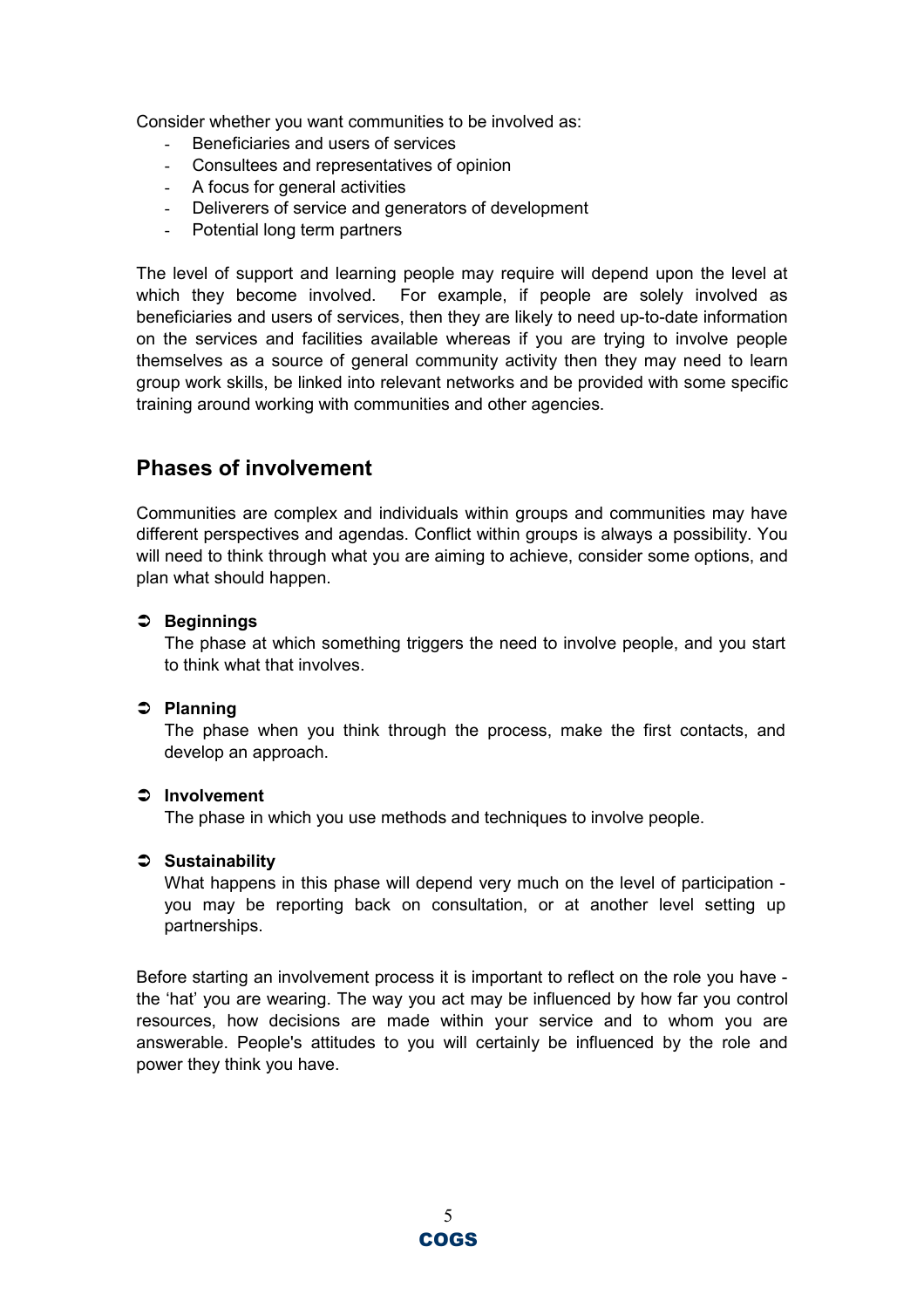## Community involvement - points to bear in mind

It is essential to clarify the purpose of participation - because that will determine who benefits and how.

Here are a few pointers to consider as you work through the involvement process.

- ♦ Bare in mind that people have limited patience and attention spans: how will you deal with long development times?
- ♦ Be sure everyone understands the constraints: what the process will not achieve for them. Unrealistic expectations can only lead to disillusionment.
- $\bullet$  Be realistic about what can be achieved with the time and resources available. Don't underestimate people. Give them tools to manage complexity, don't shield them from it.
- ♦ Divide the activities/learning/issues into bite-sized chunks.
- ♦ Start with people's own concerns and the issues relevant to them. Don't superimpose your own ideas and solutions at the outset.
- ♦ Help people widen their perceptions of the choices available and to clarify the implications of each option.
- ♦ Build in visible early successes to develop the confidence of participants.
- ♦ Continuously review and widen membership. As new interests groups are discovered how will they be integrated into the process?
- ♦ Help people to build their understanding of complex and remote decision processes which are outside the delegated powers of the participation process but which are affecting the outcomes.
- ♦ Nurture new networks and alliances.
- ♦ Plans must be meaningful and lead to action.
- ♦ Build in opportunities for reflection and appraisal.
- ♦ Make sure people are having fun!

(Taken from D Wilcox 'Guide to Effective Partnerships')

### Access to involvement

There are often barriers to people becoming involved – some of these may be obvious in hindsight but are easily forgotten in the planning process! Below is a checklist.

- Timing. Is this convenient?
- Place. Do people feel comfortable about the venue?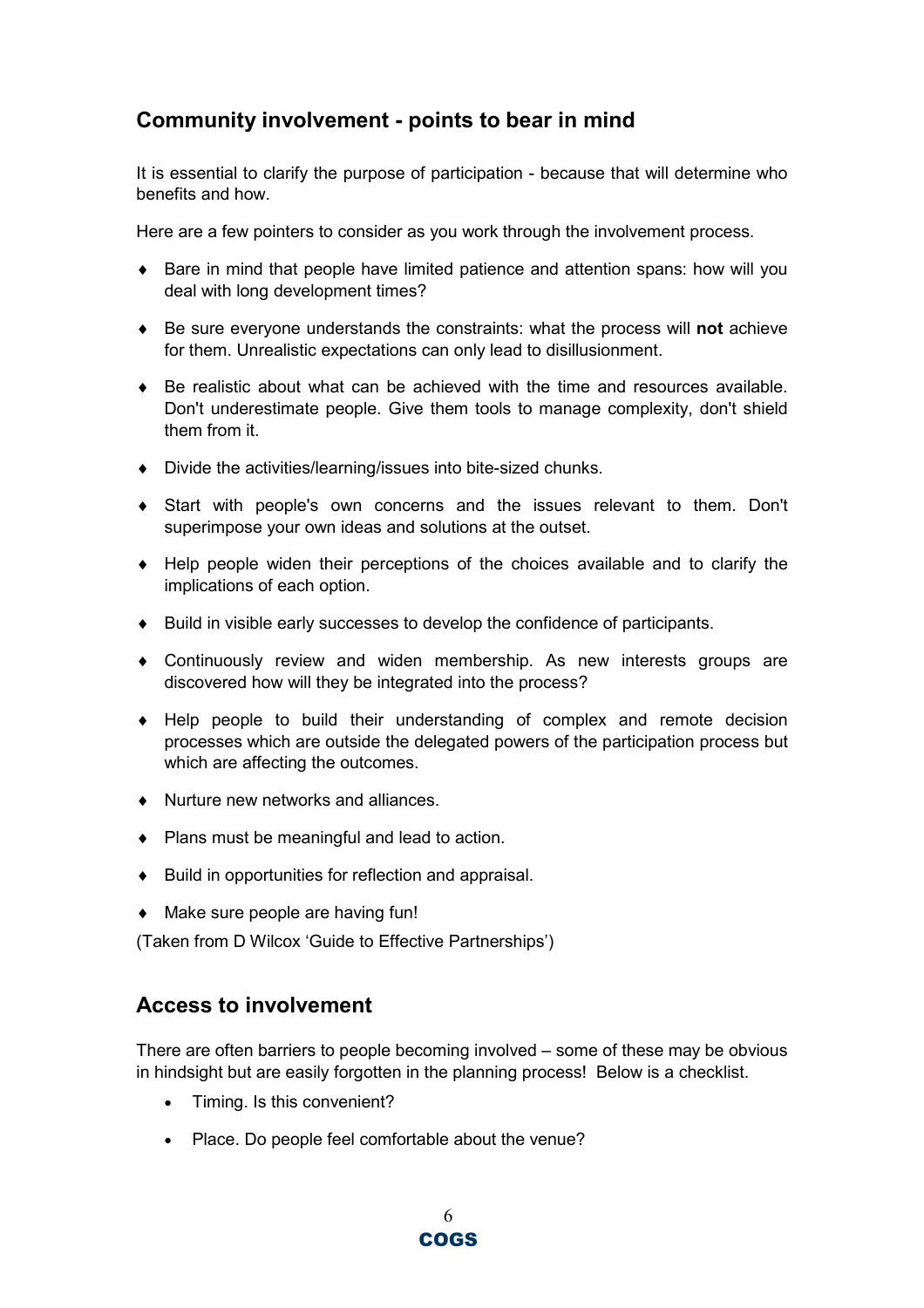- Childcare responsibilities. Should a crèche be arranged or childcare costs be covered?
- Age. Should you go to meet children, young people, older people at schools, clubs etc. - rather than expect them to come to your meetings?
- Formality and literacy. Will people be put off by the style of meetings and expectation of high levels of literacy and confidence?
- Cultural/racial issues. Should written information be translated? What cultural factors might be relevant to the timing and place of meetings, and provision of refreshments?
- Disability. Is the building accessible? Should a signer be provided at meetings?
- Poverty. Should expenses be paid to allow people to participate?

And don't forget, access is about more than making it easy to meet or understand materials. For example do `community leaders' reflect the interests of those they may claim to represent?

## A community involvement approach

The following is a checklist for community involvement practice developed by someone working in the cultural heritage sector.

- Identify the community groups you are going to work with
- **Be honest about what is possible**
- Find some key contacts in the group/community who is interested in working with you
- **-** Arrange a meeting with the group/community or invite them into an event
- Get to know them and try to establish some trust between you
- **Build up working relationship**
- **-** Ask them what they would like
- Contact groups within the community facilitate discussion of services and facilities and show that their suggestions are valued and their needs are recognised.
- Hold some general consultations e.g. citizens panel, questionnaires, focus groups, meetings and workshops etc
- **Establish a community panel/group for a regular and ongoing relationship,** consultation, partnership, and evaluation.

### Making links

As stated above, most people working in the cultural heritage neither have the time nor specific training and skills to undertake community development. However, you do have lots of other knowledge and skills to share and by working with others you can help to make the sector more open, welcoming and relevant to people's needs.

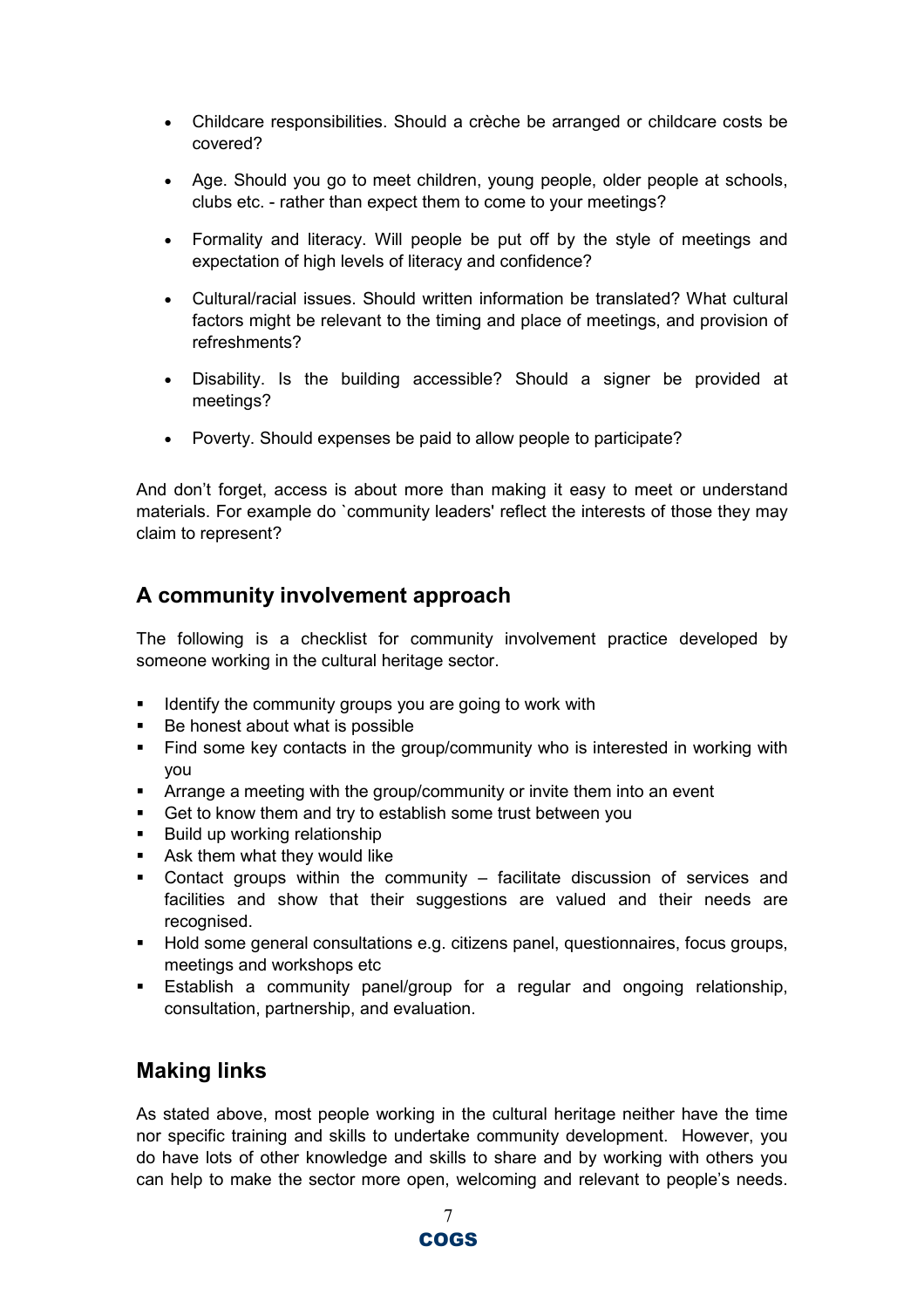The kind of people you might want to work alongside, or form partnerships with, could include:

- Community (development) workers
- Regeneration workers
- Community education workers
- Health visitors
- Youth workers
- Community arts workers

These people may be located in a variety of settings including the local authority, council for voluntary service, local voluntary sector organisations, Primary Care Trusts/Groups, in Sure Start Projects, in Health Action Zones, in Sure Start Schemes, in SRB (Single Regeneration Budget) schemes.

Working in partnership with other agencies is not only about bringing together complementary skills but also developing a more co-ordinated approach to community involvement which avoids duplication and maximises the use of resources such as information about communities, community contacts and networks. Many funding bodies will look more favourably at initiatives at projects that demonstrate a collaborative approach between agencies and with communities. Effective joint or partnership working is not however always easy and tensions can easily arise. It is important to initially spend some time discussing the purpose of joint working and how you will work together in order to ensure that there is clear agreement at the outset about what you are doing. This includes:

What are your aims and rationale for working together? What each of you is bringing to the achievement of these aims? What will be the respective roles and responsibilities of the different people / agencies involved?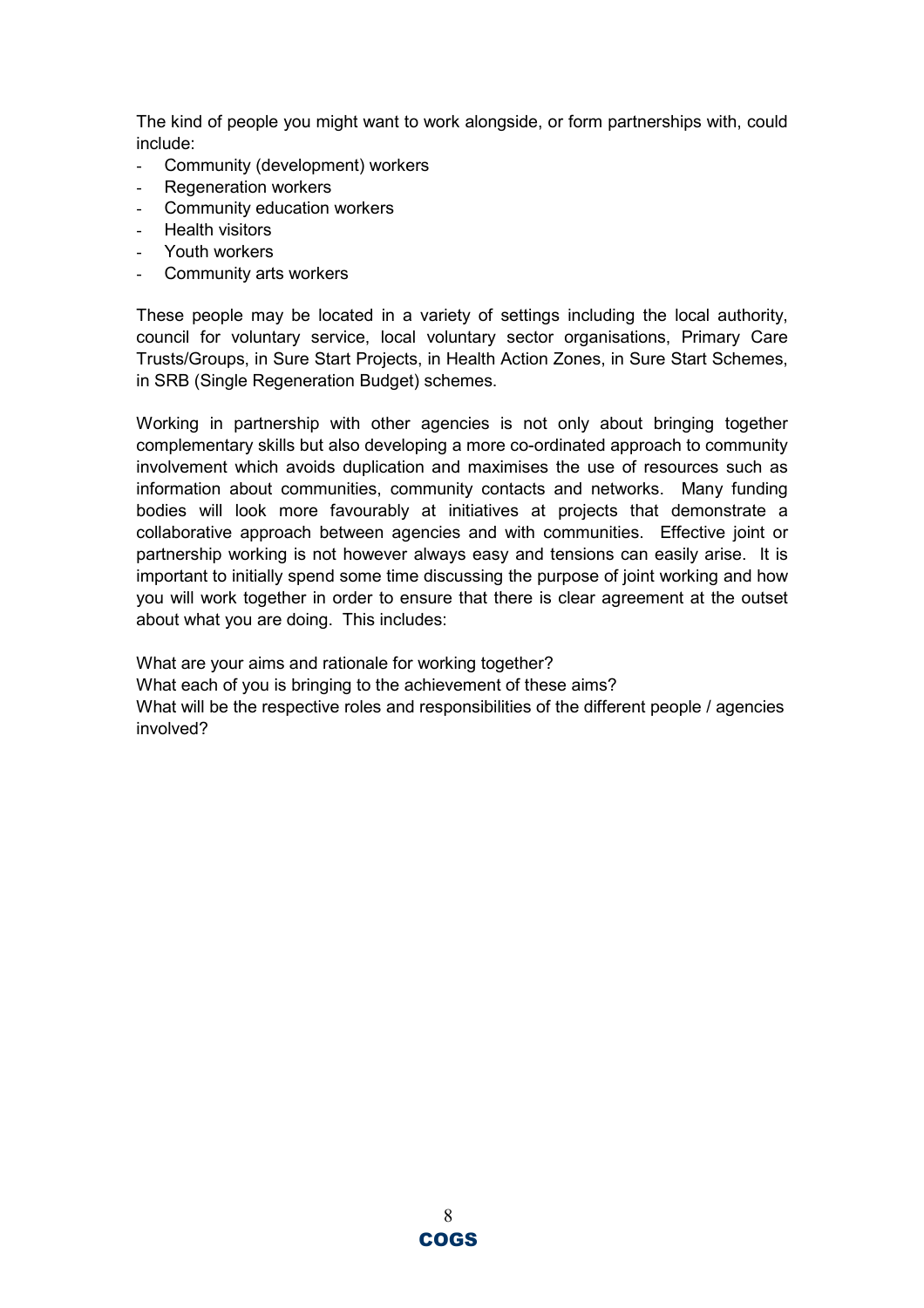## Introduction to the Guidelines

On the following pages we have provide a set of guidelines specifically focused on developing community involvement in the Cultural Heritage Sector. These are based upon ideas developed through a series of workshops held for staff in the sector.

The guidelines are related to three key strategic themes that need to be addressed in order to increase community involvement in the sector.

- 1. Inclusivity ensuring inclusive and equal access to involvement.
- 2. Capacity building understanding, skills and knowledge across all partners.
- 3. Influence ensuring community involvement leads to change at both a strategic and operational level.

In relation to each of these themes we provide a number of outcome statements or 'guidelines'. These describe what you might be seeking to achieve either as a process or outcome of effective community involvement. There are thirteen guidelines in total.

You can use the guidelines relevant to your work to help you to:

- Evaluate community involvement in past work
- Assess and review current work
- Plan future developments

To further help you in doing this each guideline is accompanied by:

- 1. A brief explanation/rationale
- 2. A question to help you consider what needs to be addressed/what action you can take.
- 3. Some suggested indicators of progress
- 4. Ideas for practice
- 5. Examples of practice
- 6. Notepad you may wish to use the worksheets in Appendix A here.

The purpose of the guidelines therefore is to provide a framework for your own planning and reflection. They may not all be relevant to your own situation and/or the achievement of some may be outside your own control. All the guidelines are important however and ideally all should be addressed by the sector as a whole.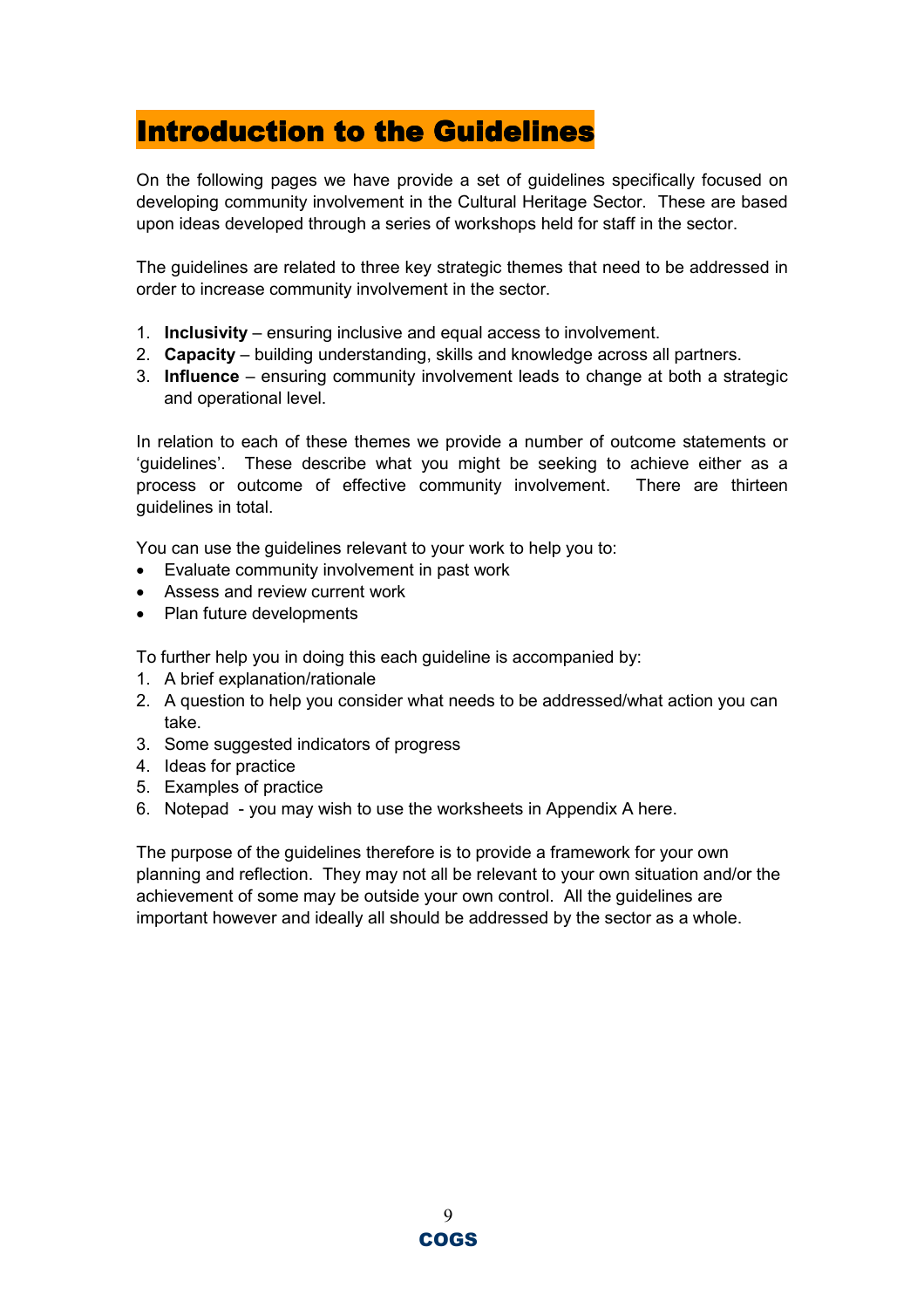## Guidelines for museums, archives and libraries

| T<br>N<br>$\mathbf C$<br>L<br>U<br>S<br>$\mathbf{I}$<br>$\mathsf{V}$<br>T<br>T<br>Y | 1. Equal opportunities/social inclusion policies are implemented.<br>2. Community involvement is enhanced through implementation<br>of the service access policy.<br>3. Real and perceived barriers to access are broken down<br>4. A range of community needs is reflected in service provision.                                                                                                                                                                                                                                                                               |
|-------------------------------------------------------------------------------------|---------------------------------------------------------------------------------------------------------------------------------------------------------------------------------------------------------------------------------------------------------------------------------------------------------------------------------------------------------------------------------------------------------------------------------------------------------------------------------------------------------------------------------------------------------------------------------|
| $\mathbf C$<br>A<br>P<br>A<br>$\mathbf C$<br>$\mathbf{I}$<br>T<br>Y                 | 5. An "in service" organisational policy for community<br>involvement is in place.<br>6. Staff are trained and motivated to work with different groups<br>as part of their personal and professional development.<br>7. Communities (and individuals) are empowered through<br>involvement in the cultural heritage sector.<br>8. Museums, archives and libraries are recognised by<br>communities and other agencies as learning centres.<br>9. Core funding is provided for sustained provision.<br>10. Evaluation is undertaken in order to continually improve<br>practice. |
| N<br>F<br>Г<br>U<br>E<br>N<br>$\mathbf c$<br>Ē                                      | 11. Communities are enabled to participate in service planning<br>and development.<br>12. Mutually beneficial partnerships are developed across the<br>sector domains and with other agencies.<br>13. There is two-way communication and dissemination of<br>information between services and communities.                                                                                                                                                                                                                                                                      |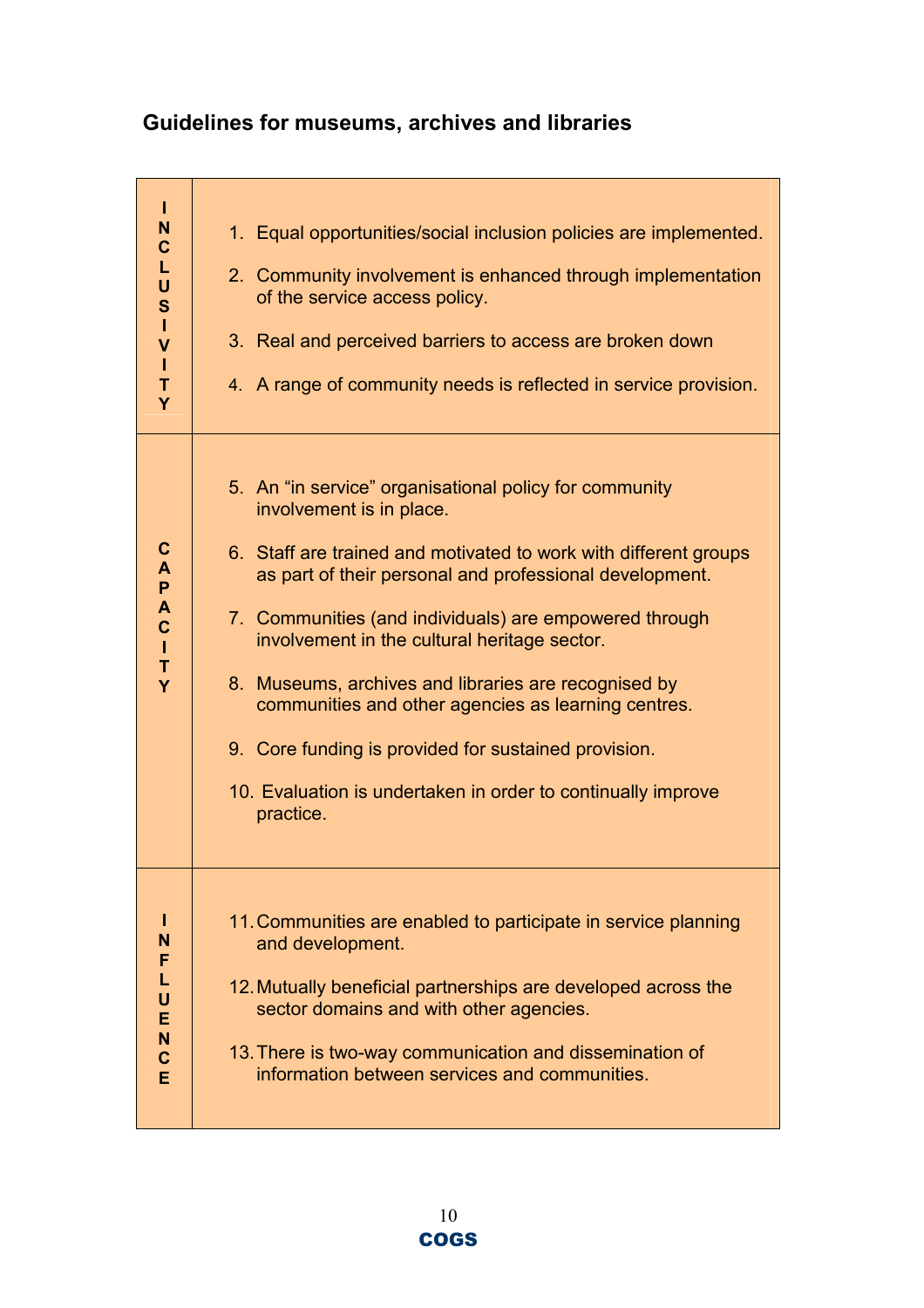## The Guidelines in Detail

## **Inclusivity**

 ensuring inclusive and equal access to involvement

The guidelines contained within this theme are all about recognising the diversity of communities, widening access to services and addressing the issue of inequality. Many of the barriers to community involvement relate to inequality of opportunity. An understanding of these, of the degrees of confidence and power to participate, is crucial in creating equal access. An opportunity for one person may be a barrier for another.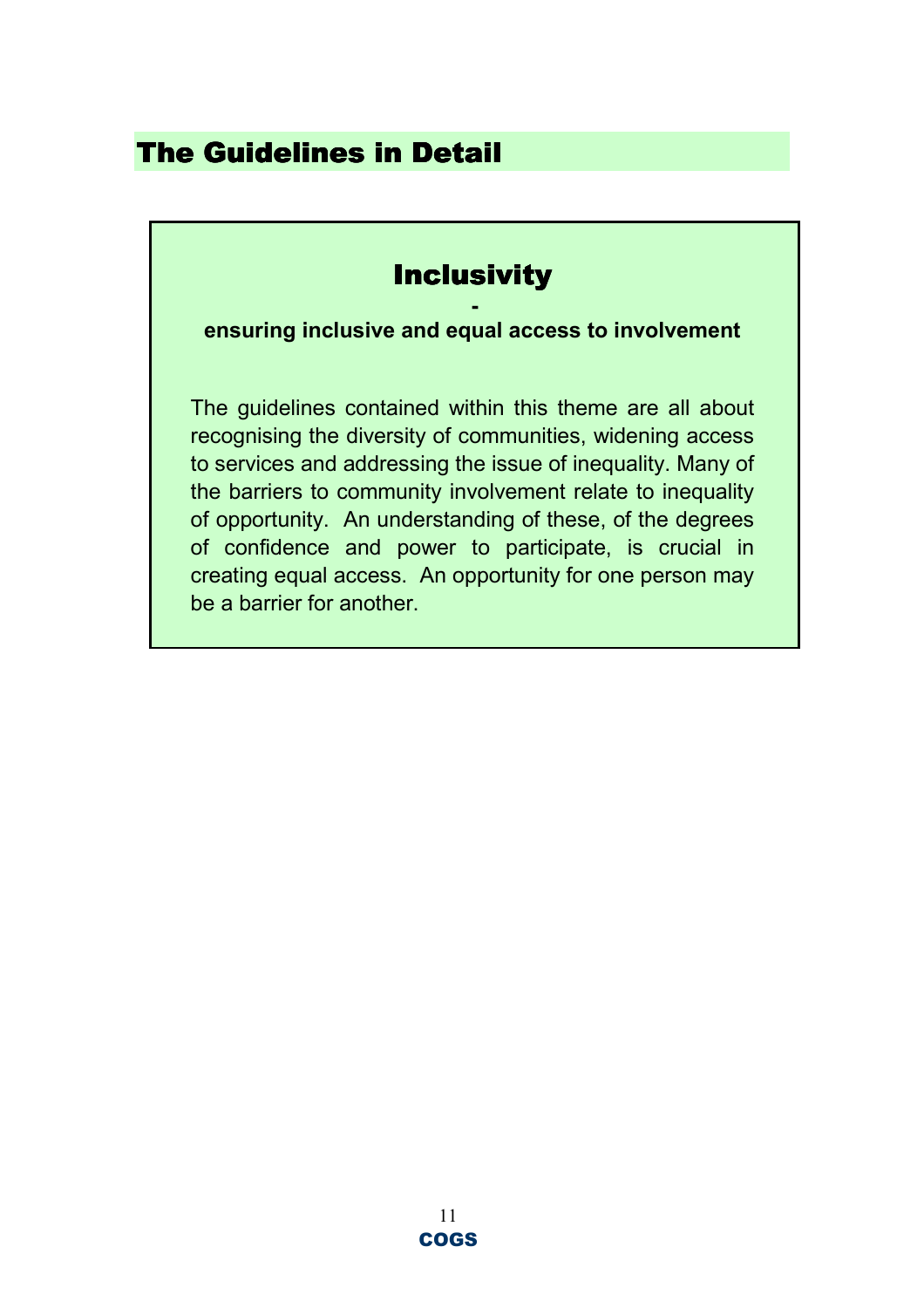## 1. Equal opportunities/social inclusion policies are implemented.

Equal opportunities policies should enshrine public recognition of, and commitment to addressing, equalities issues. The process of working up a policy needs to be as inclusive as possible to enable the development of understanding. Policies will include a statement of intent, and commitments in relation to employment, volunteer recruitment and support, governing body membership, and accessibility of procedures and services.

#### Key consideration

In what ways can you use the equal opportunities/social inclusion policy to improve practice?

#### Indicators of progress

- The policy is a working document that staff within the sector understand and relate to.
- The policy is monitored for effectiveness and the content is periodically reviewed by service providers to ensure relevance.
- Training and support around equal opportunities and anti-discriminatory practices and the development of appropriate policies is provided

- ♦ Undertake some research to find out what the policy is actually called and where it is located – is it hidden within another document?
- ♦ Stimulate internal and external; sharing of experience and training provision in relation to implementation of the policy.
- ♦ Identify who is responsible for developing and writing these policies and find out how others in the organisation (and outside) can influence them.
- ♦ Organise training to explore what equal opportunities and social inclusion really mean. Involve as many as possible to encourage a holistic approach and positive attitudes.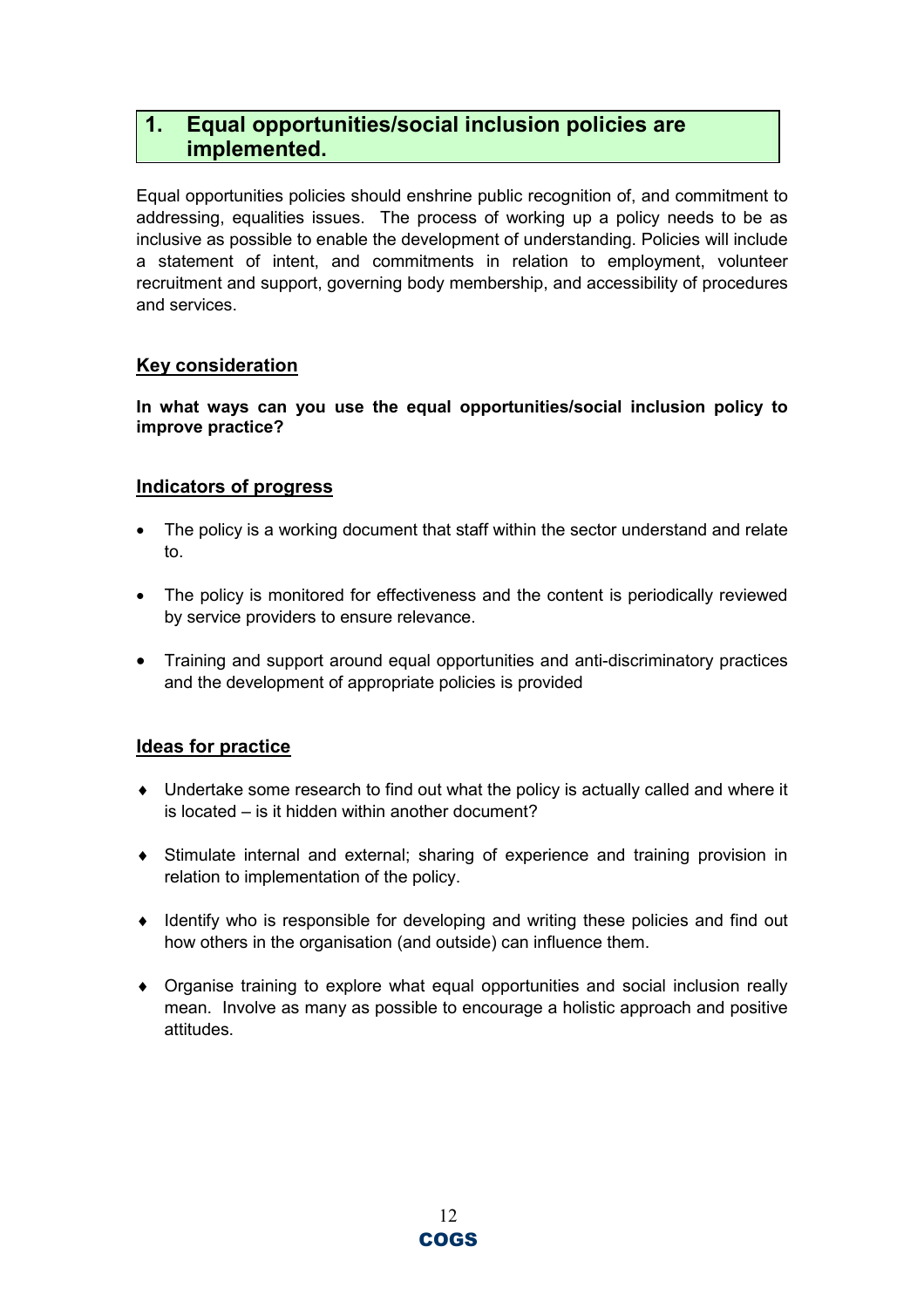- $\checkmark$  "Making the Dinosaur Coast accessible for all" Project, (a Scarborough Museums and Gallery project). Scarborough Borough Council is 'committed to the provision of high quality services in a way which is available to all'. The aim of the Dinosaur Coast project is to proactively deliver equal opportunities by targeting socially excluded audiences – children, young people and families from socially excluded communities and Disabled people. The most deprived wards in the project area and rural communities will be targeted with publicity and staged events. Events will be held at popular locations visited by a range of people (e.g. the beaches of the coastal resorts). Wherever possible events will be held at locations that are fully physically accessible.
- $\checkmark$  'Forged: Making History in Sheffield' is a social history project funded by the HLF Museums and Galleries Access Fund with the aim of providing equality of access to Sheffield galleries and Museums Trust's cultural services and resources. In order to achieve this the Trust recognises that strategies will have to be implemented that ensure that a commitment to practice and attitudes that ensure equality of access exists at all levels and in all areas of work.
- $\checkmark$  Kirklees Community History Service is committed to responding to and representing the cultural diversity of the borough's population. Approximately 11% of the population of Kirklees is made up of ethnic minorities, and 22% of pupils in the borough's schools are from ethnic minorities. Ten years ago contact with ethnic minority communities was largely the responsibility of one museum outreach officer, now it is the collective responsibility of four teams within the Community History Service. To encourage access to the museums the service concentrates on outreach projects and work with schools. They also target people living in areas with high levels of social and economic deprivation, and in places distant from museum sites and poorly served by public transport. The emphasis of their work is on promoting the sharing and exchange of skills, knowledge and experience amongst different ethnic groups.
- $\checkmark$  The 'Sobriety' Project (The Waterways Museum and Adventure Centre in Goole) has an equal opportunities policy which covers physical access, access to learning opportunities, access to volunteering, access to employment, monitoring, and staff and volunteer training. Equal opportunities is an agenda item at all staff meetings. Examples of implementation of their policy include paying for childcare for students with young children, running children's clubs during school holidays so that parents can attend courses, adapting the museum site and all the boats but one so that they are wheelchair accessible, and use of a portable hearing loop.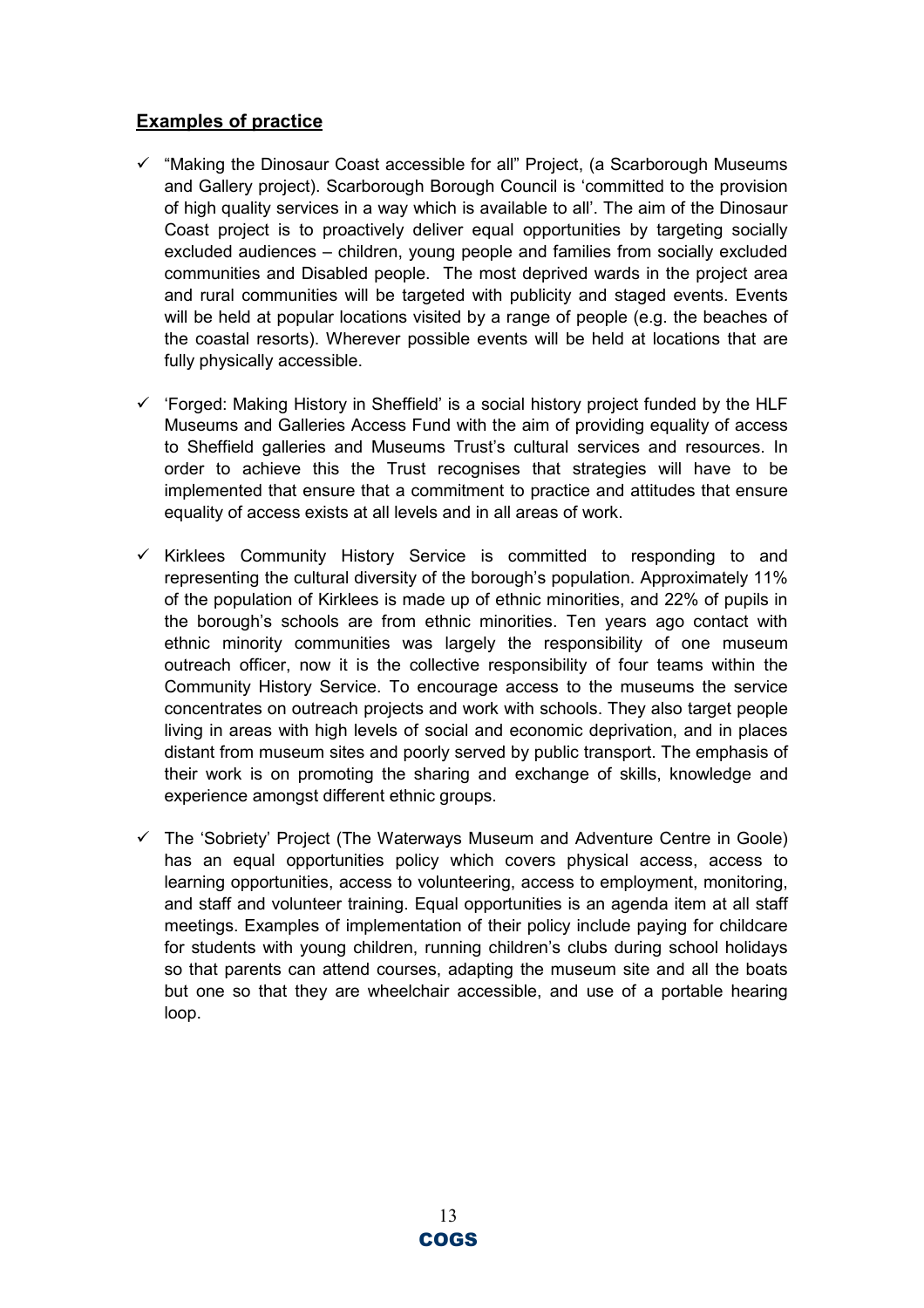## 2. Community involvement is enhanced through implementation of the service access policy.

Access policies are designed to ensure that there is a wide-ranging audience making use of the resources (collections, staff, buildings and information) held within museums, libraries and archives. Policies should cover both physical access e.g. access for Disabled people, people with prams, proximity to public transport, as well as intellectual access – people feeling confident to use services and recognising the value and relevance of different services. It is hoped that new users of services will then in turn be able to influence future provision.

### Key Consideration

#### How can you ensure the widest possible access to the service?

#### Indicators of progress

- The policy is a working document that staff within the sector understand and relate to.
- The policy is monitored for effectiveness and the content is periodically reviewed by service providers to ensure relevance.
- There are regular forums for sector staff to discuss and share practice around initiatives aimed at increasing and widening access.
- Access and developing audiences is a shared responsibility across the organisation.
- Service managers are willing to try out new ways of working.
- There is increased and repeat use of facilities and services

- ♦ Explore who is responsible for writing, revision and implementation of the policy.
- ♦ Develop methods of helping people to understand the relevance of the access policy to their work. Work with colleagues to ensure that it is as wide reaching and effective as possible.
- ♦ Joint working with other departments/sectors/agencies can help to achieve a shared responsibility; it helps to make others aware of what you can provide and they may have useful community contacts and supply you with an audience of 'non-users'.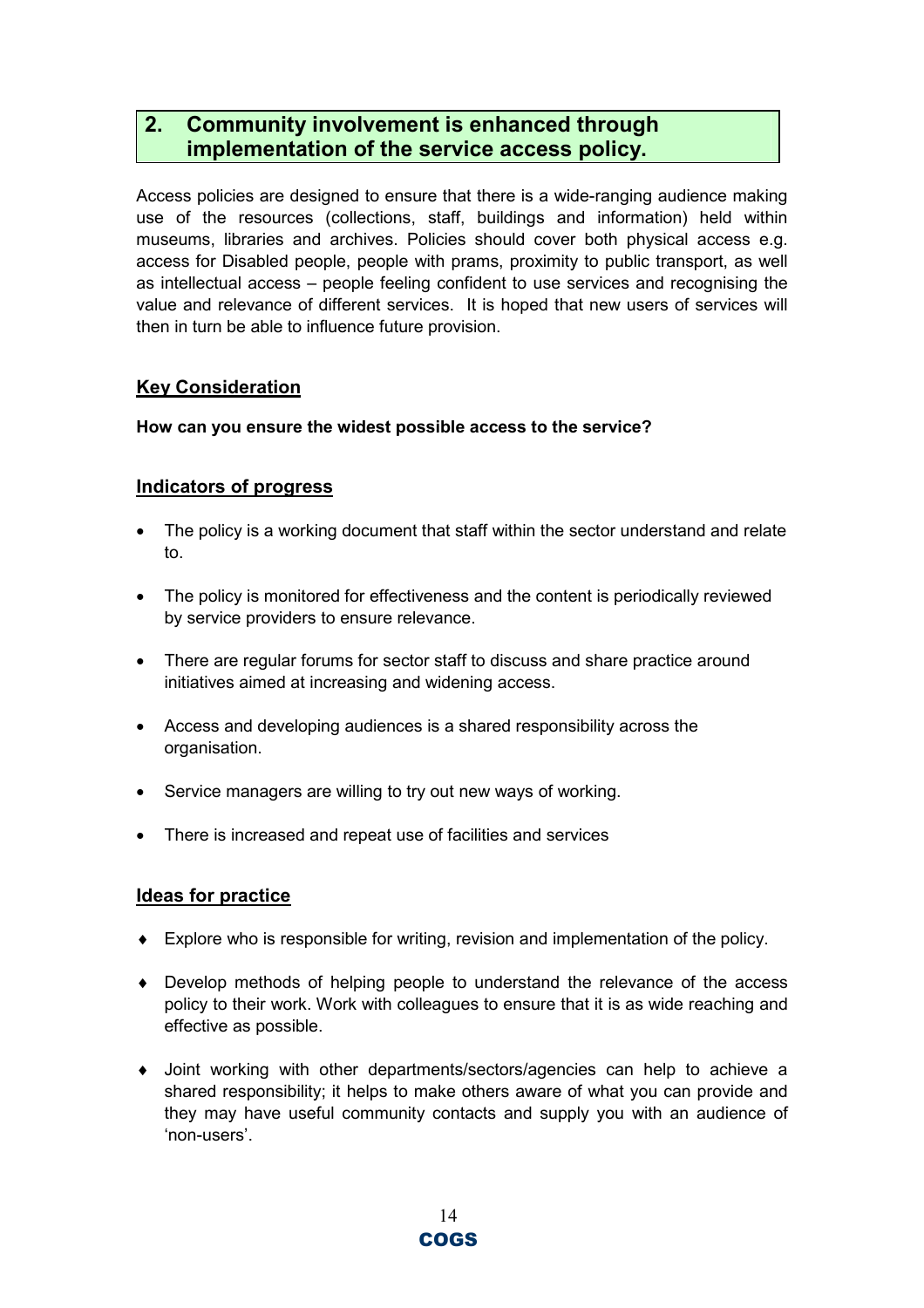- $\checkmark$  Doncaster Museums Service has developed a very clear Access Policy with aims and proposed actions for 2001-04. These include proposals for reflecting the diversity of the local community and developing sustainable partnerships. An Access working group is monitoring progress in achieving objectives included in the access policy.
- $\checkmark$  York City Council's Library Service produces an Annual Library Plan with a list of service objectives (tied into the City's corporate objectives) which are about improving access (see 5 for more details). In 2001 they ran a Family Learning weekend that was geared around concept of inclusivity. The planning of the weekend involved consulting with information, guidance and advice organisations and service users. Funding came in the form of free support from Leisure and Arts and Education departments. The main library opened specially on the Sunday. In 2002 it will be part of a bigger initiative.
- $\checkmark$  Calderdale Museums and Arts Community Outreach and Access Programme is funded by the Heritage Lottery Fund and employs a Schools Outreach Officer and a Community Outreach Officer. One of the officers is part of the Calderdale Museums and Arts strategy team, and she is consulting with members of staff about how they would like to see the education provision of the service develop.
- $\checkmark$  'Forged: Making History in Sheffield' aims to increase access to museums by:
	- devising a marketing strategy that ensures that people are better informed about the service provided
	- consulting with community members about their particular needs and desires of the service and feeding comments into development plans
	- connecting with people of all ages and from all walks of life in order to collect or create materials that tell the stories of their lives and the area that they live in. The stories will be brought together in a participative, community led exhibition at the City Museum from February 2003.

Groups and individuals will be invited behind-the-scenes at the museum to select objects for the existing collections to tell their own stories, providing their own interpretation, thereby re-appropriating them for themselves. Throughout 2002 and 2003 a number of community events and displays will be organised to celebrate the heritage of local people.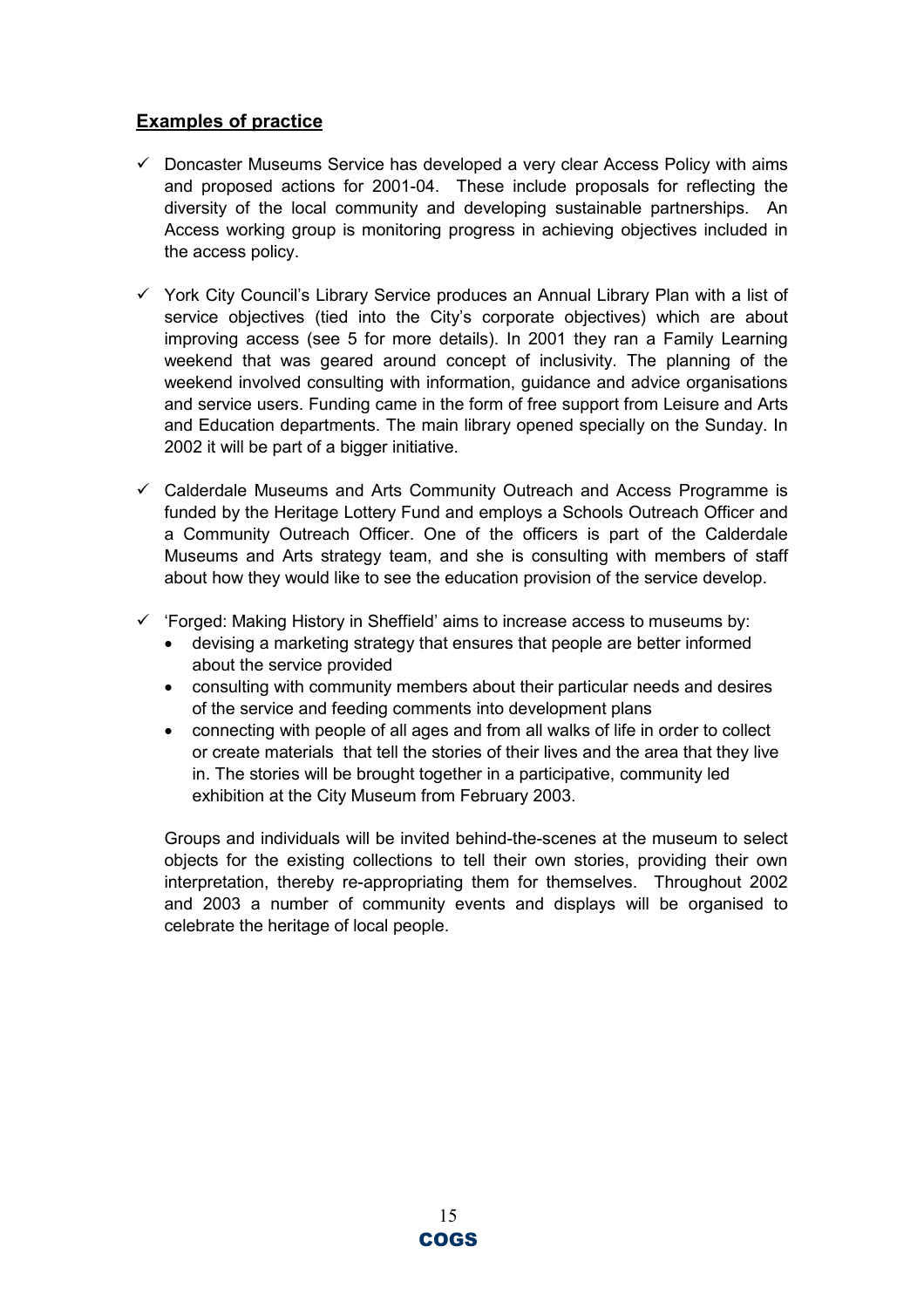### 3. Real and perceived barriers to access are broken down.

People may be prevented from accessing services through 'real' barriers such as the physical inaccessibility of buildings, opening times which are inappropriate and charging polices as well as through perceived barriers such as a sense of services being 'not for us' (too 'intellectual'), and a lack of understanding of what is on offer.

#### Key Consideration

What are the barriers to involvement and how can you help to break them down?

#### Indicators of progress

- Services are being used more frequently.
- Increasing numbers of people, from communities previously under-represented, are accessing services.
- Opening hours reflect the needs of communities.
- Access to specialist collections is opened up.
- Services are offered on an outreach basis i.e. beyond the building.

- ♦ Market research has an important role re identifying barriers.
- ♦ Good marketing and PR do increase visitor figures, profits and hopefully budgets. People need to be given reasons for using services e.g. what's in it for them and why should they use the service.
- ♦ Outreach work helps to break down barriers a permanent core funded outreach service that develops long term relationships with community groups can make a huge difference to people's perceptions about what is and isn't for them.
- ♦ Cafes can help to make buildings more friendly and welcoming.
- ♦ A more flexible approach can encourage more people to see the service as a resource. Workshops for specific target groups could be held during what are normally 'quiet' times, informal evening sessions can provide greater opportunities for social interaction, and sites can be for made available for other purposes e.g. weddings, children's parties etc.
- ♦ Identify possible sources of advice and funding for overcoming physical access issues e.g. there may be a designated local authority Access Officer.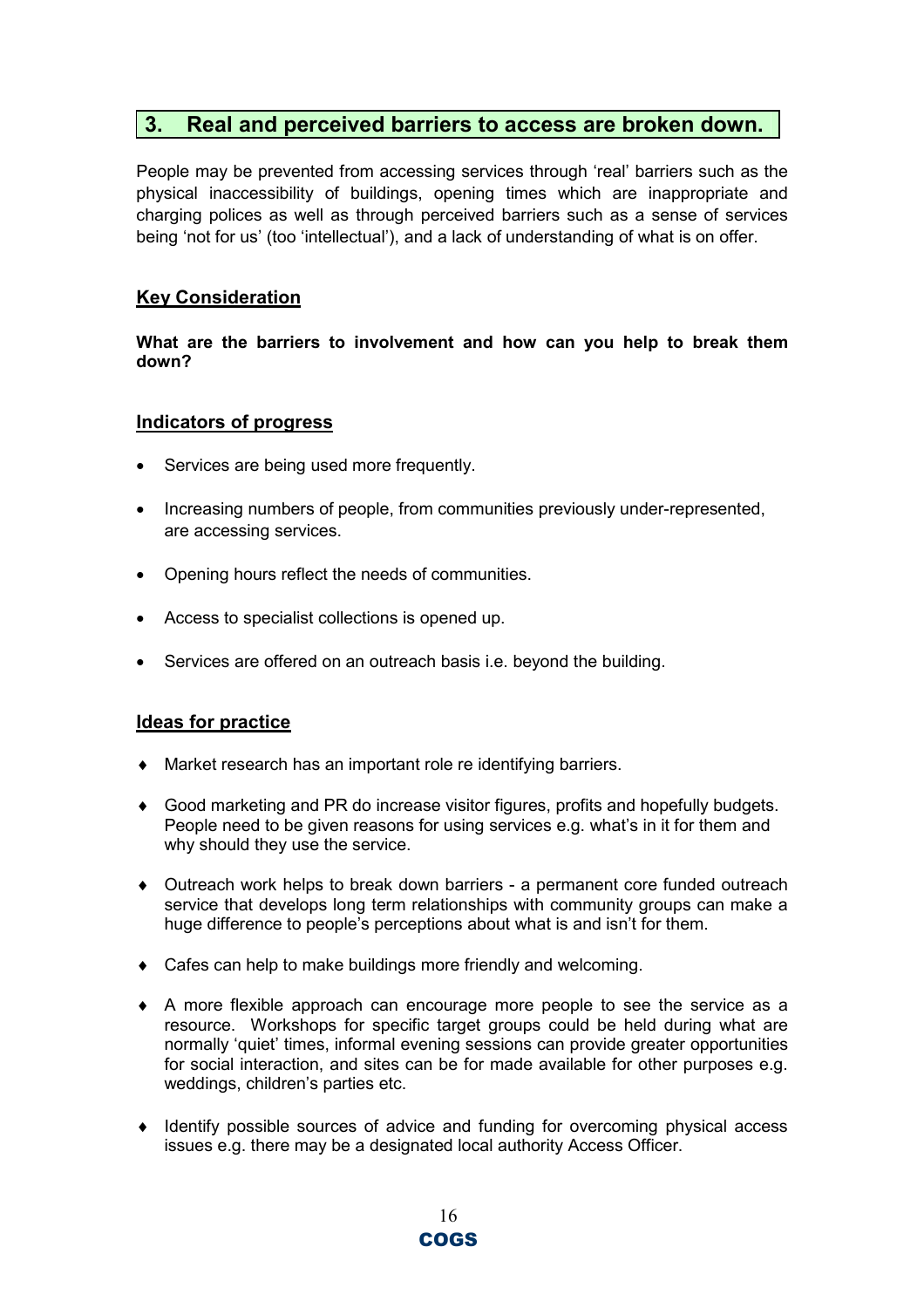- $\checkmark$  The Ferens Art Gallery in Hull and SEA Productions and Animation ran a social inclusion project entitled "Open Spaces" in 2001. The aim of the project was to engage 'hard to reach' young people in a variety of arts. The project was funded by Yorkshire Arts and cost £10,000. Twenty-five young people participated in the project, which ran at the Gallery over six days. Of those recruited, 47% had never been to the Ferens Art Gallery before, citing reasons such as they thought it would not interest them and that they felt unwelcome / unnerved. 75% said they would visit again. Referral agencies provided active support and encouragement throughout the entire project, enabling project workers to concentrate on delivering the workshops. The Gallery's Education Officer was also present throughout the whole project to offer advice, information and support in relation to the Gallery. Each young person was given the opportunity to get involved in dance, drama, video, music, performance, 2D art, collage, digital photography, digital art, animation and editing. Each discipline used the Gallery's collection as a starting point for ideas.
- $\checkmark$  The 'Travelling Trunk' initiative (Dales Countryside Museum) aims to increase awareness and open 'communication routes' with local communities. The museum had identified the need to make contact and develop projects across the Dales because of a perception (highlighted at a Friends meeting) that it was just a Wensleydale service.
- $\checkmark$  The Viewfinder project in Rotherham was designed to increase access to a collection of 20,000 local photographs. Images were scanned and made available on workstations (designed to meet the latest disability guidelines) in the archive service, a local museum and five community libraries.
- $\checkmark$  Wakefield Museum, in partnership with the Early Years partnership and Libraries is initiating a heritage lottery funded project "vehicle to social inclusion" to provide transport for socially excluded under 5's and over 55's to attend workshops at the museum.
- $\checkmark$  Barnsley Rightstart project provides literacy and numeracy support to parents in libraries. A free crèche is provided whilst the sessions are in progress.
- $\checkmark$  Kirklees "Separate Sense" project was aimed at non-users of museums. The project centred around a group of young South Asian women who were involved in producing a video installation and exhibition about their families and their ethnicity. The exhibition began at Bagshaw Museum, Batley then toured local venues in Kirklees. It was funded by the Regional Arts Board (£8,000). 26,000 people accessed it over six months. Next year a project with Asian and Irish communities is planned.
- $\checkmark$  The Sheffield Galleries and Museums Trust recognises that real barriers exist that prevent people from benefiting from its services and would like to address this. One of the aims of the "Forged: Made in Sheffield" Project is to ensure that people who often face barriers e.g. due to bad health, lack of education, low incomes etc can get involved.

The view that 'museums are not for the likes of us' is discussed with project participants during initial project sessions and visits to sites. Programmes of activity are devised to combine activities held in community venues with those in city centre museum sites. The project will test the assumption that we need to go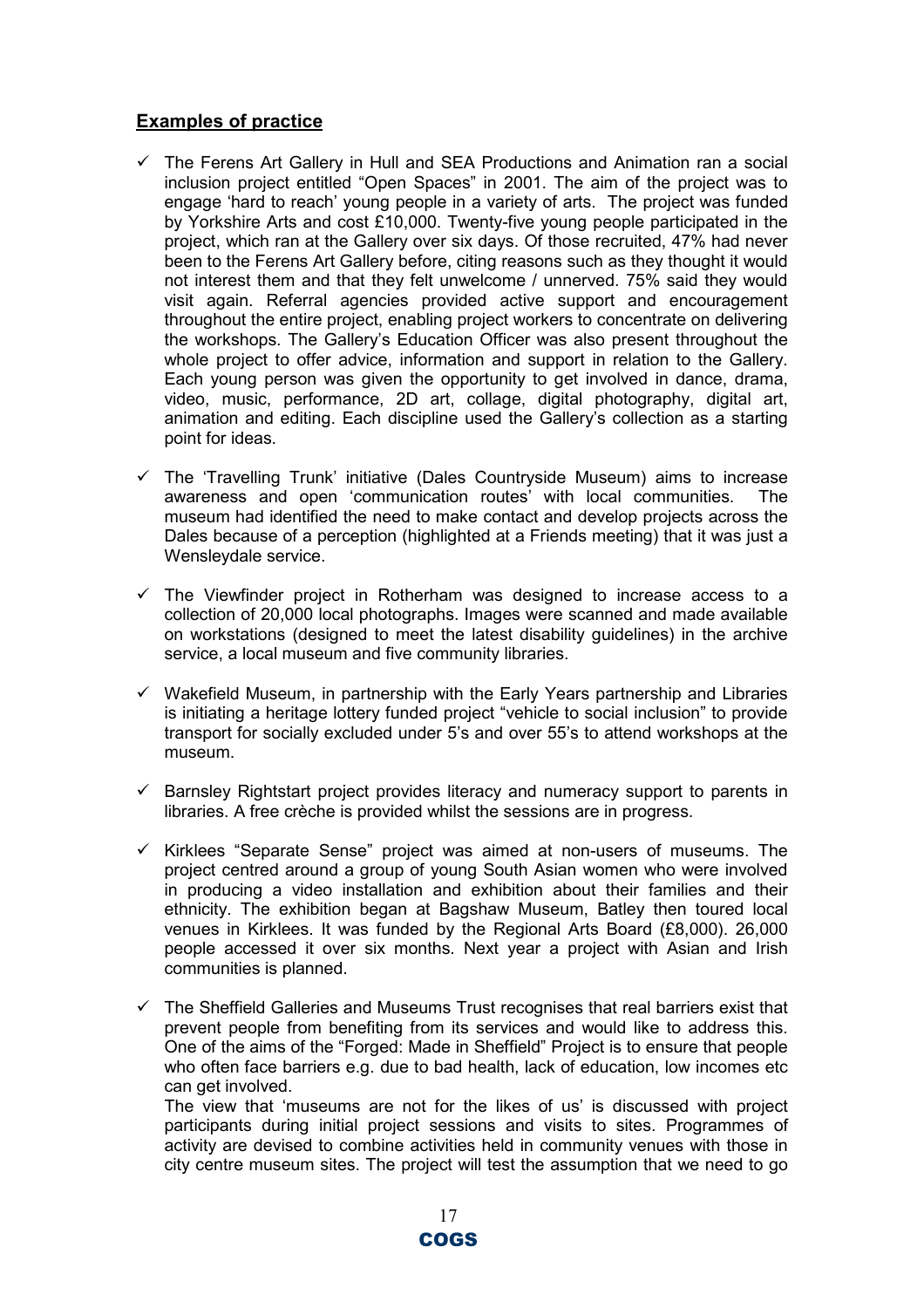out to people before they will come in to us. Transport and child-minding fees have also been built into the project budget.

- $\checkmark$  Doncaster Archives organised local history mornings in different parts of the borough. These gave the library and information services an opportunity to create a greater sense of understanding of its services within different communities. Qualified members of staff were on hand to answer questions and build up a sense of trust and understanding with individuals and community groups. The sessions were run in conjunction with a digitisation project which allowed the community to build a database of local history sources – making them more widely available.
- $\checkmark$  "Making the Dinosaur Coast accessible for all" Project, Scarborough is aimed at audiences that do not have ready access to the region's natural heritage, specifically: children, young people and families from socially excluded communities and Disabled people.
- $\checkmark$  "Making Sense" is a project run by Scarborough Borough Council which involved artists working with people with disabilities to create four large scale artworks, inspired by the natural history collections, to stimulate the senses. The project was funded by the Regional Arts Lottery Programme.
- $\checkmark$  North Lincolnshire Museums found that physical access and poverty were barriers for many potential visitors to the service's museums. In response to this the museums ran open days, providing free transport to each museum and workshops geared specifically towards the audience (mainly young families).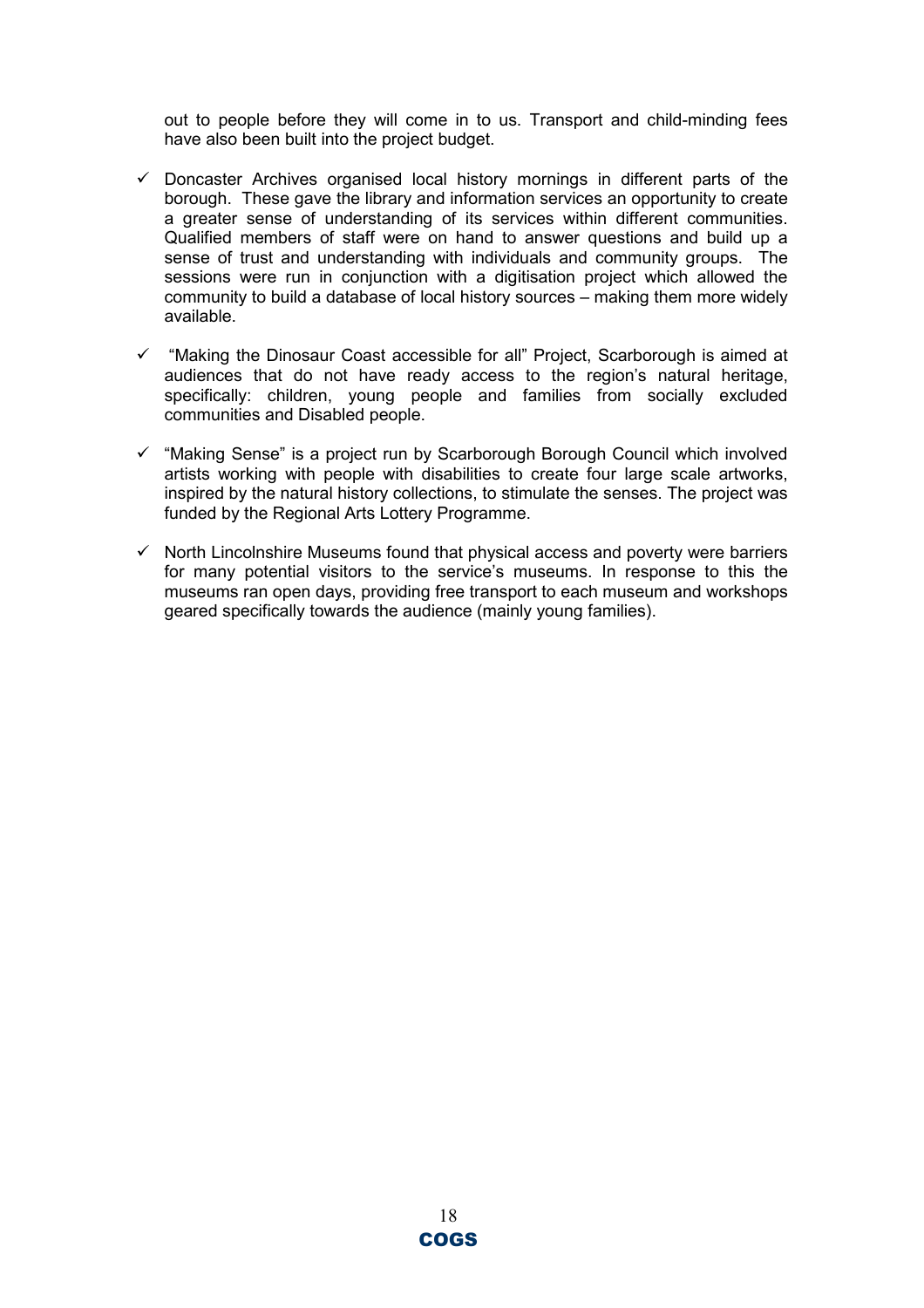## 4. A range of community needs is reflected in service provision

Different services will have groups of users they want to target to become more involved. These will vary depending upon the service e.g. they may include specialist interest groups or they may be communities which are recognised to be generally under-represented such as young people, minority ethnic groups, or isolated rural communities. The sector should be striving towards increasing the range of people who feel part of the organisation.

#### Key Consideration

#### How can you respond to the needs of different communities?

#### Indicators of progress

- The sector's community networks are extended to provide greater opportunities for involvement.
- Direct contact and communication mechanisms are established with relevant groups.
- Joint activities including research activities are carried out.
- Common goals and aspirations are explored through meeting with target groups and communities.

- ♦ Undertake research to find out the make-up of the community.
- ♦ Use a range of consultation methods to find out what current and potential users want from the service.
- ♦ Involve Friends and other user groups.
- ♦ Be open to working with ideas proposed by communities even if they don't fit with established ways of working.
- ♦ Collect artefacts from community 'rescue and resource' to give communities a sense that the service reflects them.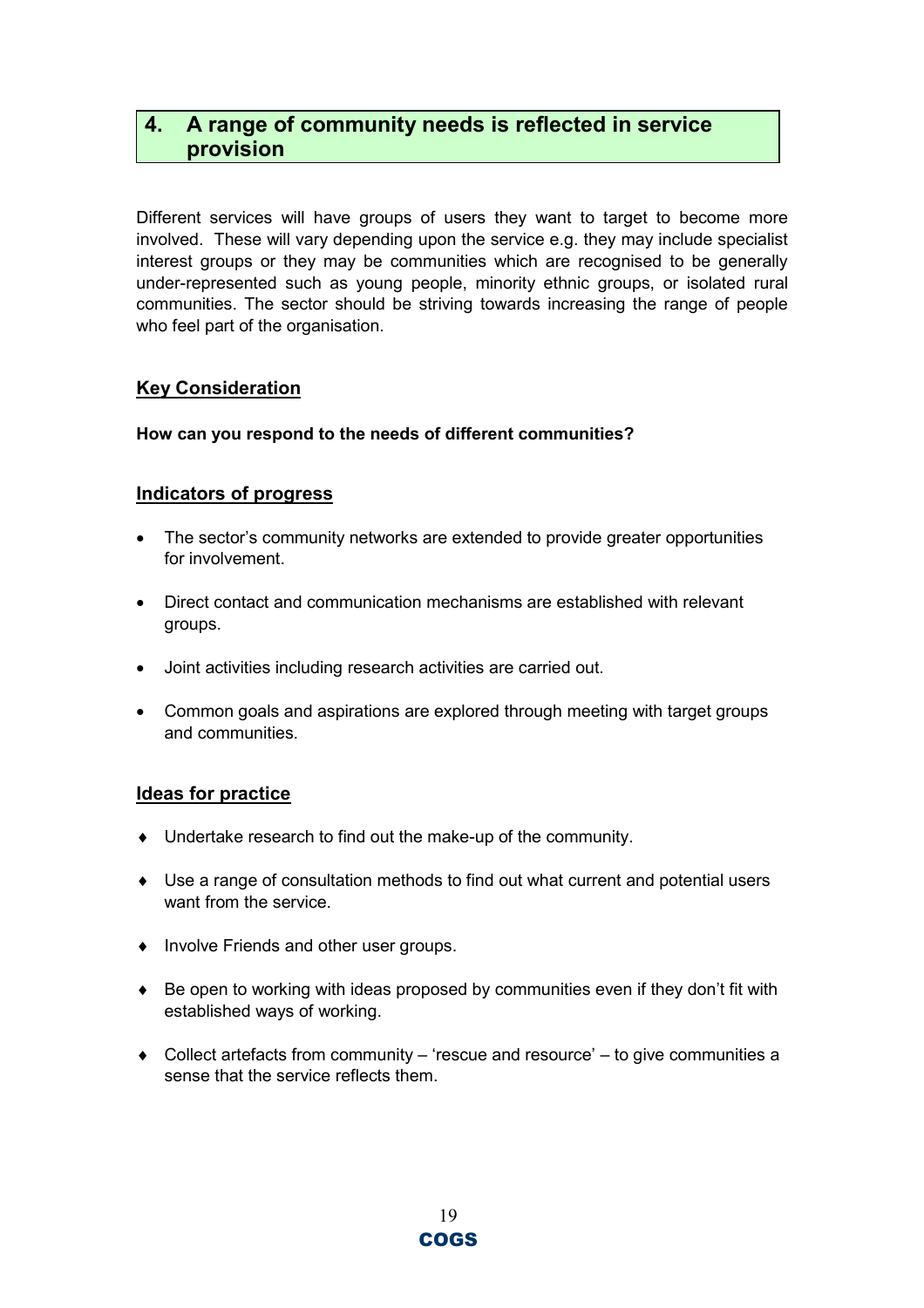- $\checkmark$  Bradford Central Library adapted a poorly used newspaper reading room into a teenage library following consultation with current young users.
- $\checkmark$  Dales Countryside Museum worked with the RNIB Arts Advisor to review the service provided in relation to people with visual impairments. An appeal was made within a local talking newspaper for people to comment on the service and make suggestions for improvement. New features will be reported in a media accessible to people who are visually impaired.
- $\checkmark$  Wakefield Museum is working with different focus groups in the community to find out what people from their everyday lives now would like to see in the museum's collection. The idea is to be more proactive and relevant in the museum's collections policy.
- $\checkmark$  Clifton Park Museum, Rotherham worked with three Asian artists from Eastwood and helped them stage an exhibition of their artwork that reflected their own heritage. The exhibition, "Collections, Communities and Memories", was well advertised and visitor numbers were good (5,000), including an increase in the number of Asian visitors. One of the artists has subsequently run workshops on Islamic art in schools and has had an exhibition of Islamic art in the local parish church which attracted press coverage. There are plans to work with the lifelong learning team in Adult Education to expand work with Disabled people and ethnic minority communities.
- $\checkmark$  Calderdale Museums and Arts Community Outreach and Access Programme is funded by the Heritage Lottery Fund and employs a Schools Outreach Officer and a Community Outreach Officer who work in tandem running school arts projects and reminiscence / history projects with community groups. Reminiscence sessions about what life used to be like in the home have been run at two Age Concern day centres and at a BUPA residential home complex. A music and leisure reminiscence session is being developed for Oakdale Therapy Unit at Calderdale Royal Hospital. Once the session has been run at the unit it will be offered to other groups who care for elderly people.
- $\checkmark$  Through the "Forged: Made in Sheffield" project, the Sheffield Galleries and Museums Trust is connecting with people of all ages and from all walks of life from the north-east of Sheffield in order to collect or create materials that tell the stories of their lives and the area that they live in. (This is an area with an above average elderly population and with approximately three-quarters of households being economically inactive.) A number of community events and displays are being organised to celebrate the heritage of local people. The stories will be brought together in a participative, community led exhibition at the City Museum.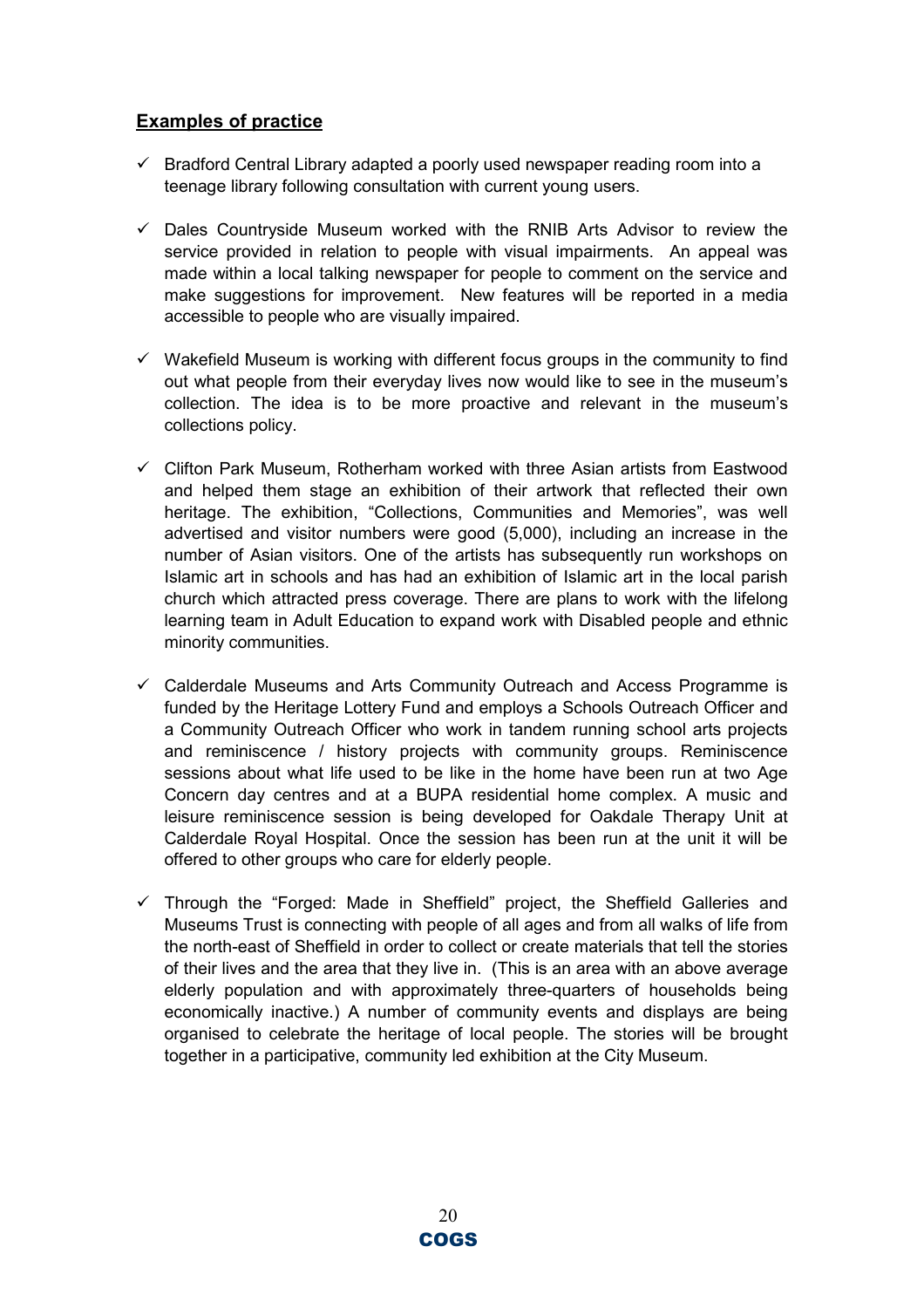## **Capacity**

### building understanding, skills and knowledge across all partners

Capacity is about developing the understanding, skills and resources related to community involvement and partnership working. This relates to those working within the cultural heritage sector, the organisational development of the sector, and communities themselves.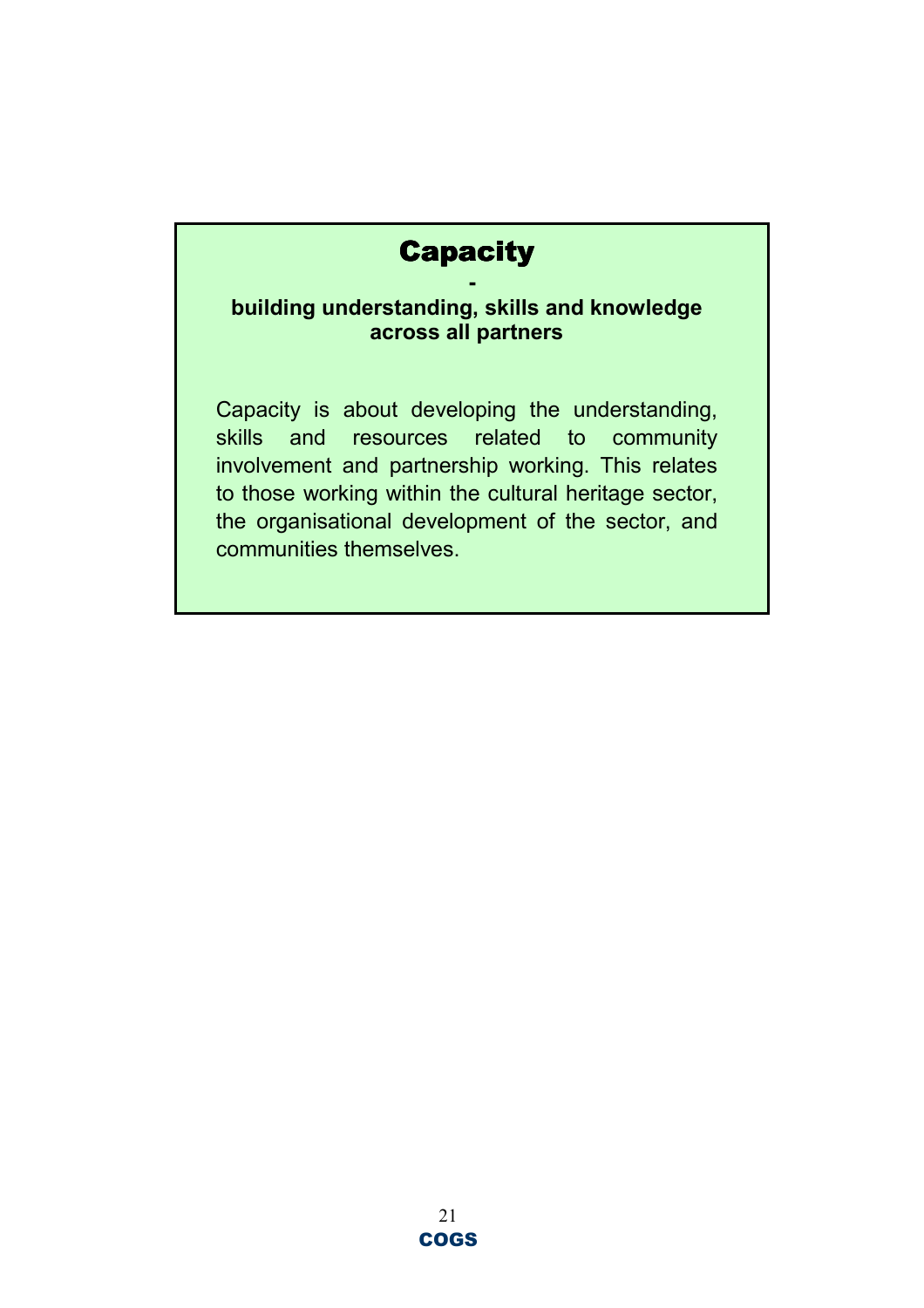## 5. An "in service" organisational policy for community involvement is in place.

It is important that the service promotes community involvement from the 'top down' and is geared up to enabling communities to be more involved e.g. it may be necessary to review roles and responsibilities, decision making mechanisms and resource allocation. Staff responsible for service delivery need a policy framework within which they can develop community involvement.

### Key Consideration

#### In what ways can the service support and respond to community involvement?

#### Indicators of progress

- A community involvement policy is developed through consultation both within the service and wider communities.
- All staff have been involved in the development of the policy.

- ♦ Involve all staff in discussions about the creation and implementation of the policy.
- ♦ It may be useful to 'tap into' the local authority policy/strategy unit to identify which groups of people are identified as being "socially excluded" and where they are.
- ♦ Consider the possibility of having one member of staff with a remit for community involvement, keeping up to date information and disseminating it, but not having sole responsibility for delivery.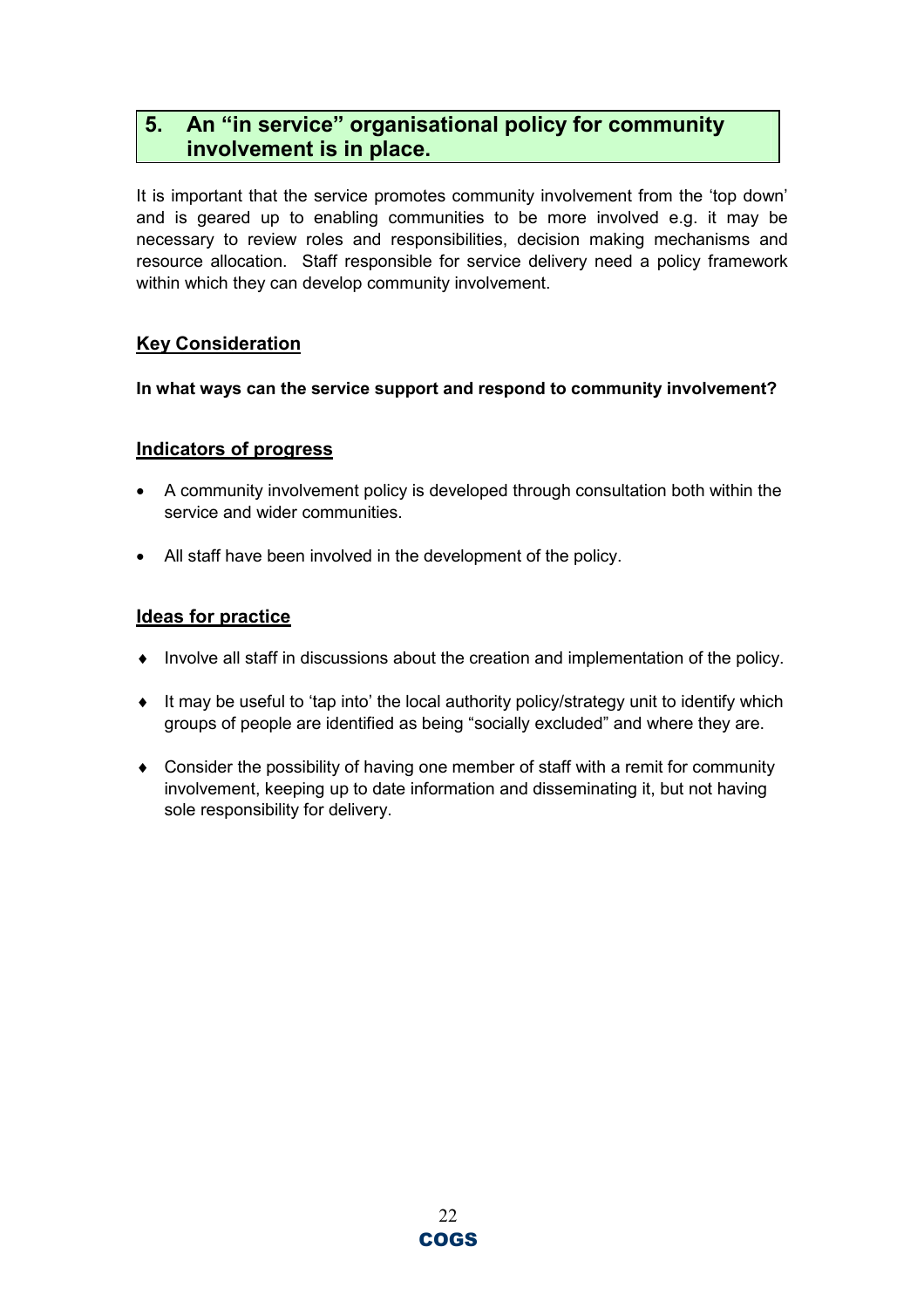- $\checkmark$  York City Council's Library Service produces an Annual Library Plan with a list of service objectives (tied into the City's corporate objectives) which includes the following objectives:
	- Improved community library services
	- Reaching more people who need libraries
	- Better books and reading opportunities
	- Supporting lifelong learning
	- Better access to information and citizenship
	- Equipping people to deliver the plan

The Library service employs a senior librarian with a community initiatives brief. Part of her role is to co-ordinate community initiatives and to link with other workers and agencies through a community development network.

- $\checkmark$  Sheffield Galleries and Museums Trust is committed to inviting community involvement in the development of its displays, exhibitions and education programmes. A key aim of 'Forged: Making History in Sheffield' is to pilot strategies for integrating community involvement into the work of the Trust at all levels and in all areas of activity. It will inform future practice in order to ensure that the needs of community groups are met through displays and services. In 2000 a cultural strategy and plan was devised in consultation with community members and support agencies / groups. The stated aims of the Forged project are:
	- community empowerment through allowing individuals and groups control over how their own lives are represented;
	- combating social exclusion by ensuring that people who are isolated and lacking in confidence become involved with the project;
	- providing a platform for sustained development through recording people's histories for posterity and housing learning resources and interactive exhibits in community venues;
	- lifelong learning opportunities through offering museums and galleries as learning centres, and, in partnership with training providers, offer skills training.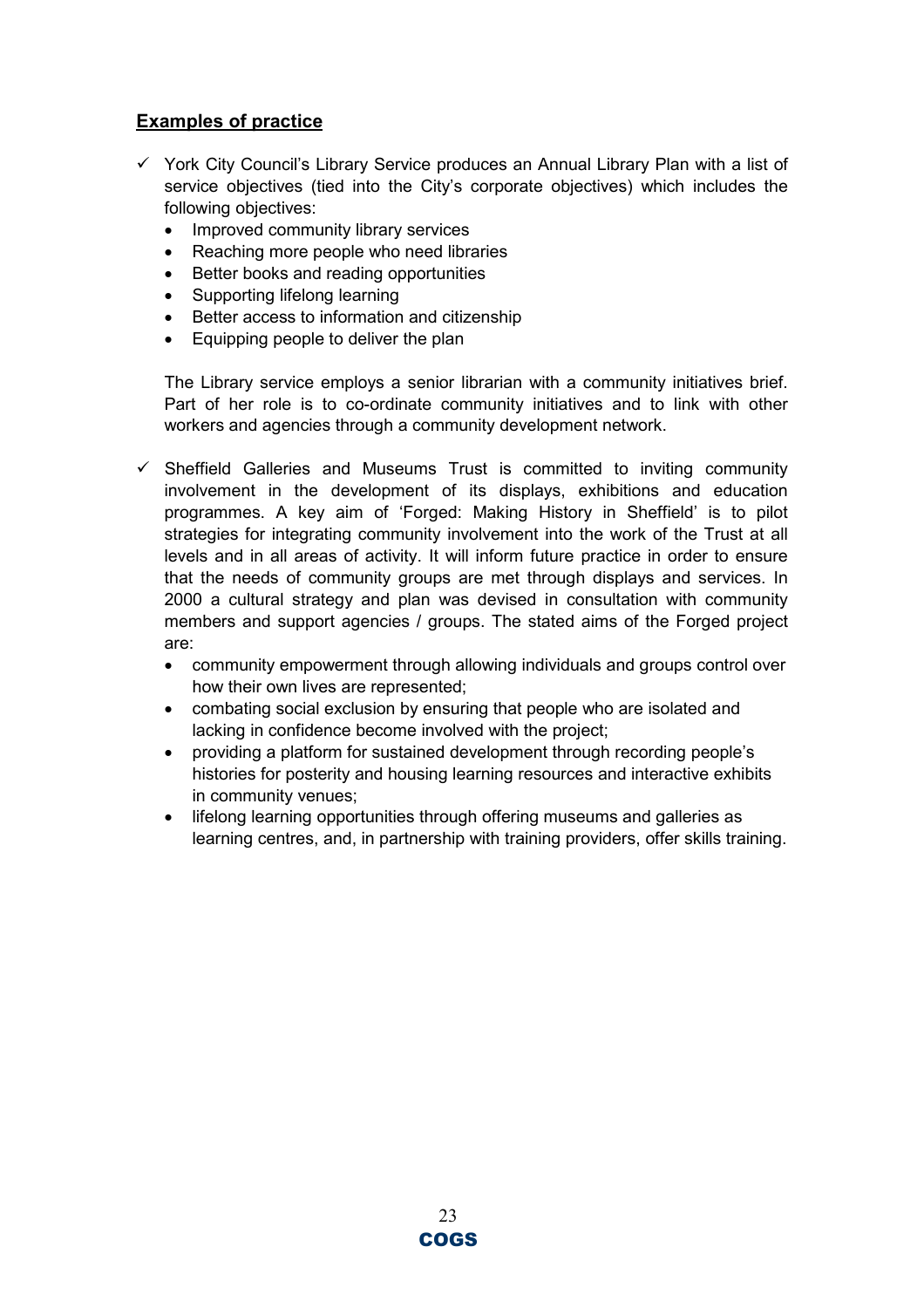## 6. Staff are trained and motivated to work with different groups as part of their personal and professional development.

Community involvement may require adopting a different approach to working and developing some new skills. Staff within the service will need to have an understanding of what they themselves might do and what can be achieved through working with others. The focus of any training provision should be about 'working with communities' and should be provided across the organisation e.g. to front of house staff, curators, and senior managers as well as outreach workers.

#### Key Consideration

How can you best develop your learning to work effectively with communities?

#### Indicators of progress

- Existing staff understanding and skills are identified alongside a training needs analysis at all levels of the service.
- Provision is made to meet training needs around community involvement.
- Staff with relevant 'expertise' are encouraged and supported to share their knowledge with others.
- Different sources of relevant training provision are identified
- Staff are supported and encouraged to take up training opportunities around community involvement.

- $\bullet$  Ensure that appraisals and training revues include the identification of needs related to working with communities.
- ♦ Establish staff training around working with specific groups e.g. black and minority ethnic groups, disabled peoples groups.
- ♦ Work in partnership with other agencies in order to share skills and develop expertise.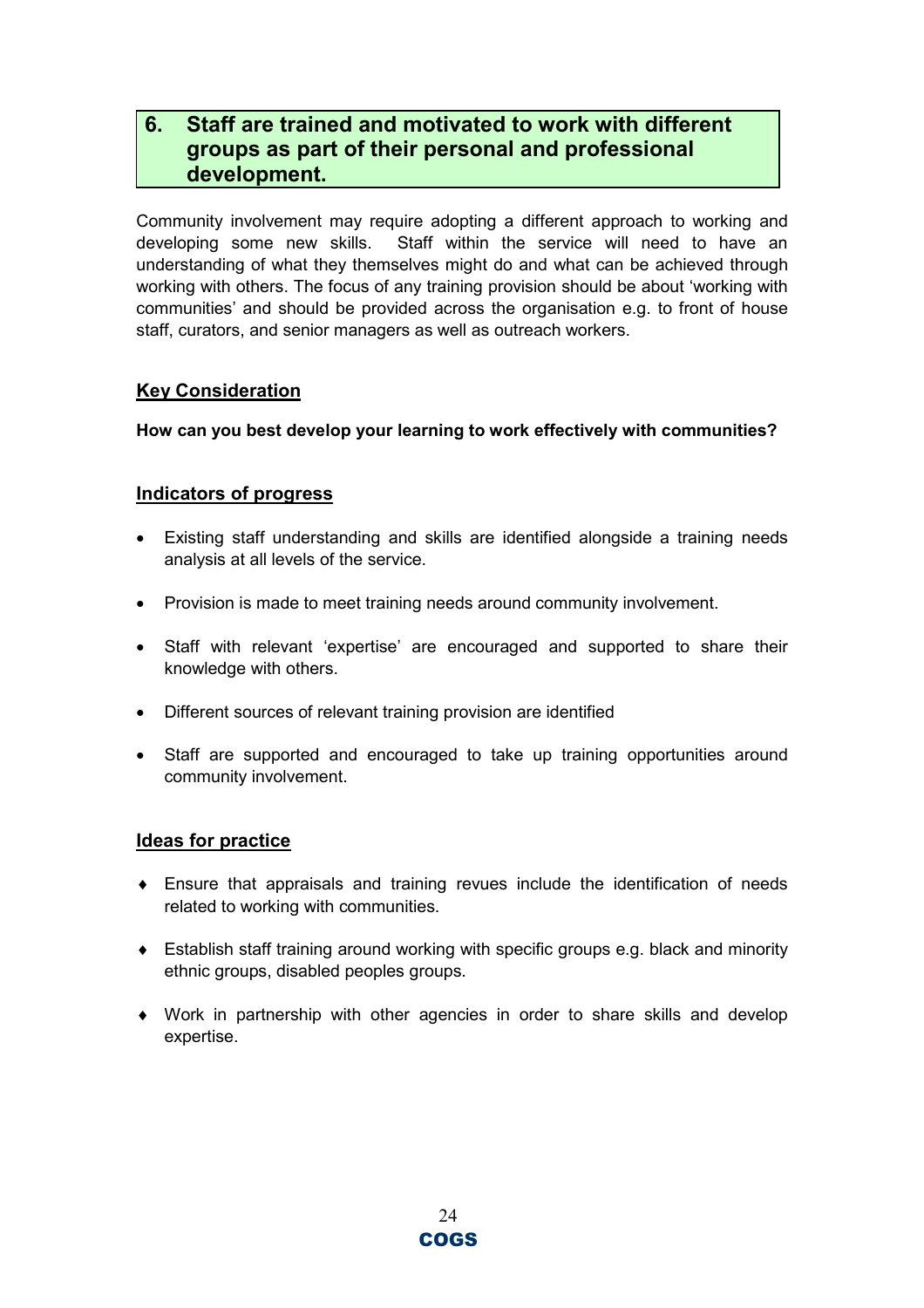- $\checkmark$  "Making the Dinosaur Coast accessible for all" Project, Scarborough will create three new jobs. A training budget has been allocated to each post to provide training in project / people management, audience development and museum skills.
- $\checkmark$  Staff from East Riding Archives Service prepared and presented diaries from the archive through public workshops – this was the first project of its kind for the service and gave the staff new experience and skills in outreach.
- $\checkmark$  York City Council's Annual Library Plan contains a staff training objective ('equipping people to deliver the plan'). Training for library staff includes customer services and customer care, basic skills awareness and reading development training for library staff running reading groups.
- $\checkmark$  One of the Calderdale Museums & Arts Community Outreach & Access Programme officers has attended a training course in the art of storytelling in order that she can develop outreach storytelling sessions.
- $\checkmark$  The 'Sobriety' Project (The Waterways Museum and Adventure Centre in Goole) undertakes extensive staff and volunteer training including listening skills, customer care and 'welcome host'.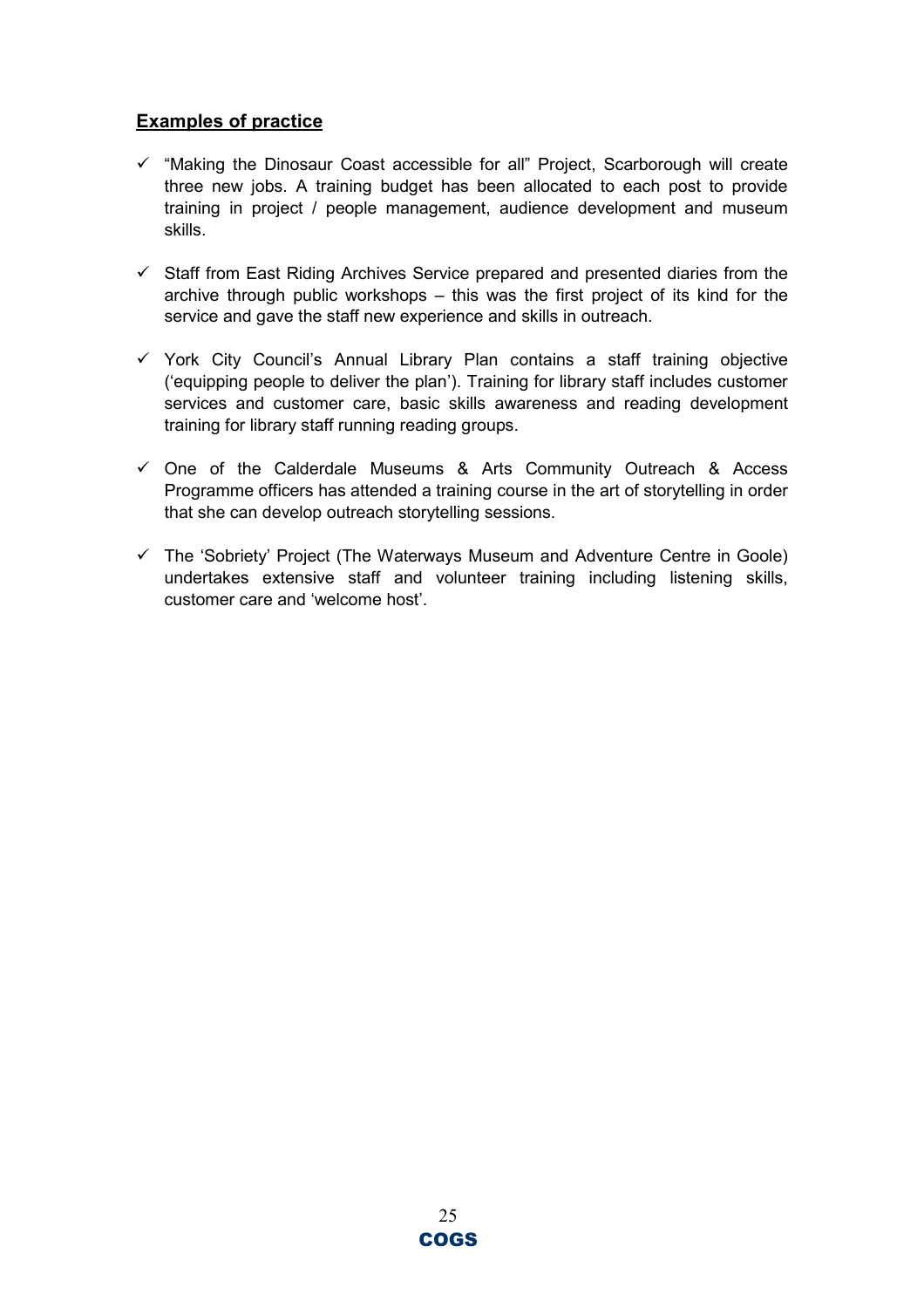## 7. Communities (and individuals) are empowered through involvement in the cultural heritage sector.

Communities may need a range of resources in order to further their own selfdevelopment and to be able to get more involved in service design and development on an equal footing with others. This includes making support available to the small very local groups and networks just as much as the larger ones.

#### Key Consideration

#### How are you supporting communities to build their capacity?

#### Indicators of progress

- Resources are provided for groups and communities (resources can include: access to relevant staff, information, materials, facilities and equipment, training, funding, rooms/venues etc)
- Volunteering is viewed as a positive function by the service.
- There is an active outreach programme to build capacity and increase skill in communities.
- Support and training (around skills specific to the service as well as around group and project development) are provided to enable communities to be involved in an informed manner.
- Friends, trustees and user groups are supported and provided with information to enable their involvement in service delivery.

- ♦ Making resources available such as access to computers and the internet, meeting rooms and permanent community exhibition spaces can help to create and support involvement and a sense of community identity with the service.
- ♦ Projects which favour participation will enhance people's self confidence e.g. local history groups have been established which have increased self-confidence, training in the basics of heritage care has done the same and has led to a higher level of community exhibitions and collections in the community itself.
- ♦ A community budget could be allocated to user groups/Friends groups
- ♦ A formal structure for community volunteers could be established through volunteer organisations – this would bring people together enabling communication and skill development.
- ♦ 'Volunteer days' could be held with prizes for active/long serving volunteers.
- ♦ Involve communities in generating learning resources e.g. exhibitions, displays, activities and workshops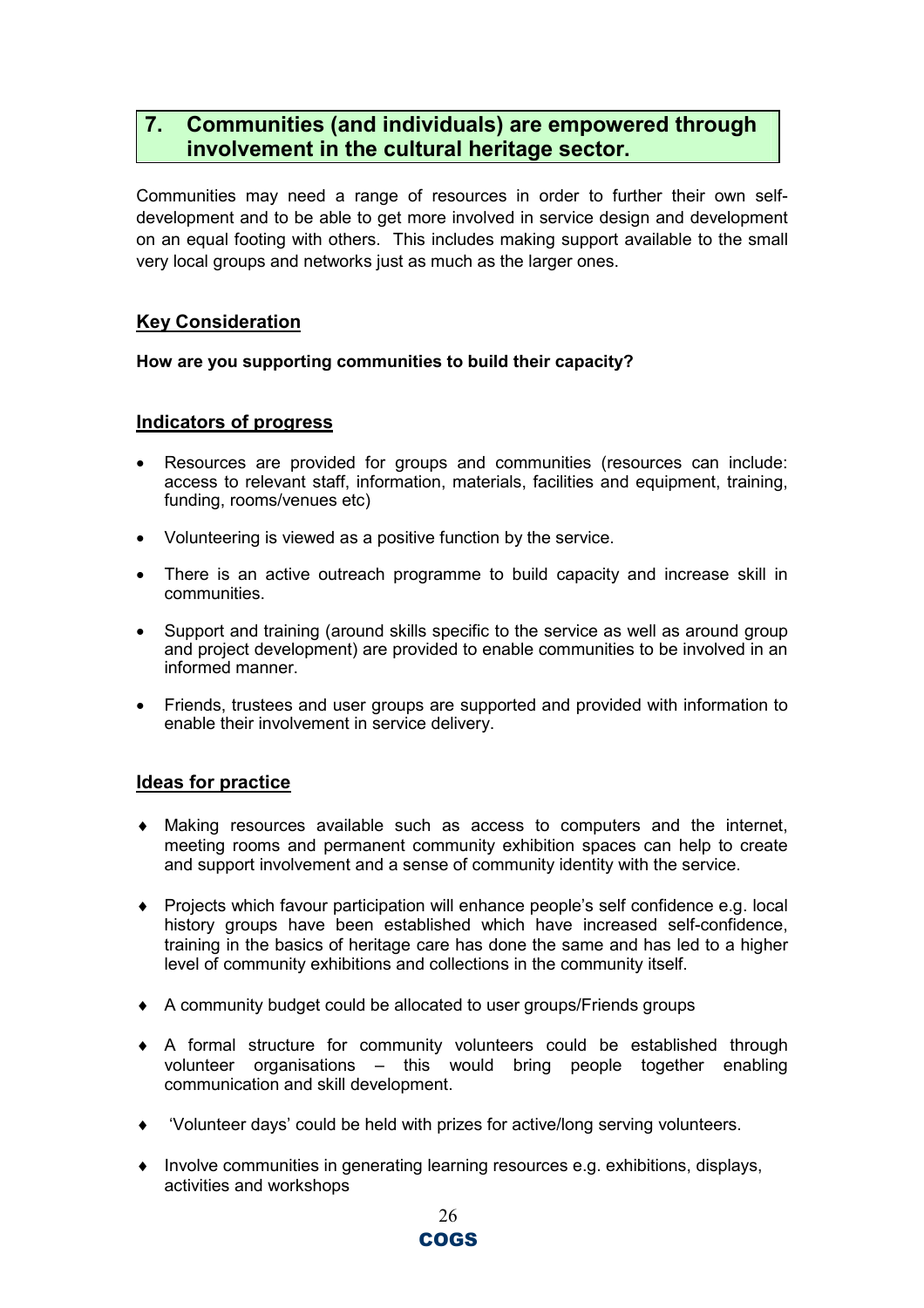- $\checkmark$  "Making the Dinosaur Coast accessible for all" Project, Scarborough, has as one of its objectives, building the capacity of existing local natural heritage based societies and organisations by providing opportunities for people to gain greater experience, understanding and access and by developing their programmes of activity. It aims to do this by providing taster or familiarisation sessions for Disabled people; by encouraging and facilitating networking and by providing training; by encouraging existing groups to contribute to the Dinosaur Coast programme; and by funding specific activities or events to enhance the work of groups and to develop new audiences.
- $\checkmark$  Kirklees Community History Service organises an annual programme of Family Festivals aimed at providing opportunities to celebrate the cultural richness and diversity of the area. A Polish Christmas event was held in Huddersfield in 2000. The local Polish Church, Community Association, schools and Polish families were involved in planning the project which involved, amongst other activities, raising funds to pay an artist to build a traditional Polish crib which was unveiled at Tolson Memorial Museum at Christmas 2000. The Polish Community Association was given help in becoming constituted so that they could apply for the grant themselves.
- $\checkmark$  'Seeing Choices' project, May June 2001. This was a joint project between the Bridge Project (a street drugs agency) Bradford, and Cartwright Hall Art Gallery. It was funded by Bradford LEA's Adult Learning Fund. The project ran six sessions (three at Cartwright Hall and three at the Bridge Project). The gallery's artist worked with a tutor at the Bridge project. The students were introduced to the artist's different artwork and were then encouraged to exercise choice in making decisions about the artwork they were going to produce. The students were given digital cameras and collected images from the gallery, the adjacent park and the Mughal Garden. A selection of the images was chosen by each participant to work on in more detail. Individual pieces were exhibited alongside a composite collage of their work.

A great deal of consideration was given to the students' vulnerability and joint planning ensured that strategies were worked out, for overcoming potential difficulties, prior to the launch event.

- $\checkmark$  The 'Sobriety' Project (The Waterways Museum and Adventure Centre in Goole) has a Waterways to Work for Women initiative. This is an ESF funded programme of training for women in the Humberside region in skills such as customer care, physical confidence building, boat handling and management leading to the Community Boats Association's certificate in community boat management. The aim of the initiative is to build confidence and make it possible for women to gain qualifications in order to find employment in the waterways labour market and associated areas such as tourism. The original six students have all passed their Boatmaster's licence.
- $\checkmark$  The Dales Countryside Museum initiated a review of its working relationship the museum Friends (FDCM). A review group was formed and FDCM committee members were invited to join a working group. The group discussed the various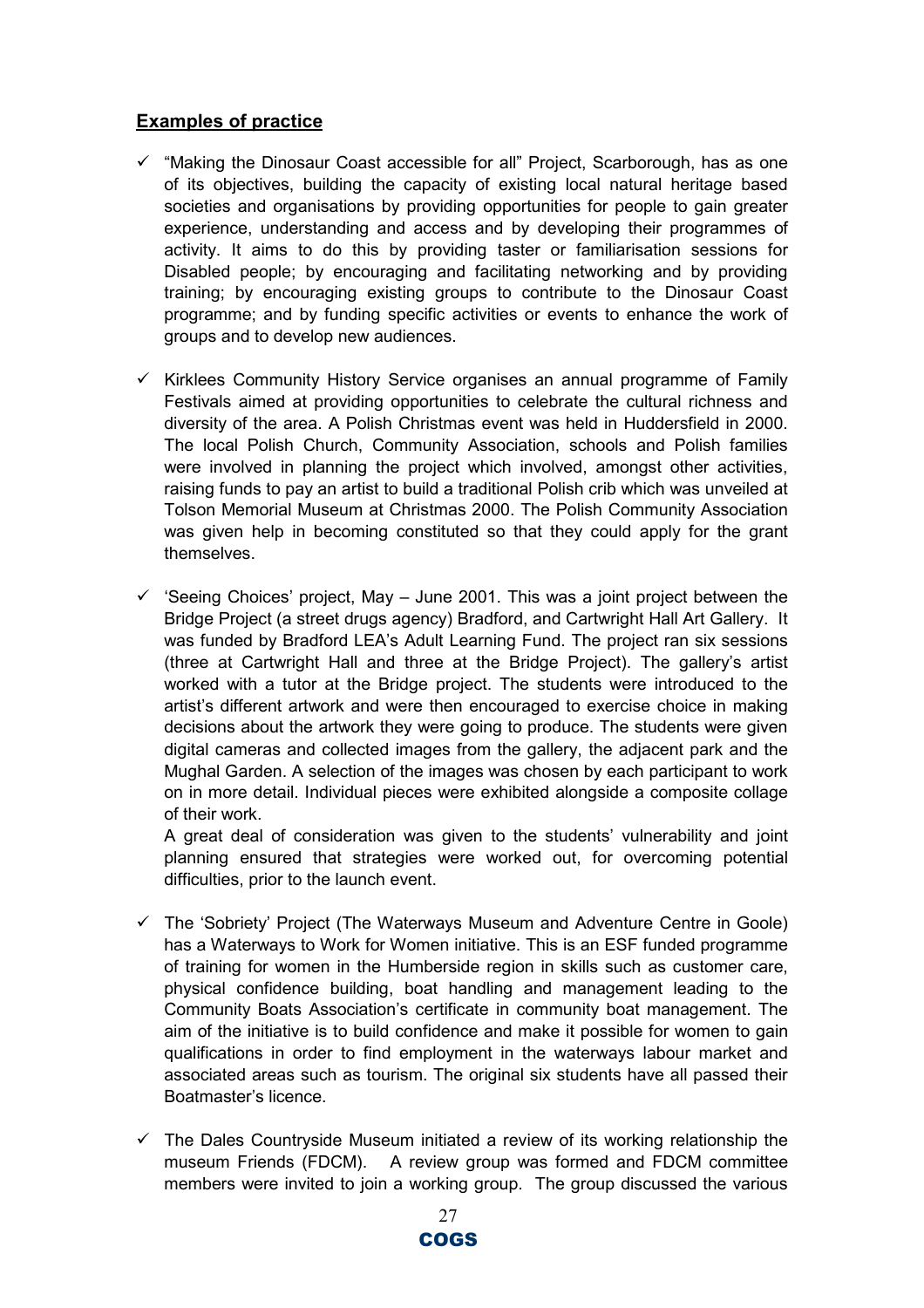work areas, how their members could be involved, the opportunities that the Museum could provide and the potential for working in a mutually beneficial way. Volunteer teams have been formed to support different work areas and a training programme has been developed. This will impact on service delivery and will maximise resources as well as provide opportunities for people within the community to develop new skills and interests.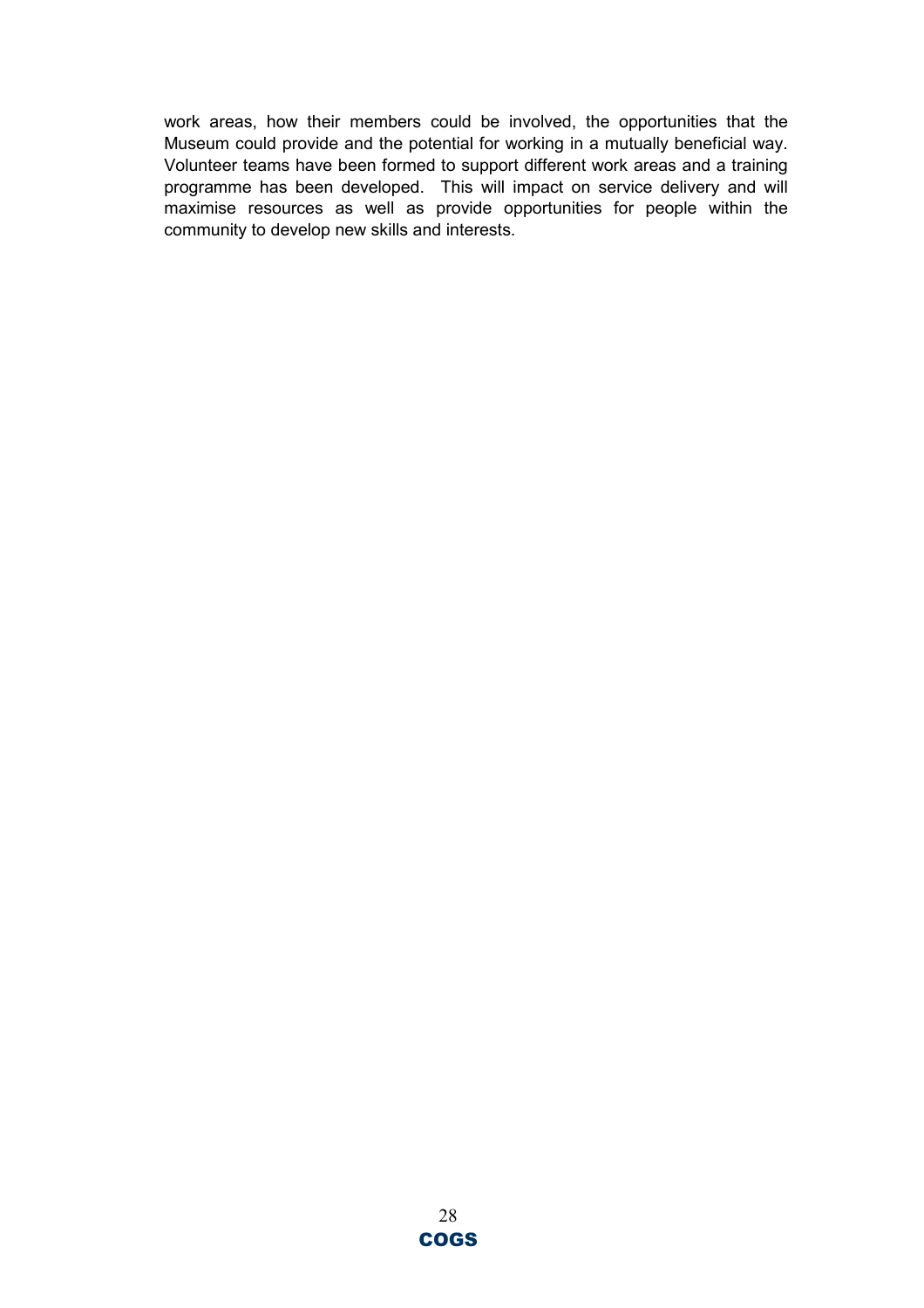## 8. Museums, archives and libraries are recognised by communities and other agencies as learning centres.

The role of the cultural heritage sector as a resource for learning is often not fully recognised or utilised by communities and other agencies involved in education and learning. Raising awareness of and developing understanding about the part the sector can play in meeting learning needs is an important first step in involving communities and developing inter-agency partnerships.

(See "Inspiring Learning" a framework for access and learning in museums, archives and libraries; re:source 2001 for more information related to this guideline.)

### Key Consideration

How can you develop your service and raise the 'profile of the cultural heritage sector as a learning centre?

#### Indicators of progress

- A learning environment is created which can meet a range of community needs.
- Effective learning opportunities and learning resources are created through the sharing of skills and resources with other partners (agencies and communities).
- Groups and communities take up and value the learning opportunities provided.
- People develop their skills, knowledge and confidence through participation in learning programmes.
- More people become involved in projects as a result of taking up learning opportunities.

- ♦ Work with Learn Direct Centres (government initiative).
- ♦ Establish a partnership with a local college: run courses and day-schools relevant to project themes. This can bring in 'new' users and contacts for future projects.
- ♦ Promote the image of museums, archives and libraries as learning centres and establish links and partnerships with agencies and staff such as WEA, lifelong learning teams, Education Action Zones, agencies working with children and families etc.
- ♦ Encourage teacher training at museums, archives and libraries. Identify dedicated staff to build the necessary links – incorporating the needs of the national curriculum into activities as appropriate.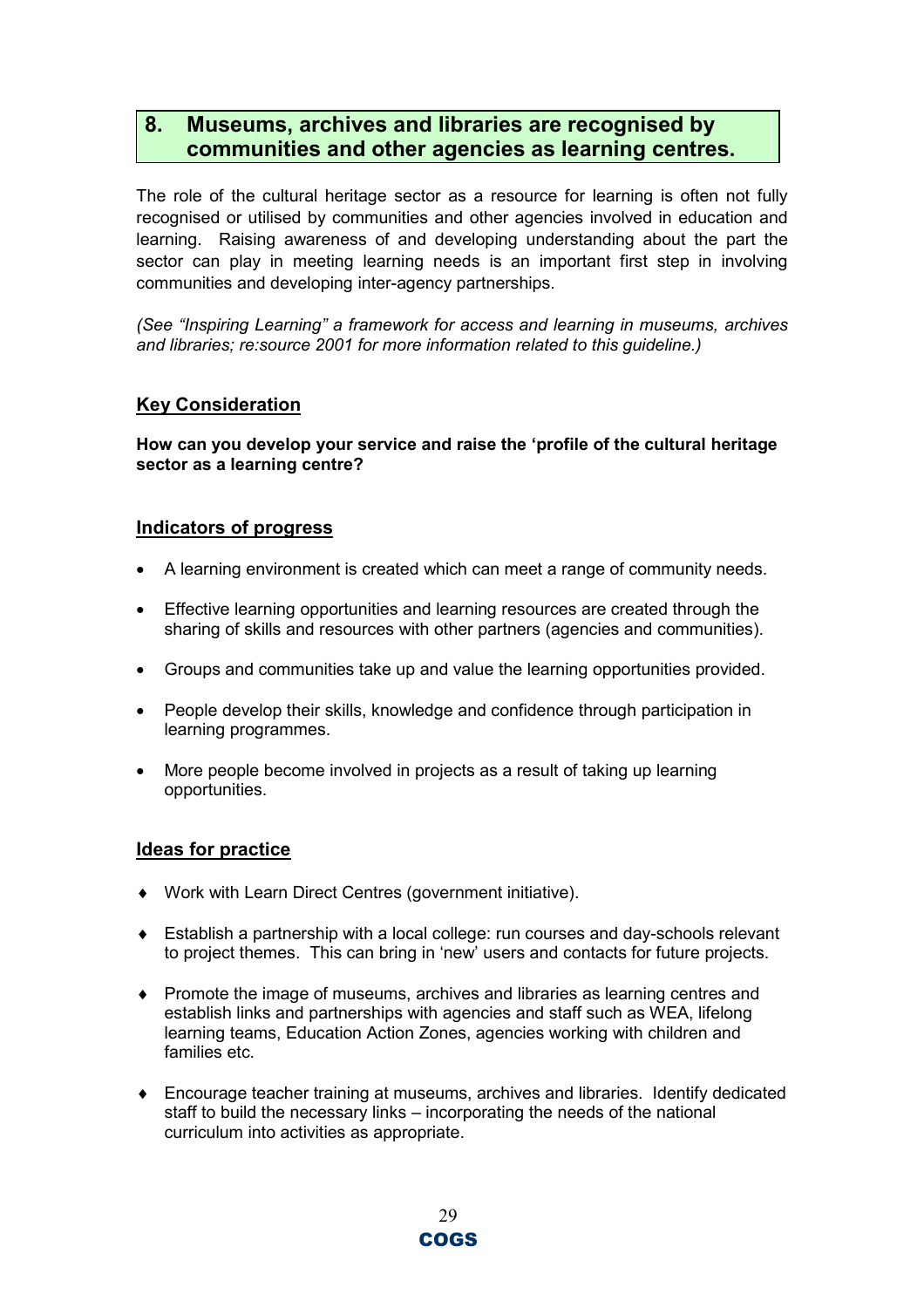- $\checkmark$  The project will provide learning opportunities by offering museums and galleries as learning centres and through sharing skills and resources out in the community. This is being achieved in the following ways:
	- The ILM marketing and media trainees in the area are running the marketing and publicity of the project as part of their professional development.
	- In partnership with the WEA a local history course will be set up. The work of the group will feed in to the background research for the final exhibition.
	- An ILM Scheme will provide training for people locally to set up and manage their own local history archive.
	- Project work is being tied into the literacy and numeracy training programme provided by Family Learning Development Workers in the area.
	- Training is being provided for Family Learning Development Workers on how to use Trust sites as family learning centres.
	- A Scheme of work is being developed tied into the history and geography curriculum and literacy strategies for primary schools in the area.
	- Young people will be taught video-making skills in the process of creating a record of their own experiences
	- A course taught by Rotherham College for parents locally in making storysacks will use museum displays as the inspiration for the story and resources for the sack. Support and guidance will be provided by the Trust's Family Education Officer.
- $\checkmark$  Clifton Park Museum, Rotherham has made a grant application to NIACE to provide heritage training. This is a joint piece of work with Adult education lifelong learning team. They are meeting with disability and ethnic minority community group representatives to discuss the project.
- $\checkmark$  Barnsley Libraries working with Bookstart reading groups and with Rightstart providing information / training sessions for parents in literacy and numeracy.
- $\checkmark$  Doncaster Community Archive Project was a digital archive capturing the heritage and history of different communities within the Doncaster borough. One of its key aims was to create opportunities for ICT and basic skills training both formally and informally. The WEA and Doncaster Council will be using work from the project for educational purposes in the future.
- $\checkmark$  Abbey House Museum, part of Leeds Museums and galleries, has a dedicated education officer. Educational activities include workshops for the young on the theme of toys and an on-line resource called 'Making Connections II' aimed at key stage one classes which enables teachers to access information and download images and text which can be used in preparation for a visit to the museum or for supporting follow up work; it can also help children with subjects they need to address within the national curriculum.
- $\checkmark$  The Dales Countryside Museum ran an NVQ course in Archaeology in the spring of 2000. Eleven students took part, attending the museum on alternate Saturdays for four months. 77.7% of students completed the course. Of those who completed, 100% passed. The course was organised and taught by staff from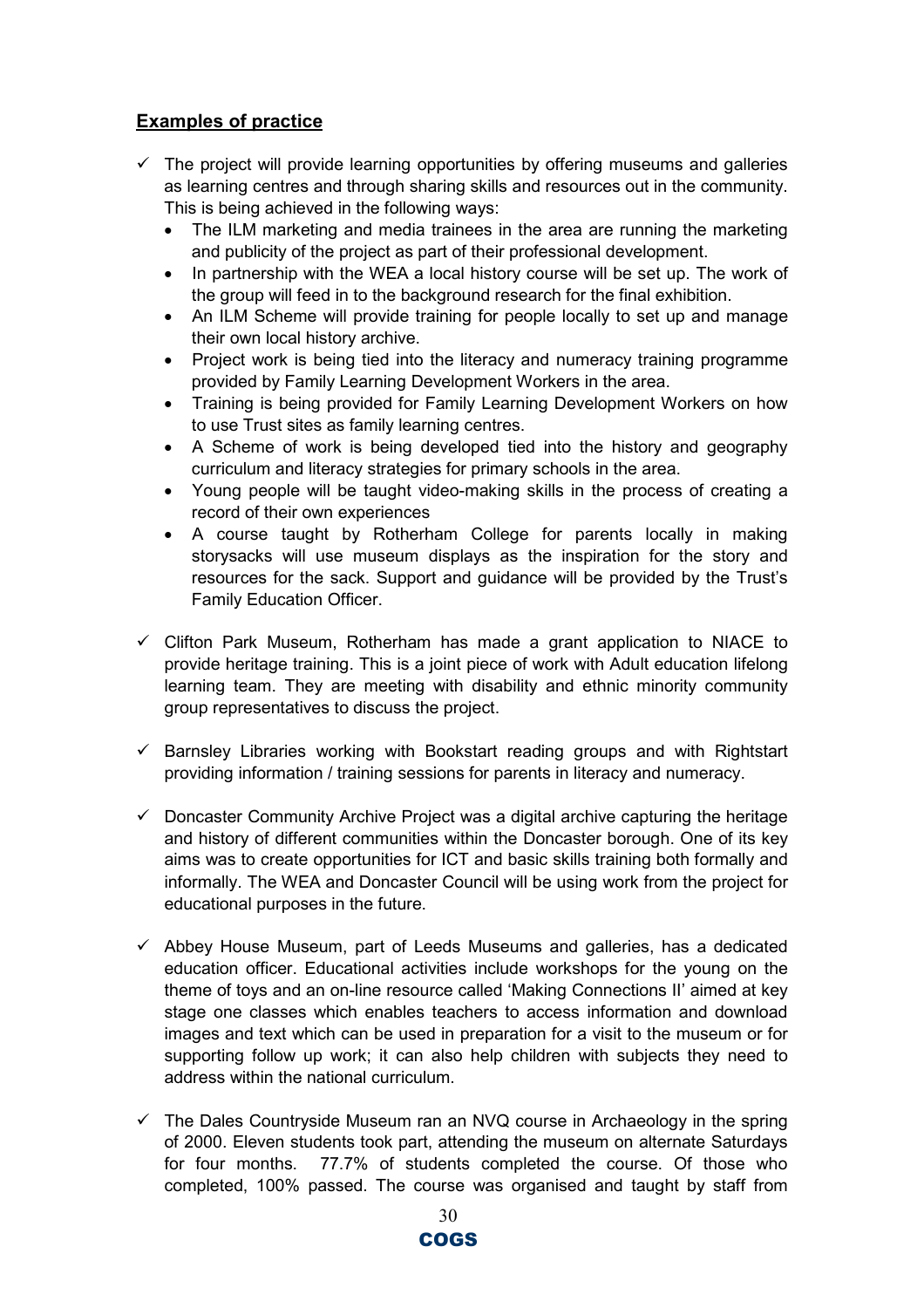Craven College but held in the museum's education room. Museum staff were consulted with on their roles and on the museum's display materials.

 $\checkmark$  The 'Sobriety' Project (The Waterways Museum and Adventure Centre in Goole) runs a range of training courses, some of which are accredited through the Open College Network at levels 1 and 2. Courses include boat handling for women, environmental studies, museum skills, practical conservation, digital imaging, customer services, canal craft knowledge etc. Childcare costs for students with young children are met by the project and in the holidays they run children's clubs whilst parents are accessing courses. They also provide work experience for volunteers.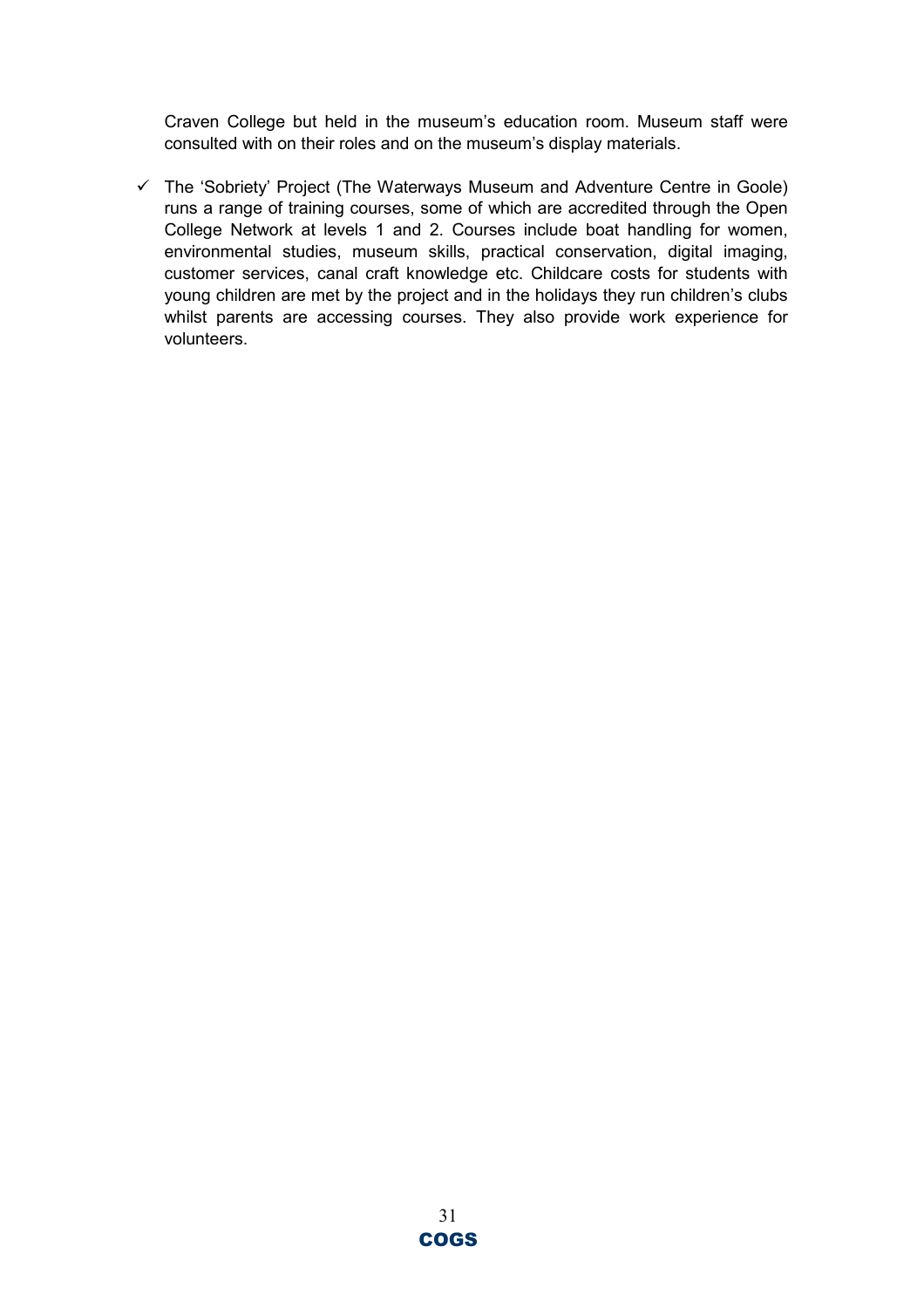### 9. Core funding is provided for sustained provision.

Much of the sector's work that increases community involvement is carried out through projects reliant on short term funding. As community involvement is a slow process that requires resources, every effort should be made to make the case for longer term funding. This may be helped through working in partnership with others and securing funding from outside the sector e.g. regeneration and renewal funding.

#### Key Consideration

#### How can you ensure that successful projects have a long-term future?

#### Indicators of progress

- Longer-term initiatives are funded.
- Sustainability strategies are considered at the beginning of a project and throughout its development.
- Partnerships are forged which help to 'open up' access to /'lever in' other resources.

- ♦ Use government policy objectives re lifelong learning and social inclusion to lobby for funding.
- ♦ Make use of re:source and YMC policy documents to make the case for sustained provision.
- ♦ The success of short-term projects can be used as a case study for securing longer-term initiatives.
- ◆ Build a case for your work through evaluation (see YMC evaluation quidelines 'A Journey of Discovery')
- ♦ Ensure that community outreach is a part of the agency/service corporate plan and is included in the strategic aims and objectives.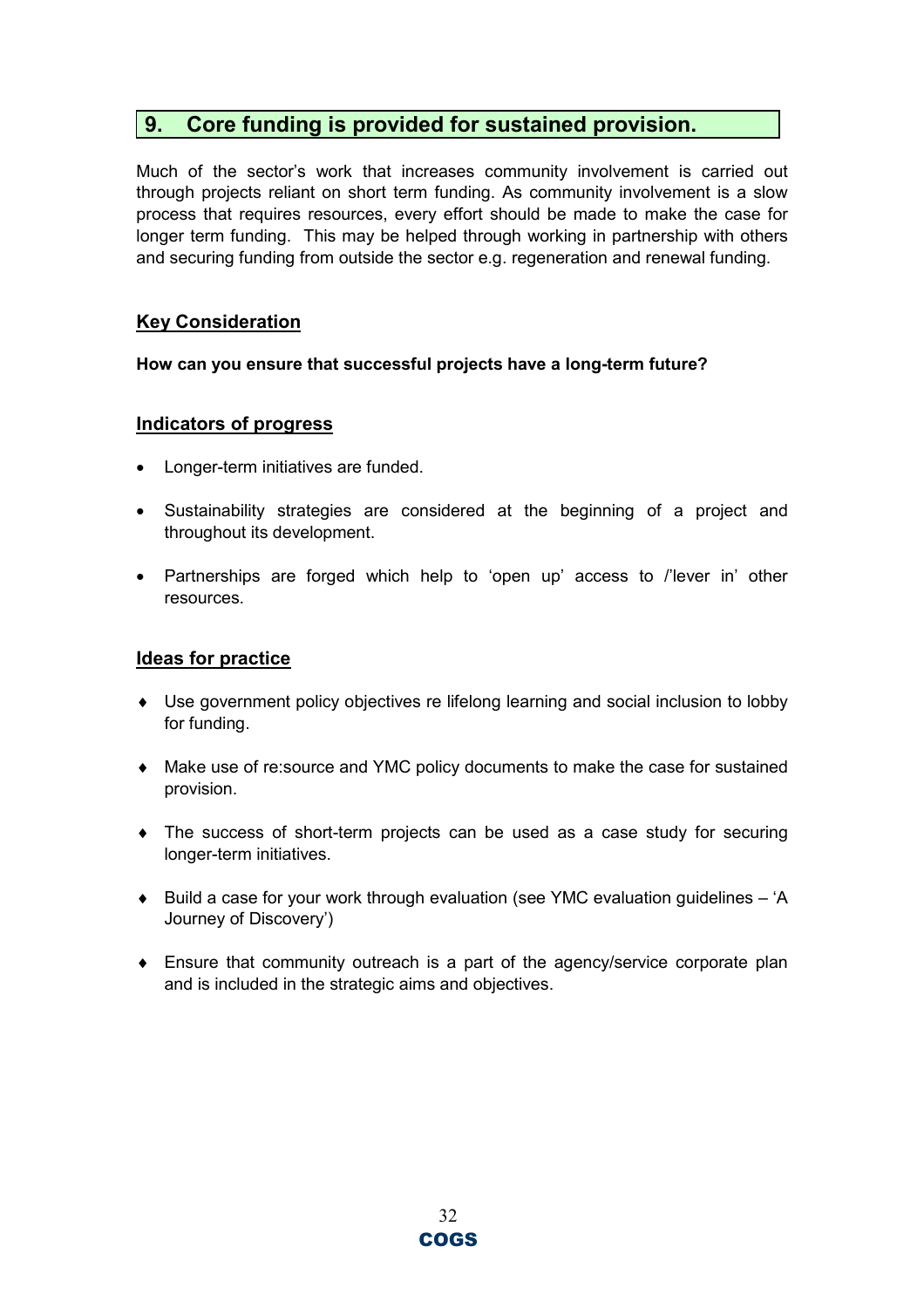- $\checkmark$  The City of York's Library Service employs a senior librarian with a community initiative brief. This post is core funded.
- $\checkmark$  The Treasure House Project in Beverley, East Riding of Yorkshire, is a new build project. Capital costs are being met by grants from the Lotteries Board (£3m) and the local authority (£1.6m). The local authority are committed to meeting the ongoing running costs of the centre once it is built, which will be approximately £1/2m per year.
- $\checkmark$  A key part of the 'Forged; made in Sheffield' project documentation will be a video that showcases the history of the project. This will be used as an advocacy document for community outreach by SGMT in the future and will be used to convince future sponsors to provide funding. The project aims to justify the existence of a community outreach post for the Trust on a permanent basis.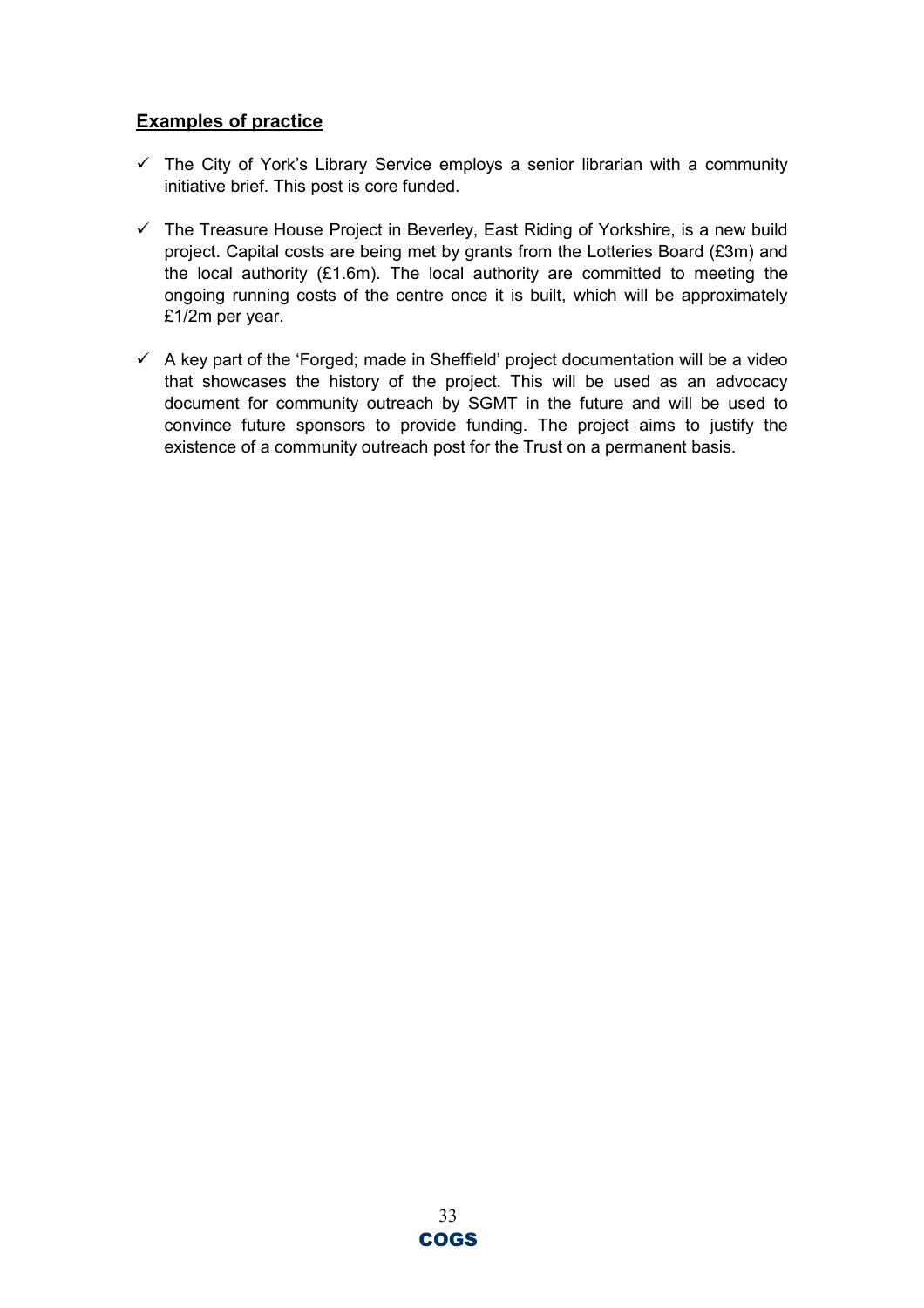## 10. Evaluation is undertaken in order to continually improve practice.

Evaluation is about learning from action and should be seen as part and parcel of the work. It is not something to add on to the end of a project but should be undertaken throughout the work, involving all partners (sector staff, other agencies and communities). Evaluation can promote flexibility, creativity and innovation, ensuring that services are relevant and effective.

#### Key Consideration

#### How can you effectively review and evaluate your work?

#### Indicators of progress

- The processes of involvement and influence are evaluated through people's views and insights, as well as outputs/numerical hard data.
- Friends and user groups are involved in identifying evaluation questions and indicators of progress and achievement.
- The findings of community based evaluations are fed back to the community itself for validation and discussion.
- Evaluation informs future development e.g. clear action plans are developed in relation to evaluation findings.

- ♦ Provide evaluation training for both staff and communities.
- ♦ The most appropriate people to collect and analyse information for evaluation are often community members. Training, support and resources could be provided for those who participate.
- ♦ Gather impressions, suggestions and feedback as part of your everyday work (i.e. creative approaches rather than end of project questionnaires).
- ♦ Make use of the YMC evaluation guidelines 'A Journey of Discovery'.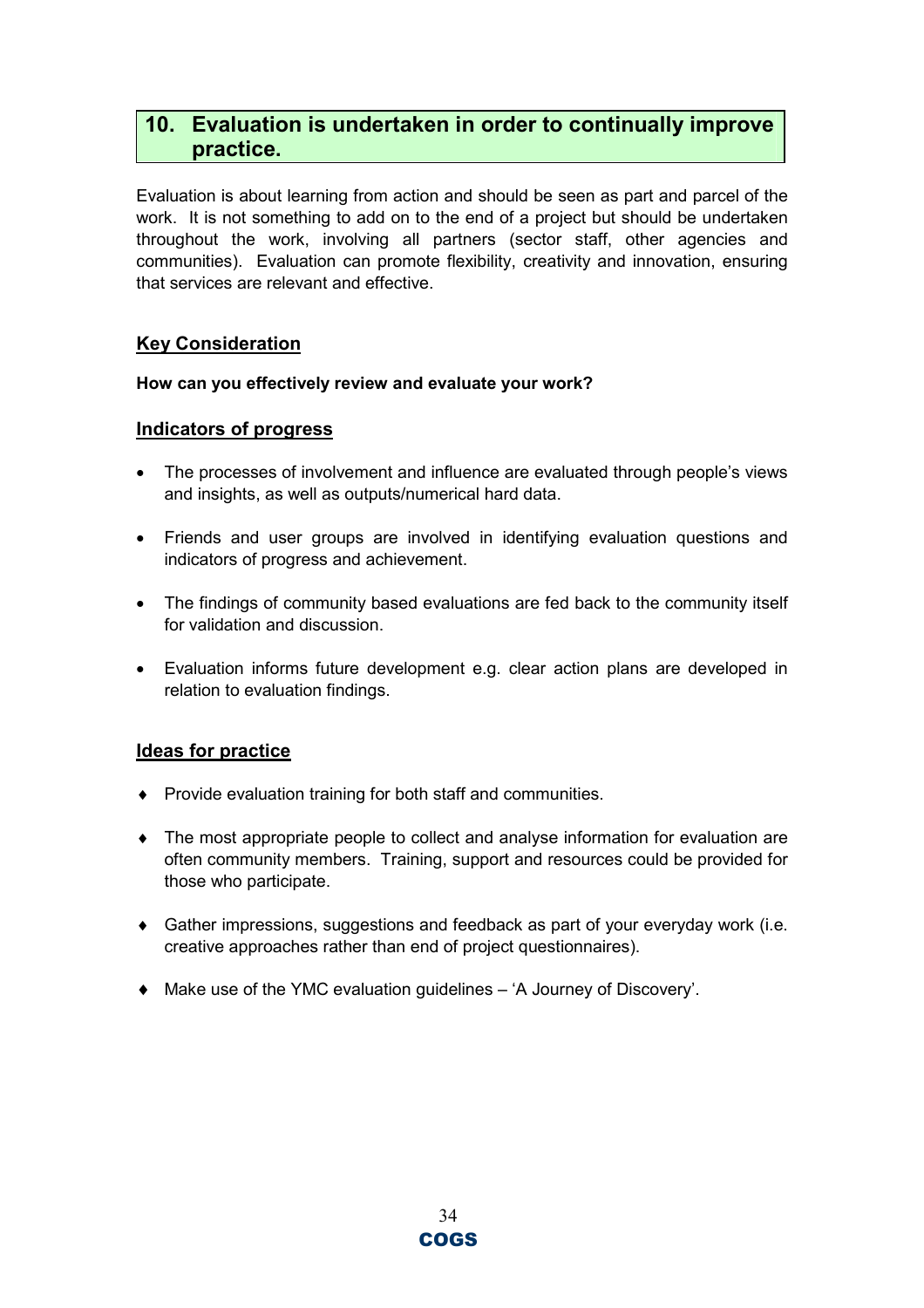- $\checkmark$  "Open Spaces" a social inclusion project for 14-19 year olds run by Ferens Art Gallery, Hull and SEA Productions & Animation was comprehensively evaluated and all the findings written up into a report. The statistical and anecdotal evidence proved that the project successfully fulfilled, and in some cases exceeded, its original aims. The participants' views were sought as to what the gallery could do to encourage them to return. Evaluation report available.
- $\checkmark$  Doncaster Community Archive Project was conceived in Autumn 2000 as a digital archive capturing the heritage and history of different communities within the Doncaster borough, making images more widely available to a larger audience. Community involvement was seen as central to the project in order to engage with socially excluded groups, around ICT in particular. The project was fully evaluated. The evaluation focused on the project's implementation and the benefits and the uses to excluded groups and to council employees. It also looked at the partnerships involved in the project, the costs incurred by the Libraries and Information Service and its future. The conclusion of the evaluation was that the two most important aims had been met – the creation of a digital archive and participation by different community members through local history mornings, groups and talks. The main benefit has been the creation of opportunities for ICT and basic skills training. Evaluation report available.
- $\checkmark$  The Sheffield Galleries and Museums Trust "Forged: Made in Sheffield" project has built in an external evaluation of the project. The evaluation strategy will be prepared by the end of January 2002. Approaches and techniques will include:
	- Qualitative participation evaluation, getting all participants to complete feedback forms;
	- Statistical reporting of numbers of people reached and numbers of first time visitors or repeat visitors to the museums galleries and visits to the web site and exhibition;
	- Video recording of the project, to be made by young people; Interviews with project partners.
- $\checkmark$  The 'Making Memories' project based at Swinton Lock Adventure Centre involved introducing ICT to older people in Swinton (Rotherham). The participants' views and requests were continuously taken into account and evaluation forms were used at various stages. This resulted in the participants having full ownership of the project.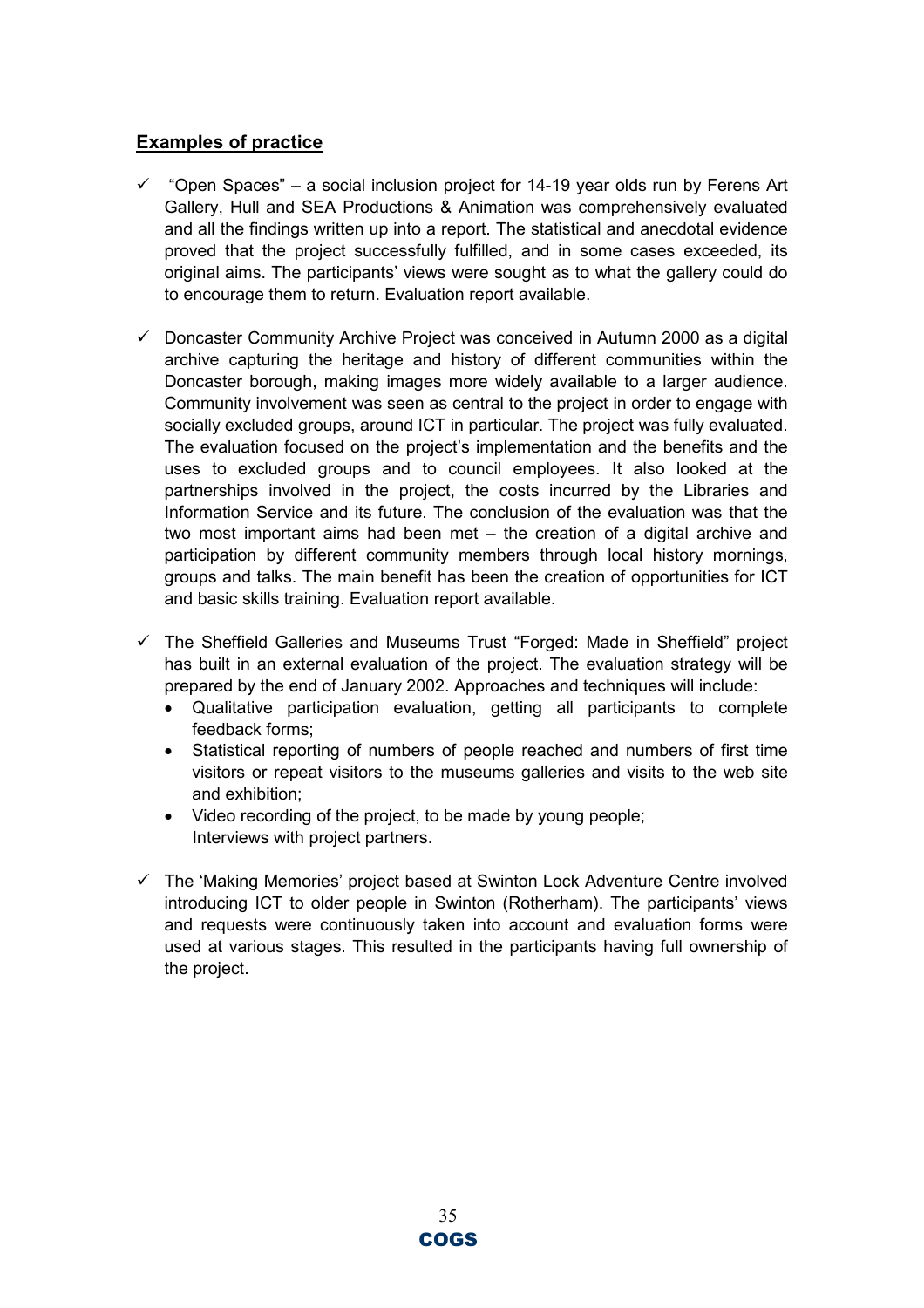## **Influence**

-

ensuring that community involvement leads to change at both a strategic and operational level

For all the rhetoric of community involvement, communities are often the last to be considered when plans are being developed. It is important to value the involvement of communities and to try to ensure that they have an influential voice.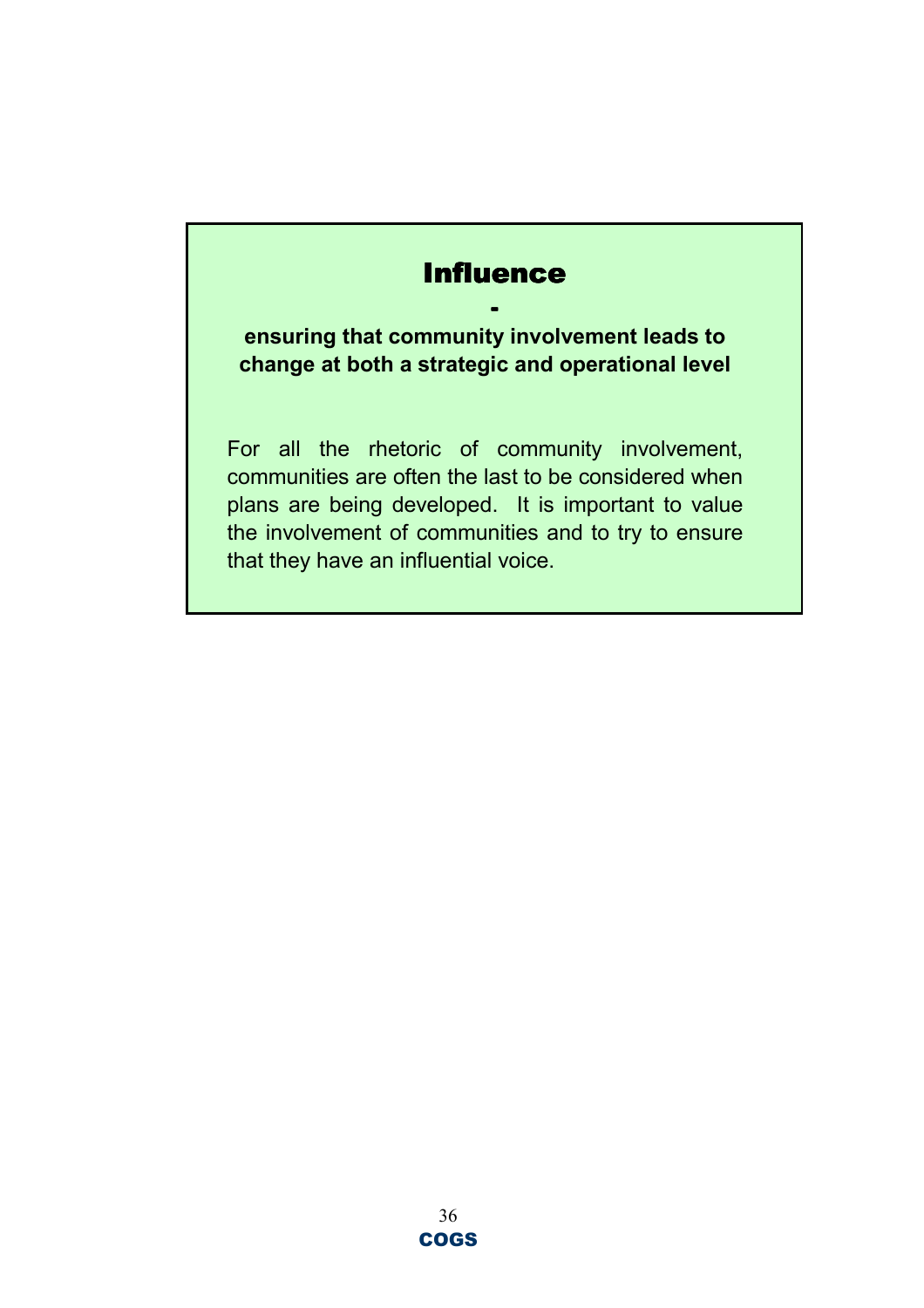## 11. Communities are enabled to participate in service planning and development.

This requires developing a strategic approach to involvement – identifying the purpose of involvement and the scope for responding to different perspectives that may arise, as well as considering how people might participate. Existing community groups and networks can provide a crucial channel for community involvement. Creative approaches should also be tried to ensure that those not already active can participate - many people do not like meetings but would participate in other ways.

#### Key Consideration

How can you enable a wide range of people to influence the service?

#### Indicators of progress

- There is a strategy in place for ongoing consultation, evaluation and related action.
- The sector collaborates and works in partnership with communities.
- A range of opportunities is provided through which community members can influence decision making. E.g. regular open forums, referendums.
- Communities/groups continue to use the service because they feel some 'ownership' of it.
- Policy discussion documents are produced in clear language and circulated to relevant groups of people.
- Your work is meeting the objectives of the community as well as your own.

- ♦ When setting up a community budget or employing a development worker, there is a need to ensure that full consultation and evaluation is undertaken through meetings, events, and direct targeting of groups. The findings, which will be backed up by some community ownership (and therefore more sustainable) can then be presented to those empowered to provide the resources.
- ♦ Events like Windrush '98, community loans, consultations, and artwork for exhibitions all help participants make a contribution.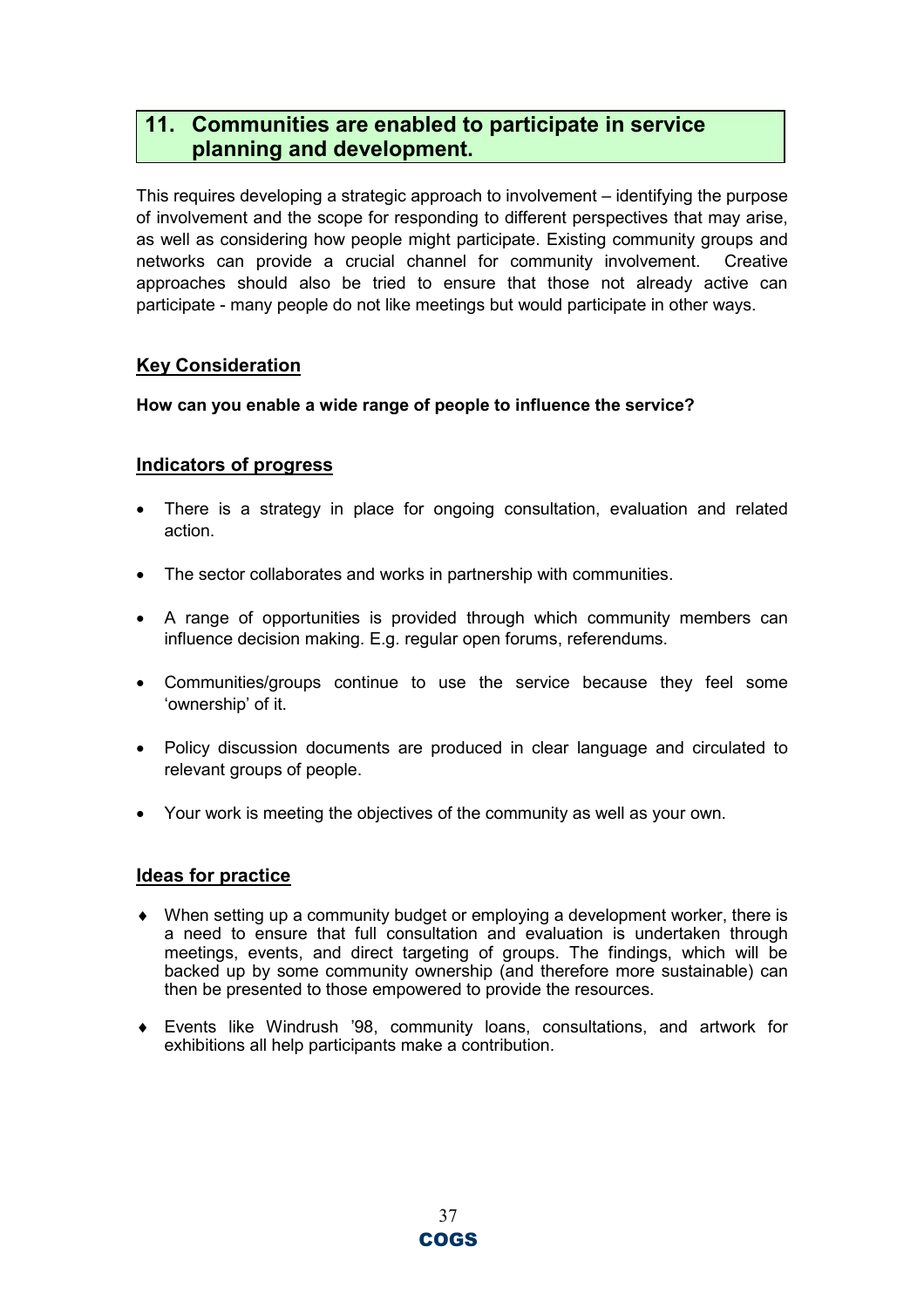- $\checkmark$  "Ronnie the Raven's Puzzlepath" was a project launched by the curator of the Tolson Museum and the education officer for Kirklees Community History Service in 1999 to create an inter-active trail for pre-school children. The community were involved from an early stage, with parents, teachers, young people, Early years specialists and little children from local playgroups and nursery schools being invited to a consultation day at the museum. They were given a tour of all the galleries and were asked to flag up ideas for making displays and exhibits more interesting and relevant for small children. Children were observed to see what caught their attention. The result was the installation of a series of interactive puzzles directly related to existing collections and displays. A local artist created a cartoon character Ronnie the Raven. Two local teachers read and recorded Ronnie's bedtime story for the nursery element of the Puzzlepath. Versions of the story were recorded in English and Punjabi. Trail labels are written in English, Urdu and Punjabi. The Puzzlepath guide for parents and teachers is also multilingual. The Puzzlepath was launched in May 2000, since when visitor figures have increased by 30%.
- $\checkmark$  Kirklees Polish history event in Huddersfield in 2000. The local Polish community was involved in planning the project which involved raising funds to pay an artist to build a traditional Polish crib which was unveiled at the museum last Xmas. The group was given help in becoming constituted co that they could apply for the grant themselves. The turnout for the unveiling was the biggest ever.
- $\checkmark$  Fisherman's Choice Project, Scarborough. This is a Yorkshire Arts funded project which aims to increase access to the borough's fine art collection and to introduce new audiences to the art gallery through involving representatives of the fishing industry in the curation of an exhibition of paintings depicting the sea and fishing boats. Fishermen and women have been recruited to select and interpret the collection for the exhibition planned for the summer of 2002.
- $\checkmark$  Calderdale Museums & Arts Community Outreach & Access Programme sent out 500 questionnaires to various community groups in Calderdale to assess needs and areas of interest of local people. Groups that responded positively to the questionnaire were then approached with a view to joint working. This information was acted on by developing workshops with a wide general appeal that could be adapted for different age groups and abilities, making use of objects from museum collections. Workshops included Japanese printmaking with a group of elderly people suffering with mental health difficulties and puppet making, printmaking and felt making in Junior Schools.
- $\checkmark$  The Treasure House Project, Beverley is a joint Museums, Archives and Libraries initiative. Community consultation is taking place in two stages. The first stage was to consult with the 'big players' such as civic trusts and town councils on the concept and design. The second stage of consultation on a cultural strategy will take over a year and will be much broader, using a whole variety of consultative techniques.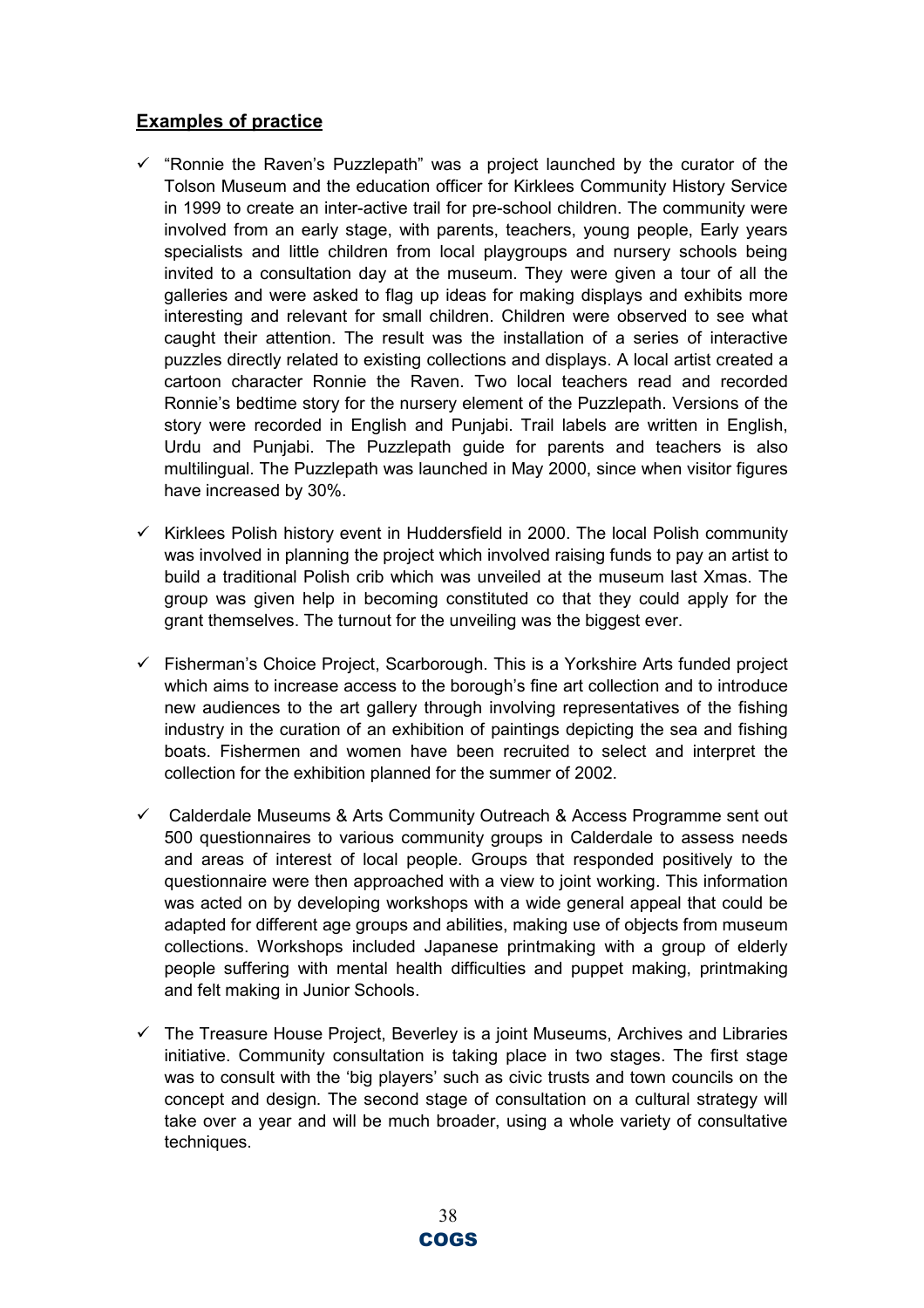- $\checkmark$  The Sheffield Galleries and Museums Trust "Forged: Made in Sheffield" project is about community involvement. This will happen in a variety of ways, including management of the project. A steering group of community members, acting as a 'creative think-tank', will:
	- advise on issues and subjects of most interest and relevance to local people;
	- contribute expert advice, guidance and advocacy for the project through their own networks;
	- provide links to other community members and groups;
	- decide on subject matter and themes for activities and the exhibition;
	- discuss and approve proposals for the exhibition;
	- help to organise events, book venues etc.

Steering group members will be recruited via personal contact, the project leaflet which asks people to register an interest, and by direct invitation to voluntary and community organisations. Public opinion will also be sought through talks to community groups at their meetings and also through stalls at events and festivals. Ultimately, public opinion gathered as a result of the project will feed into the Trust's future development plans.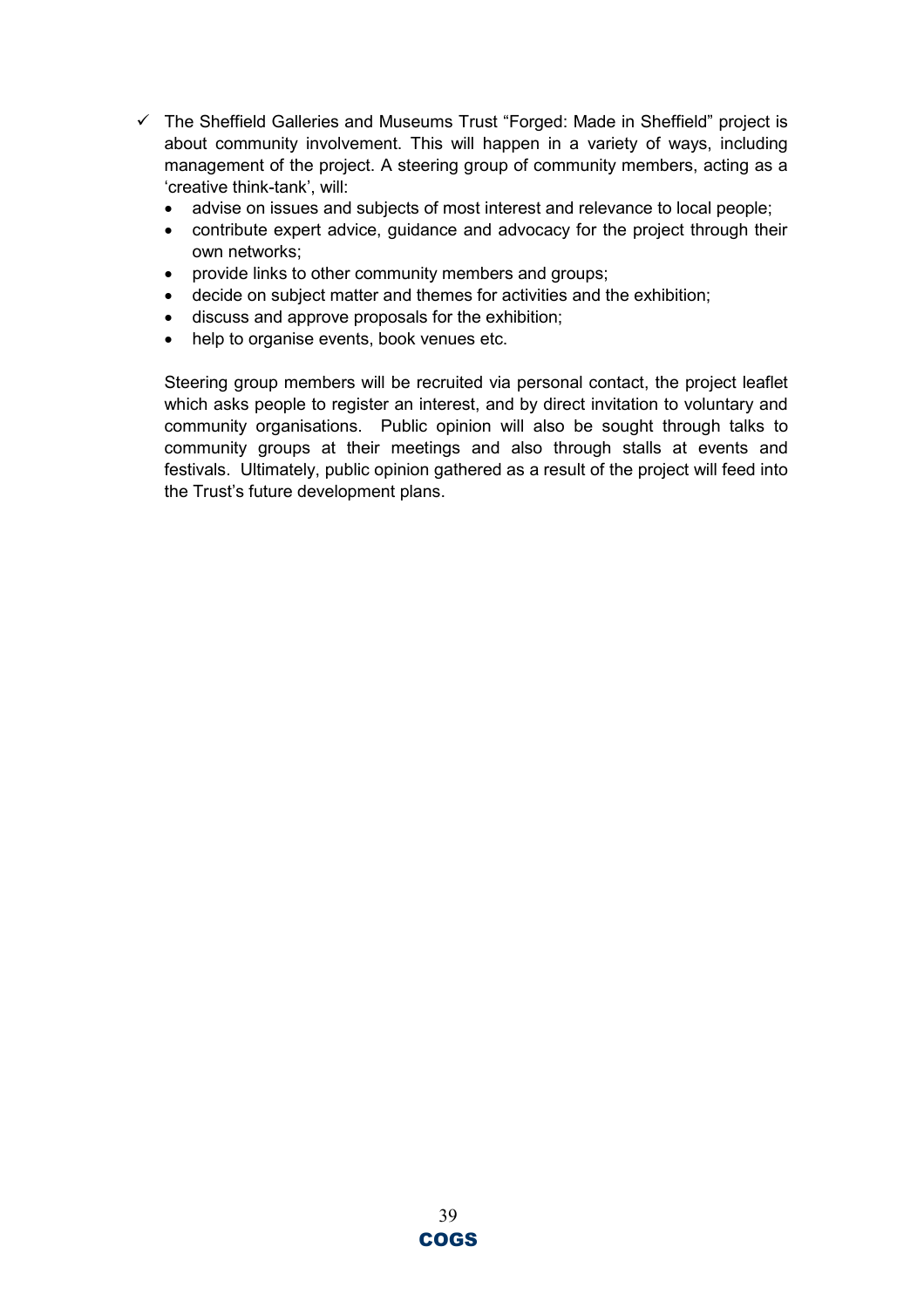## 12. Mutually beneficial partnerships are developed across the sector domains and with other agencies.

External partners often have a very positive attitude towards what can be offered through the cultural heritage sector. In addition other agencies can often provide research information on local needs and share skills, useful contacts and resources. Partners can provide extra resources such as training - they may be able to access funding the cultural heritage sector can't, or can strengthen applications for funding.

### Key Consideration

How can you make use of networks and partnerships?

#### Indicators of progress

- There are examples of collaborative working across the sector.
- There is positive feed-back from community groups and other agencies.
- Identified mutual benefits arise from partnership working.

- Set up a cross-sectoral working group to explore potential areas of joint working.
- Consider the areas of knowledge, skills, resources etc that you both have to offer and that you may need to develop work with communities.
- Identify potential groups / agencies for partnership working and establish regular communication.
- Get involved in relevant networks to develop relationships with potential partner groups and agencies.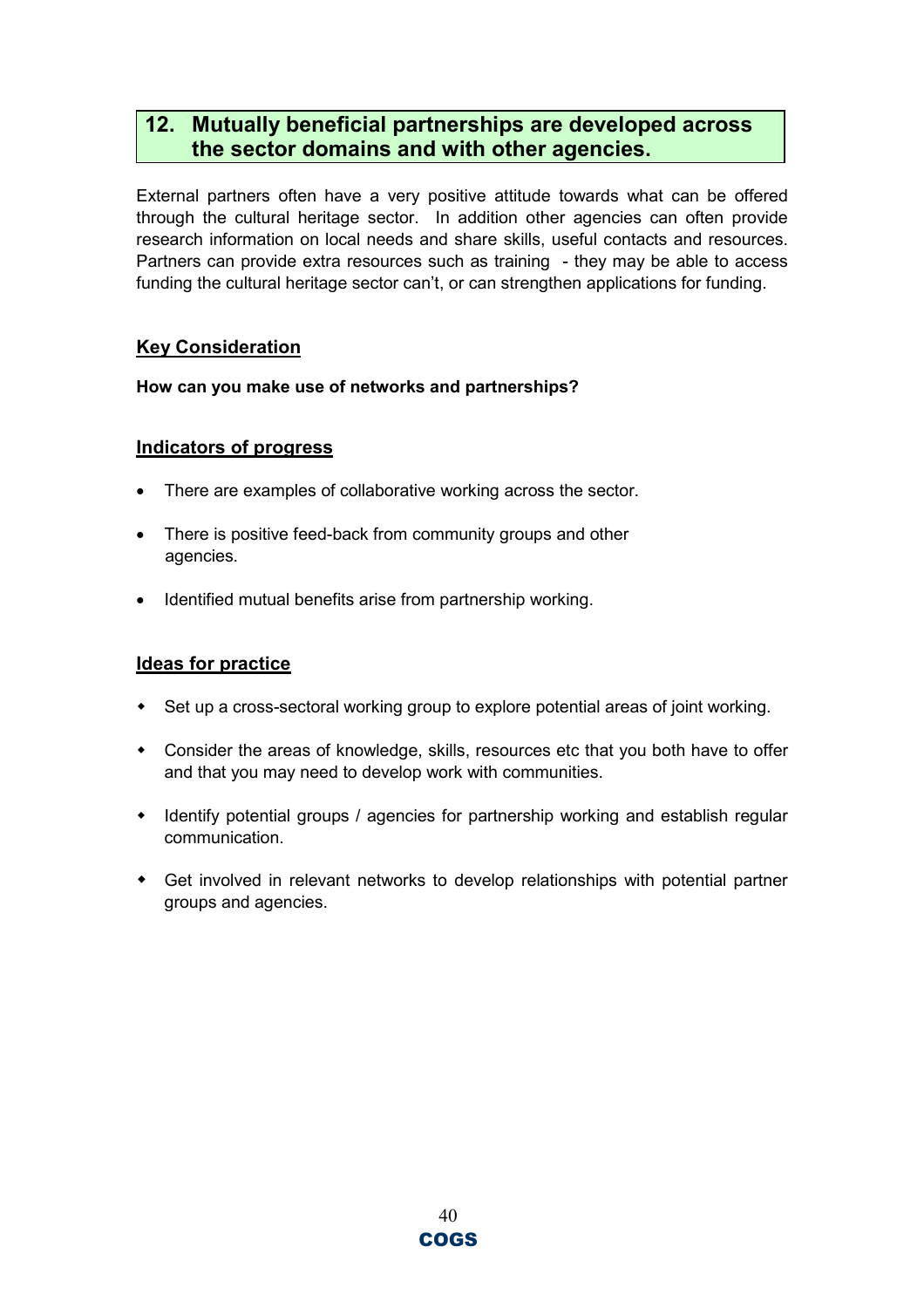- $\checkmark$  The Treasure House Project, Beverley is a joint Museums, Archives and Libraries initiative. It is seen as part of a heritage network involving local and regional government and charitable organisations. This is a £5m capital project for a new building next to the existing Art gallery and Library which will act as a portal to the world of heritage and culture. The building will act as a hub for information flow and will include education spaces, theatre, exhibition spaces, library, archives and ICT facilities. Visitors will be actively involved in the process using search rooms to access primary and secondary sources of information about local history. Computers will provide a virtual heritage service. The reason for working together across museums, libraries and archives is that people do not view the world in 3 separate domains.
- $\checkmark$  York Family Learning weekends are geared around concept of inclusivity. The planning of the weekend (which took place in October 2001) involved consulting with information, guidance and advice organisations and service users. Funding came in the form of free support from Leisure and Arts and Education departments, Borders Bookshop, the castle and a number of voluntary organisations. Libraries opened on Sundays. In 2002 it will be part of a bigger collaborative initiative.
- $\checkmark$  "Making the Dinosaur Coast accessible for all" Project, Scarborough, will be delivered in partnership with a number of existing organisations, such as play centres, Community Education, Sidewalk (work with young people), Scarborough and District Blind and Partially Sighted Society and Scarborough District Guides.
- $\checkmark$  Calderdale Museums and Arts Community Outreach and Access Programme is funded by the Heritage Lottery Fund and employs a Schools Outreach Officer and a Community Outreach Officer who work in tandem running school arts projects and reminiscence / history projects with community groups. One of the workers is working with libraries to stage joint museums and libraries events in libraries throughout the borough. Their first venture was running a Victorian Christmas workshop at five different libraries.
- $\checkmark$  The Dales Countryside Museum NVQ course in Archaeology was run in partnership with Craven College and the Yorkshire Dales National Park Archaeologist.
- $\checkmark$  The Lavender Group, established in 2001, brings together workers in Rotherham from libraries, archives, museums, arts, theatres and lifelong learning. The purpose of the group is to explore possibilities for joint working. For example workers have collaborated in developing an oral history project and are, together with local history groups, organising a local history fair to be held in the town centre. The group meets on a regular basis - approximately monthly.
- $\checkmark$  The 'Forged: Making History in Sheffield' project is driven at a strategic level in partnership with:
	- An Education Action Zone.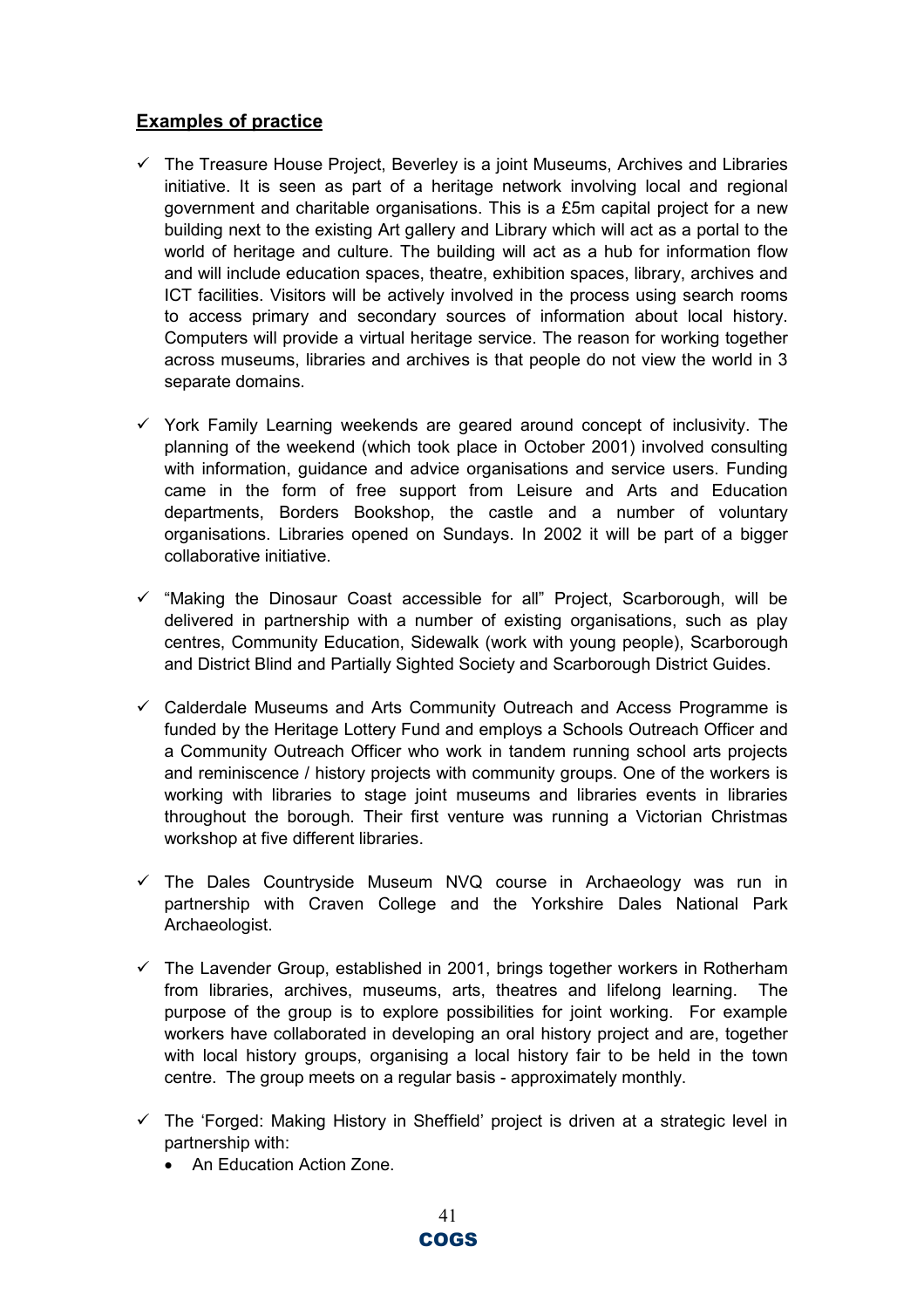- local creative hubs, Monteney Community Workshop and the Burton Street Project
- Sheffield Libraries, Archives and Information
- Sheffield Youth Service
- SPELL NE (Sheffield Partnership for Education and Lifelong Learning North East)

At the level of project work with individual groups a range of other organisations are involved including the WEA, North Sheffield Drug and Alcohol Project, Colley Working Men's Club.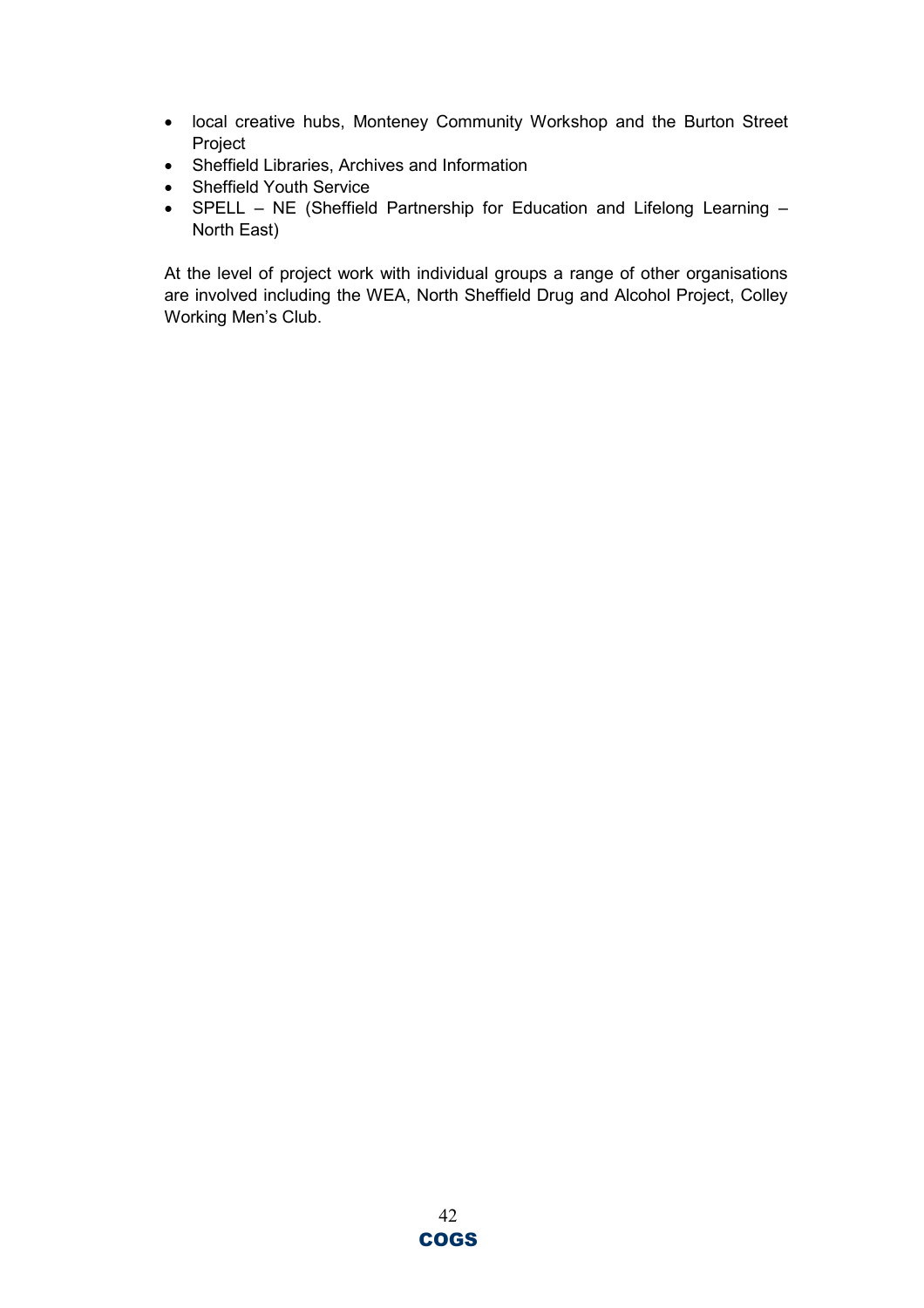## 13. There is two-way communication and dissemination of information between services and communities.

Information (or lack of it) is cited as one of the greatest barriers to involvement. Participation can be hampered if communities do not know what opportunities are available to them, and also if one service provider does not know what another is doing. It is important that there is a strategic rather than an ad hoc approach to information collection and dissemination. This guideline is therefore about information sharing across the sector and between partner agencies and communities.

#### Key Consideration

How can you help the flow of information between communities and the service?

#### Indicators of progress

- An information strategy is developed and reviewed.
- Information is provided in plain and relevant languages and in a variety of formats.
- Information is circulated from, to and within communities.
- A range of publicity channels is used as appropriate to the target audience.
- Effective relationships are developed with the media to raise public awareness of services.
- Friends and other support organisations are kept informed in order for them to 'champion' the service.

- ♦ Information can be circulated through newsletters. If these are aimed at communities then communities could be involved in their production. Regular newsletters can encourage involvement.
- ♦ Links with local journalists can ensure that newspapers are a method of information sharing.
- ♦ Information should be understandable. Every effort should be made to refrain from using jargon, and to speak and write in plain language.
- ♦ Timescales will need to take account of the time it takes for information to reach all sections of the community
- ♦ Consider creative ways in which communities, particularly those who do not 'come into' your service or buildings can feed in ideas e.g. suggestion boxes in community centres.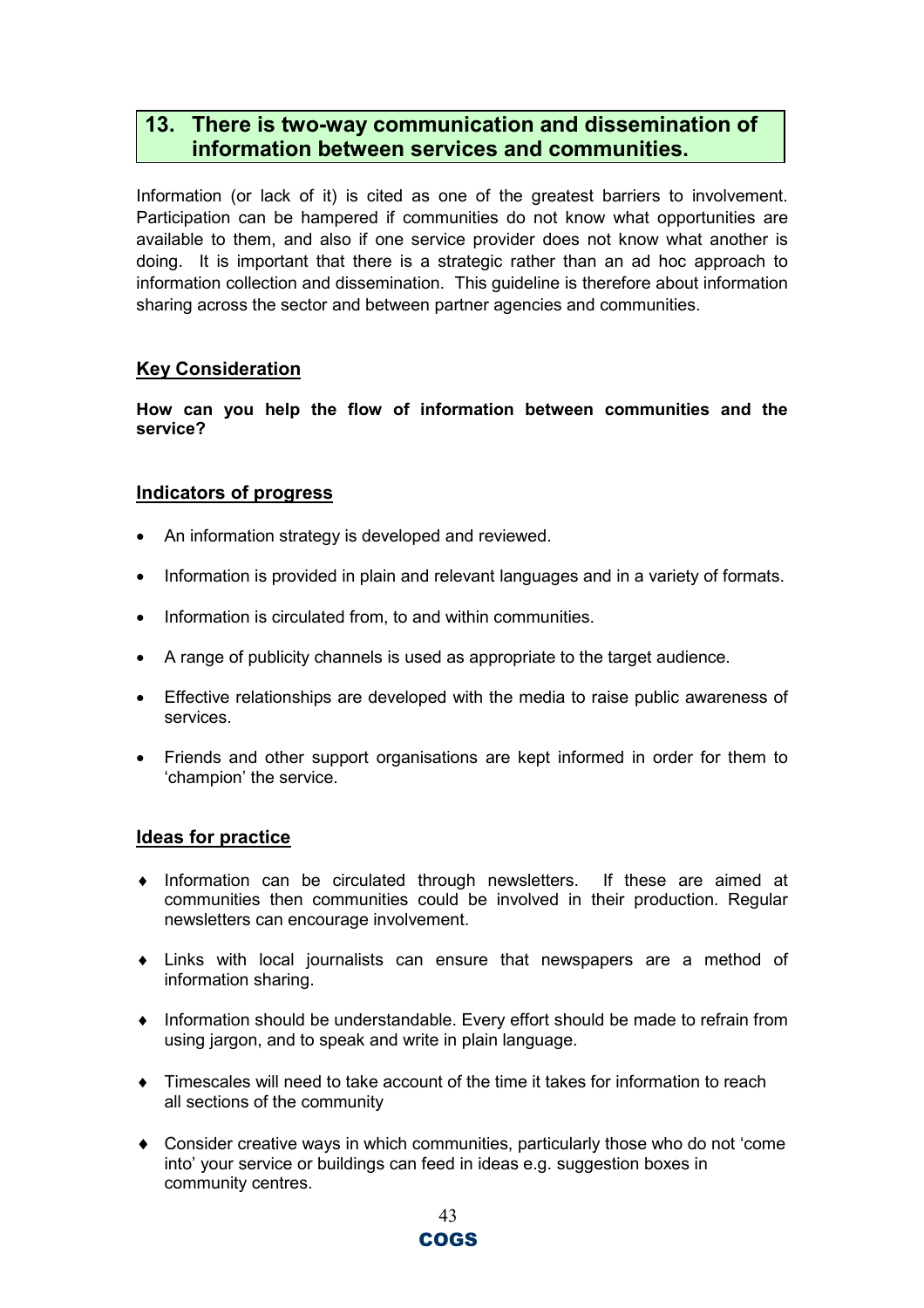- $\checkmark$  In Calderdale a heritage lottery funded project employs a schools outreach worker and a communities outreach worker to work in tandem. One project during Africa week was to take artefacts out of the museum and into schools.
- $\checkmark$  The Dales Countryside Museum is carrying out an enguiry into why some people do not use the facility and to find out how the museum can be made more relevant. As part of this enquiry 'Travelling Trunk' displays are being developed for use by museum staff when they go out to other venues to tale part in workshops, focus groups or other activities in schools and colleges. These collections of artefacts, pictures and other materials will be used to demonstrate what the museum has to offer but also to get feedback what the public would like the museum to do.
- $\checkmark$  The 'Forged: Made in Sheffield' Project has set up a number of communication channels to inform people locally about the project and to give people a chance to say how they would like to get involved:
	- Leaflets asking people key questions which identified their main interest and concerns were distributed around the community along with post boxes for ease of return
	- A regular slot has been provided in the free community newspaper for project updates and stories
	- A Local History Roadshow will be held and the project will have a presence at community festivals which will promote the project and invite people to take part.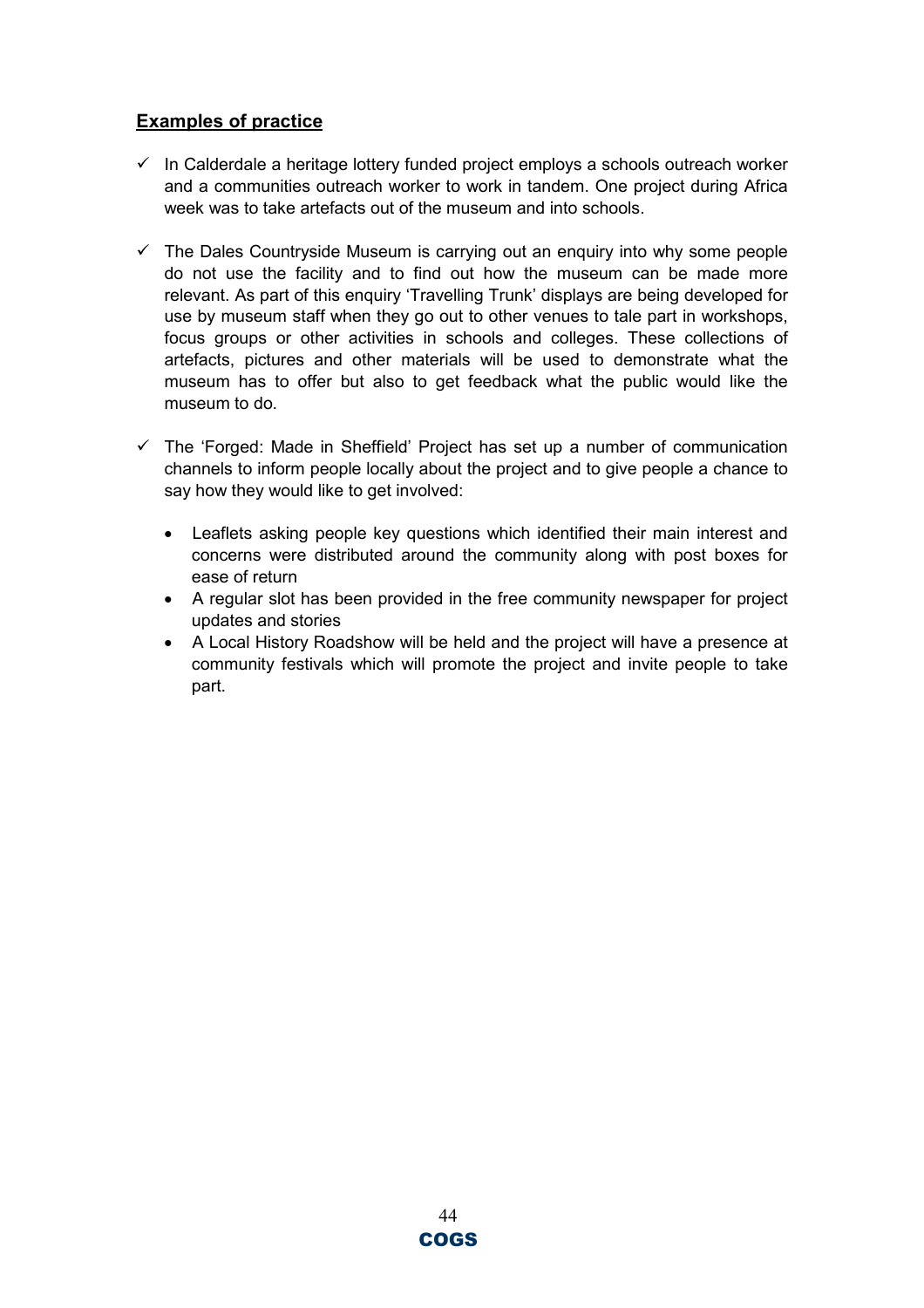## Appendices

Appendix A (i) Guideline

| How this relates to your work |                     |  |  |  |  |  |  |
|-------------------------------|---------------------|--|--|--|--|--|--|
|                               |                     |  |  |  |  |  |  |
|                               |                     |  |  |  |  |  |  |
|                               |                     |  |  |  |  |  |  |
|                               |                     |  |  |  |  |  |  |
|                               |                     |  |  |  |  |  |  |
|                               |                     |  |  |  |  |  |  |
| <b>Action</b>                 | Possible indicators |  |  |  |  |  |  |
|                               |                     |  |  |  |  |  |  |
|                               |                     |  |  |  |  |  |  |
|                               |                     |  |  |  |  |  |  |
|                               |                     |  |  |  |  |  |  |
|                               |                     |  |  |  |  |  |  |
|                               |                     |  |  |  |  |  |  |
|                               |                     |  |  |  |  |  |  |
|                               |                     |  |  |  |  |  |  |
|                               |                     |  |  |  |  |  |  |
|                               |                     |  |  |  |  |  |  |
|                               |                     |  |  |  |  |  |  |
|                               |                     |  |  |  |  |  |  |
|                               |                     |  |  |  |  |  |  |
|                               |                     |  |  |  |  |  |  |
|                               |                     |  |  |  |  |  |  |
|                               |                     |  |  |  |  |  |  |
|                               |                     |  |  |  |  |  |  |
|                               |                     |  |  |  |  |  |  |
|                               |                     |  |  |  |  |  |  |
|                               |                     |  |  |  |  |  |  |
|                               |                     |  |  |  |  |  |  |
| <b>Notes</b>                  |                     |  |  |  |  |  |  |
|                               |                     |  |  |  |  |  |  |
|                               |                     |  |  |  |  |  |  |
|                               |                     |  |  |  |  |  |  |
|                               |                     |  |  |  |  |  |  |
|                               |                     |  |  |  |  |  |  |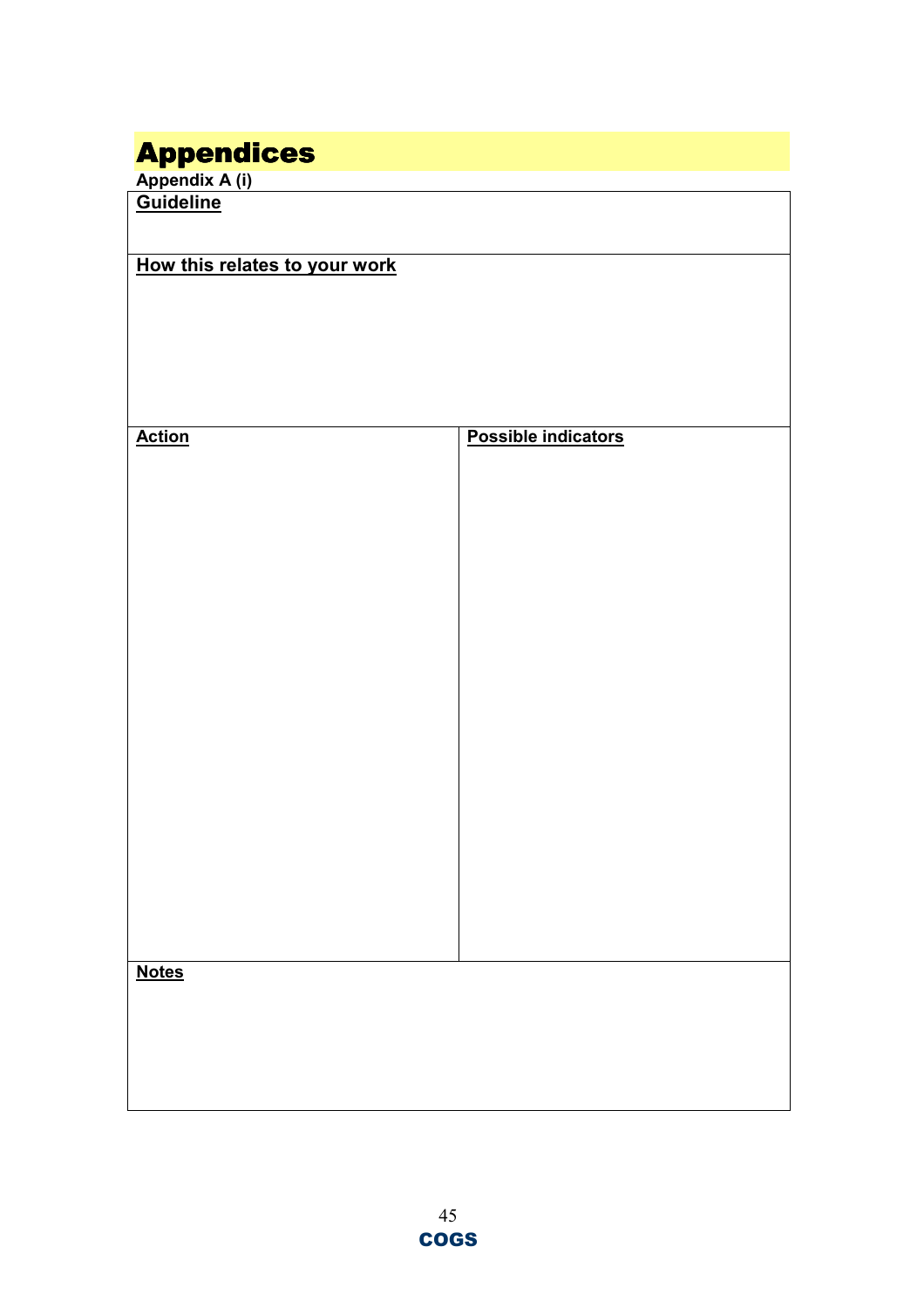# Levels of participation Levels of participation Appendix A (ii) Appendix A (ii)

This should help you to explore strategies that promote effective<br>involvement (at various levels), identify examples of good practice in<br>promoting involvement, and identify difficulties and possible ways of This should help you to explore strategies that promote effective involvement (at various levels), identify examples of good practice in promoting involvement, and identify difficulties and possible ways of overcoming them. overcoming them.

Firstly, try to identify the guidelines you are working towards and the level Firstly, try to identify the guidelines you are working towards and the level at which you hope people will be involved/or the level at at which you hope people will be involved/or the level at

which you think they were involved. Write the guideline into the appropriate level. Plan your strategy or identify the strategy you have adopted and write this into the appropriate box. Complete the following boxes as appropriate, depending on whether you are completing the table in advance of carrying out the work – in which case it forms part of your planning strategy, or in hindsight- in which case it forms part of boxes as appropriate, depending on whether you are completing the table in advance of carrying out the work – in which case it forms part of your planning strategy, or in hindsight- in which case it forms part of the appropriate level. Plan your strategy or identify the strategy you have adopted and write this into the appropriate box. Complete the following which you think they were involved. Write the guideline into the evaluation process. evaluation process.

| Desired/actual<br>outcomes<br>(related to<br>indicators)    |                                                 |                                            |              |             |
|-------------------------------------------------------------|-------------------------------------------------|--------------------------------------------|--------------|-------------|
| Resources<br>required                                       |                                                 |                                            |              |             |
| Scope of activity<br>(target audience/<br>numbers involved) |                                                 |                                            |              |             |
| Strategy/approach<br>adopted                                |                                                 |                                            |              |             |
| Guideline                                                   |                                                 |                                            |              |             |
| Level                                                       | Participation<br>- in planning<br>- in delivery | Involvement<br>(infrequent/<br>occasional) | Consultation | Information |

## 46 COGS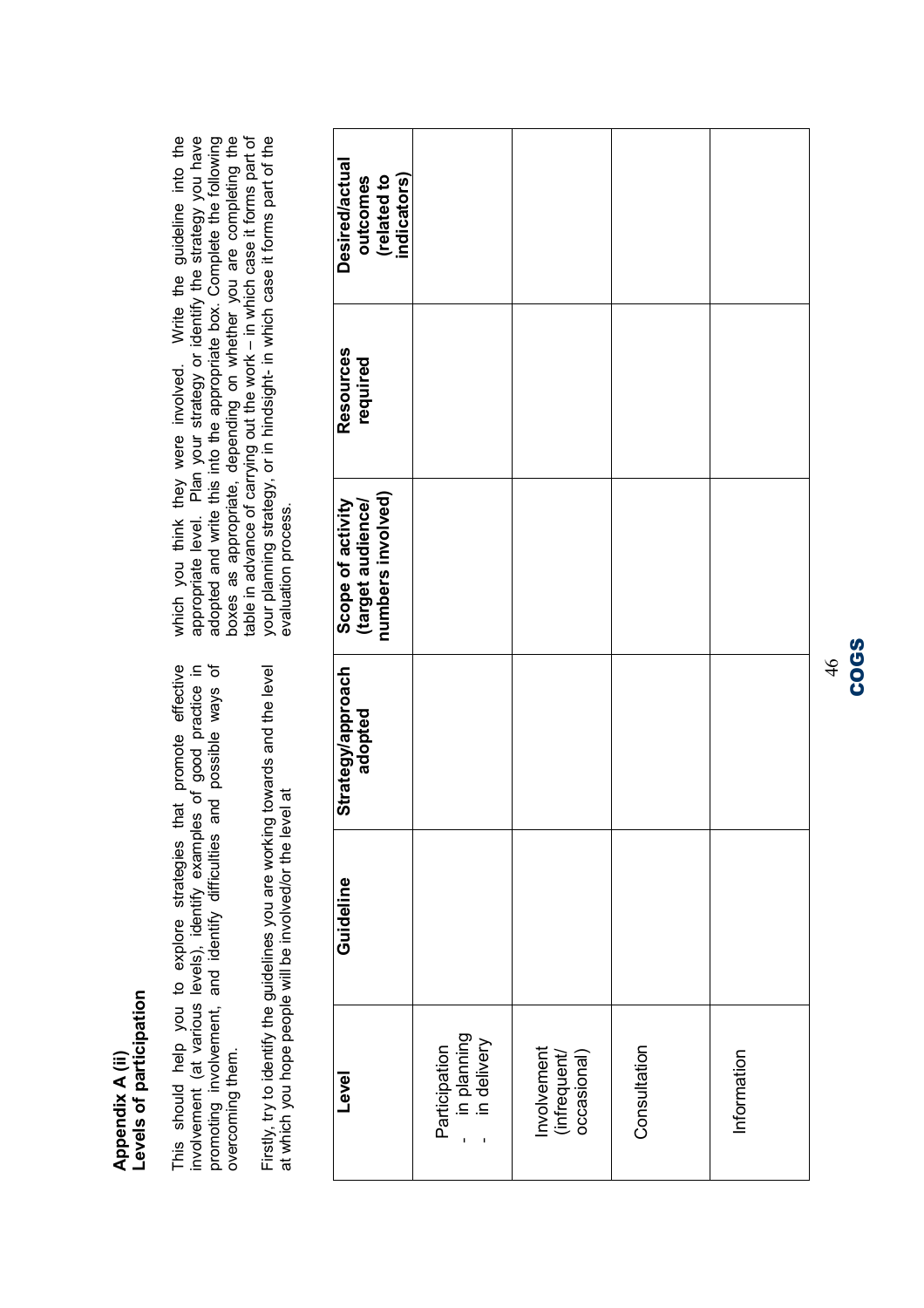#### Appendix B – Contacts for Examples of practice

Abbey House Museum, Leeds Kirkstall Leeds LS5 3GH Tel: 0113 2755821

Barnsley Rightstart Rightstart Co-ordinator Brierley Hall Church Street **Brierley** Barnsley S72 9HT Tel: 01226 711381

Calderdale Museums & Arts Community Outreach & Access Programme Community Services Directorate Shibden Hall Lister's Road Halifax HX3 6XG Tel: 01422 352246

Clifton Park Museum, Rotherham Community Curator Clifton Park Museum Clifton Lane Rotherham S65 2AA Tel: 01709 823635

Dales Countryside Museum Station Yard Hawes Wensleydale DL8 3NT Tel: 01969 667494

Dinosaur Coast Project, Scarborough Borough Council Museums and Gallery Officer Tourism and Leisure Services Londesborough Lodge The Crescent Scarborough YO11 2PW Tel: 01723 232323

Doncaster Community Archive Project Doncaster Archives Doncaster Central Library Waterdale Doncaster DN1 3JE Tel: 01302 734301

Doncaster Access Policy Directorate of Education and Culture Museum and Art Gallery Chequer Road Doncaster DN1 5AE 01302 734286

"Family Learning Weekend 2001" Senior Librarian Community Initiatives Education & Leisure Services York Library Museum Street York YO1 7DS Tel: 01904 655631 / 552830

"Fisherman's Choice", Scarborough Museums and Gallery Officer Tourism and Leisure Services Scarborough Borough Council Londesborough Lodge The Crescent Scarborough YO11 2PW Tel: 01723 232323

"Forged: Made in Sheffield" Sheffield Galleries and Museums Trust Public Programmes Officer Western Park Sheffield S10 2TP Tel: 0114 2782653

Kirklees Community History Service Community Education Manager The Stables Ravensknowle Park Wakefield Road Huddersfield HD5 8DJ Tel: 01484 223800

"Making Memories" The Swinton Lock Adventure Centre Dun Street Swinton S64 8AN Tel: 01709 578778

"Making Sense" Museums and Gallery Officer Tourism and Leisure Services Scarborough Borough Council Londesborough Lodge The Crescent Scarborough YO11 2PW Tel: 01723 232323

 "Open Spaces" Ferens Art Gallery Education Officer (Art) Queen Victoria Square Kingston Upon Hull HU1 3RA Tel: 01482 613902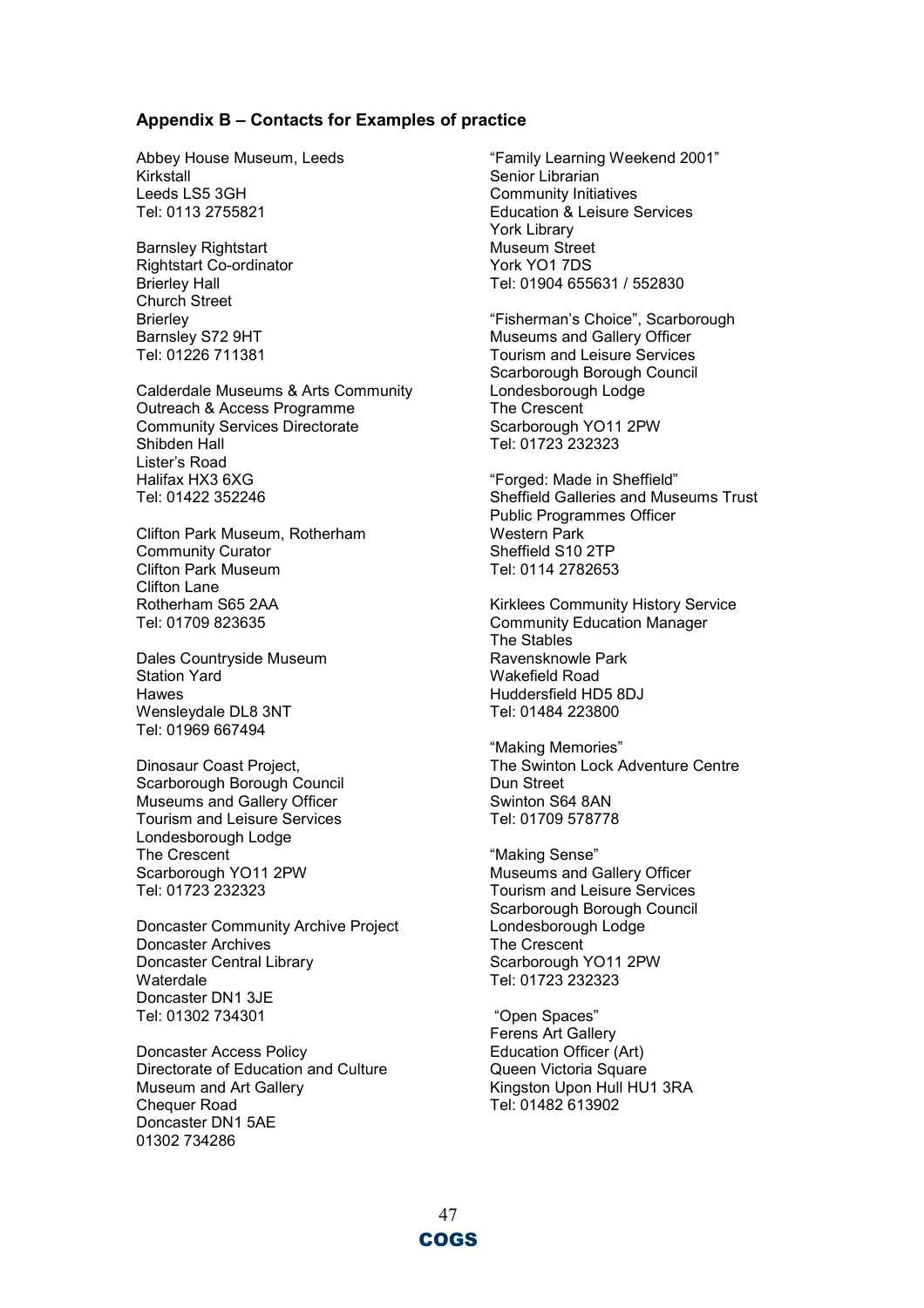Seeing Choices, Bradford Cartwright Hall Art Gallery Lister Park Bradford BD9 4NS Tel: 01274 493313

 "Separate Sense", Kirklees Kirklees Community History Service Ravensknowle Park Wakefield Road Huddersfield HS5 8DJ Tel: 01484 223800

"Sobriety Project", Goole Education Officer Waterways Museum & Adventure Centre Dutch River Side Goole DN14 5TB Tel: 01405 768730

Tolson Memorial Museum, Kirklees Community Education Officer Kirklees Community History Service Ravensknowle Park Wakefield Road Huddersfield HD5 8DJ Tel: 01484 223800

The Treasure House Project, Beverley Principal Museums Officer The Chapel Lord Roberts Road Beverley Tel: 01482 887700

Wakefield Art Gallery Lesley Best Education and Outreach Officer Wakefield Art Gallery Wentworth Terrace Wakefield WF1 3QW Tel: 01924 305900

Yorkshire Archeological Trust Andrew Jones Head of Education Cromwell House 13 Ogleforth York YO1 7SG Tel: 01904 663000

48 COGS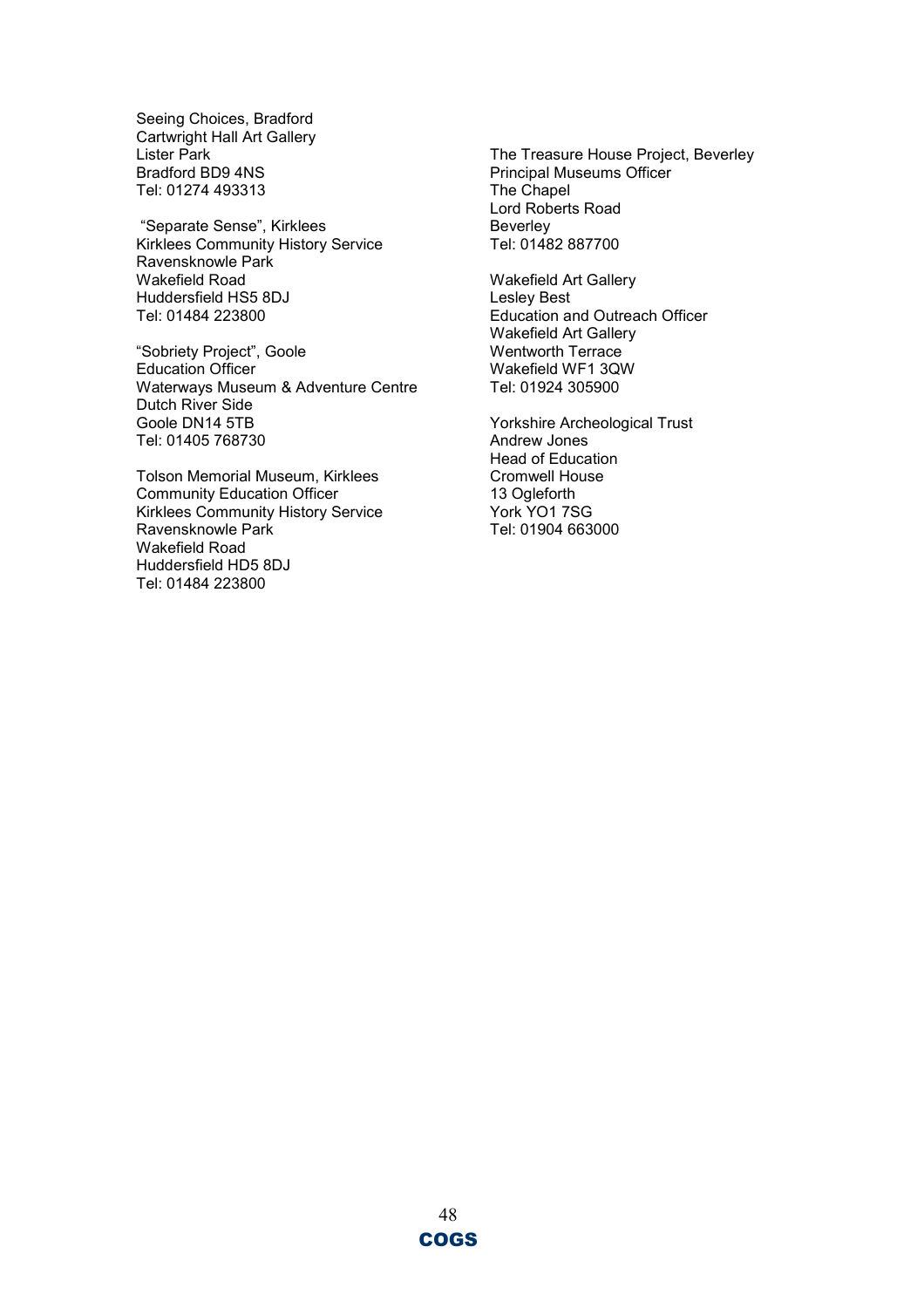#### Appendix C - comm@NET: supporting community archives.

A community archive is a collection of photographs, documents, text stories, oral reminiscences and video clips that have been digitised using specially developed Comma software and basic IT equipment. They are fully searchable databases that serve as a record of a community's cultural heritage and are published as a local CD-Roms and on the Internet. The two distinctive characteristics of community archives are:

- the community creates their own archive
- the community owns the copyright to it

A wide range of groups is involved in community archives including community groups, local and family history societies, residents associations, sheltered housing schemes, reminiscence groups, workplace groups, schools, libraries, museums and archives. The photographs and associated reminiscences collected by community archive groups are usually domestic and personal in nature and are not the kind of material which would normally find its way into archival collections.

One of the most significant features of community archive projects is that the ownership of the resulting collections remains with the community itself. Contributors agree the release of copyright in their photographs for use on a CD-Rom or the Internet, but retain the ownership and rights to the original. The copyright in the collected archive belongs to the community group.

Although community archives involve the use of new technology, the software has been specifically developed for people who may never have touched a computer in their lives before and is extremely easy to use.

Community archives are as much about process as they are about product. The benefits to communities have been identified as social, educational, cultural, creative, health, and economic.

In 2001 two Museums received grants of over £100,000 to develop projects involving community archives. A number of other co-ordinated projects involving museums, libraries and archives are planned.

comm@NET is a not for profit organisation that promotes, supports and develops community archives. comm@NET offers advice, training and support to groups, schools, and organisations and co-ordinates a range of projects across the UK. Contact: Project Co-ordinator Commanet PO Box 27 Leeds, LS13 1XS

Tel: 0113 274 3587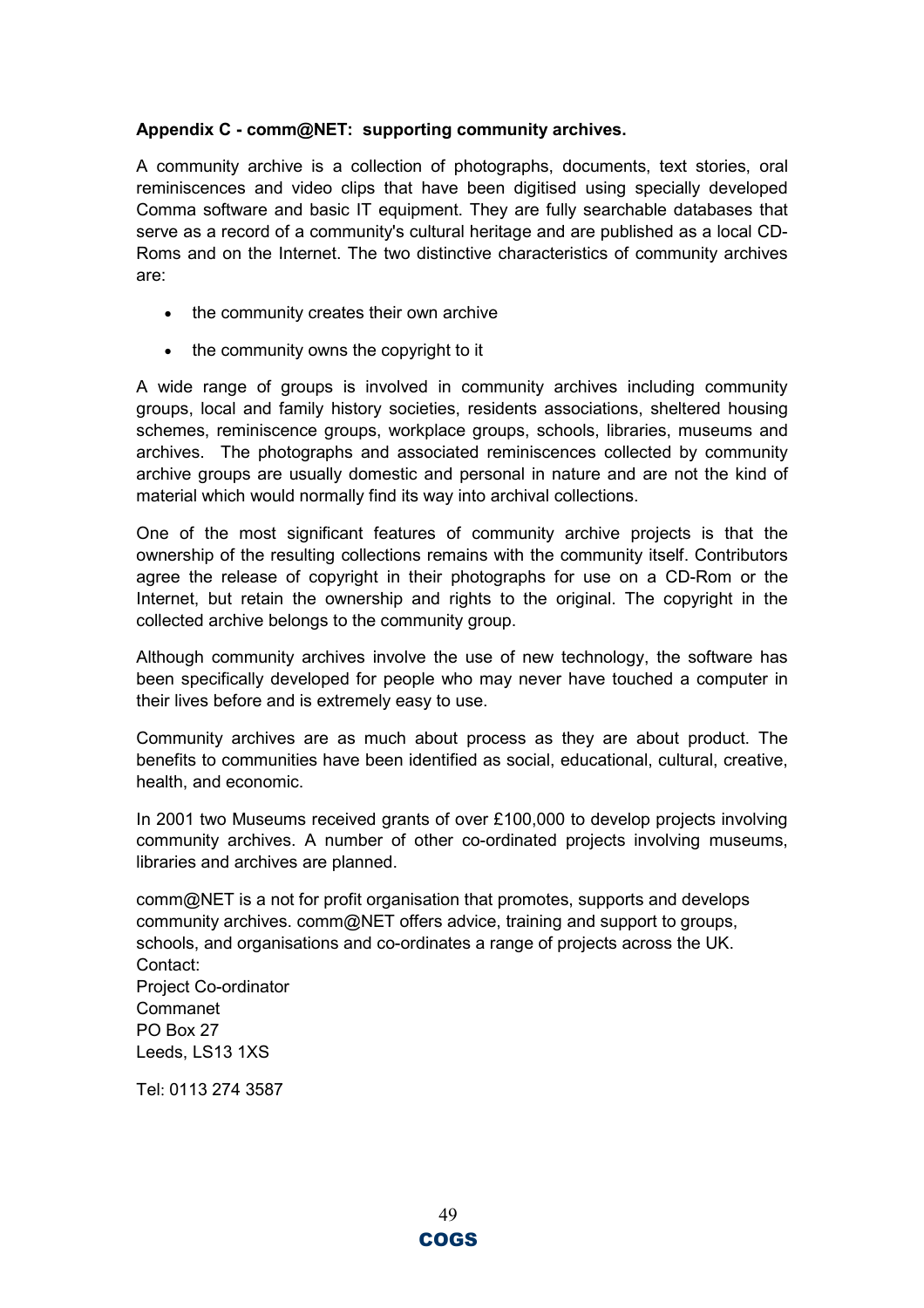#### Appendix D - from first 'Toolkit development' workshop

#### Who do we want to involve?

Pre-school nurseries Schools / teachers and school children Further education students Higher education students Children Young people Disaffected children / excluded teenagers Families

Academic community Professional community Industry groups Retired/redundant industrial workers Working class

Older people Older people in sheltered housing/residential care Black older people Women Ethnic minority communities Minority cultural groups

Mentally and physically disabled People with special needs Homeless young people and adults

#### Why do we want to involve them?

Promoting access and participation Developing partnership and networks Building sustainable relationships So that we are relevant and responsive to the community Develop connection with locality To give 'ownership' of the service To ensure that museums and galleries represent all communities interests Improve relations with involvement To help shape the service and extend its diversity To promote understanding and effectiveness

Raise awareness of service Turning non-users into users Widening audience and interest Improve representation Increase user numbers Meet targets Provide meaningful stock

To improve quantity and quality of research materials and make better use of existing resources

'Reluctant' readers **Carers** Community groups Voluntary groups Religious groups Social groups Specialist groups/societies Well woman groups Environmental groups Local history and heritage groups Friends of the museum

Urban communities Rural communities People living in the immediate neighbourhood Parish Visitors to the area

Specific geographic areas

Non-users/visitors Socially excluded communities Deprived communities (socially/economically)

Virtual visitors

To gain support for developments Education and life long learning To enhance learning experience To provide specific facility and improve amount and quality of knowledge To widen participation and improve access to HE Facility towards gaining employment Help to assure community worth through expression of heritage Develop records of community held artefacts Build on 'basic skills' Capacity building Increase skills in the community Create sense of identity and belonging, improve health and self-esteem and rebuild communities with greater sense of pride To promote careers in the sector Understand what barriers may exist and

address this. Respond to government initiatives and other cultural strategies and policies Best value To attract funding To show relevance with social inclusion agenda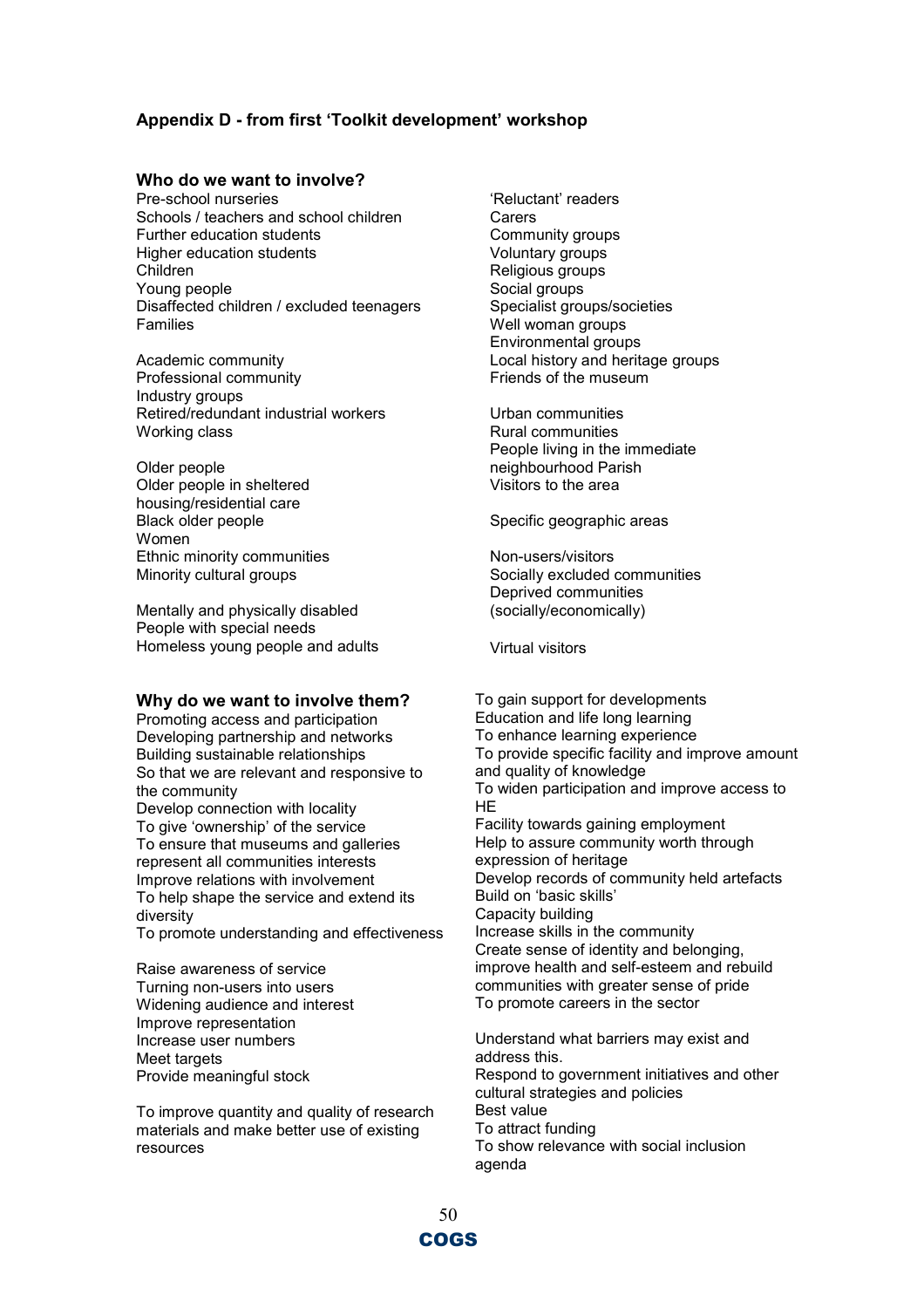#### Appendix E What is community development?

Community development is concerned with change and growth - with giving people more power over the changes that are taking place around them, the policies that affect them and the services they use (Marilyn Taylor, Signposts to Community Development; CDF). As such it is relevant to all levels of participation. It seeks to 'enable individuals and communities to grow and change according to their own needs and priorities' (Standing Conference on Community Development) rather than those dictated by circumstances beyond their boundaries. It works through bringing people together to 'share skills, knowledge and experience.'

#### Community development methods

The methods used within community development will be particularly relevant to participation processes that seek to empower community interests. Marilyn Taylor lists the following main methods:

- Profiling and policy analysis. Developing a community profile and analysing policies - local, national, international - as they affect the community.
- Capacity building: training people in the skills that they need to achieve their goals.
- Organising by building sustainable and accessible organisations around issues that are defined by the community as important.
- Networking to build links between organisations where this can help to achieve objectives.
- Resourcing groups by linking them to outside resources and expertise.
- Negotiating to encourage service providers to adopt a community development approach, and assist people and groups in the community in their relationships with service providers and policy makers.

Ultimately, community development works through collective action to achieve social change.

#### Some roles on community involvement

- 
- 
- challenger facilitator trainer supporter
	-
- 
- 
- catalyst promoter advocate clarifier / analyser
- initiator steerer  **networker** listener / reflector
	-
- negotiator encourager co-ordinator information sharer

#### Some processes of community involvement

- 
- starting groups supporting collective action promoting accountability
- 
- facilitating learning promoting / supporting equality dealing with conflict
- 
- community consultation supporting group development promoting accessibility
	-

• politicisation

51

#### COGS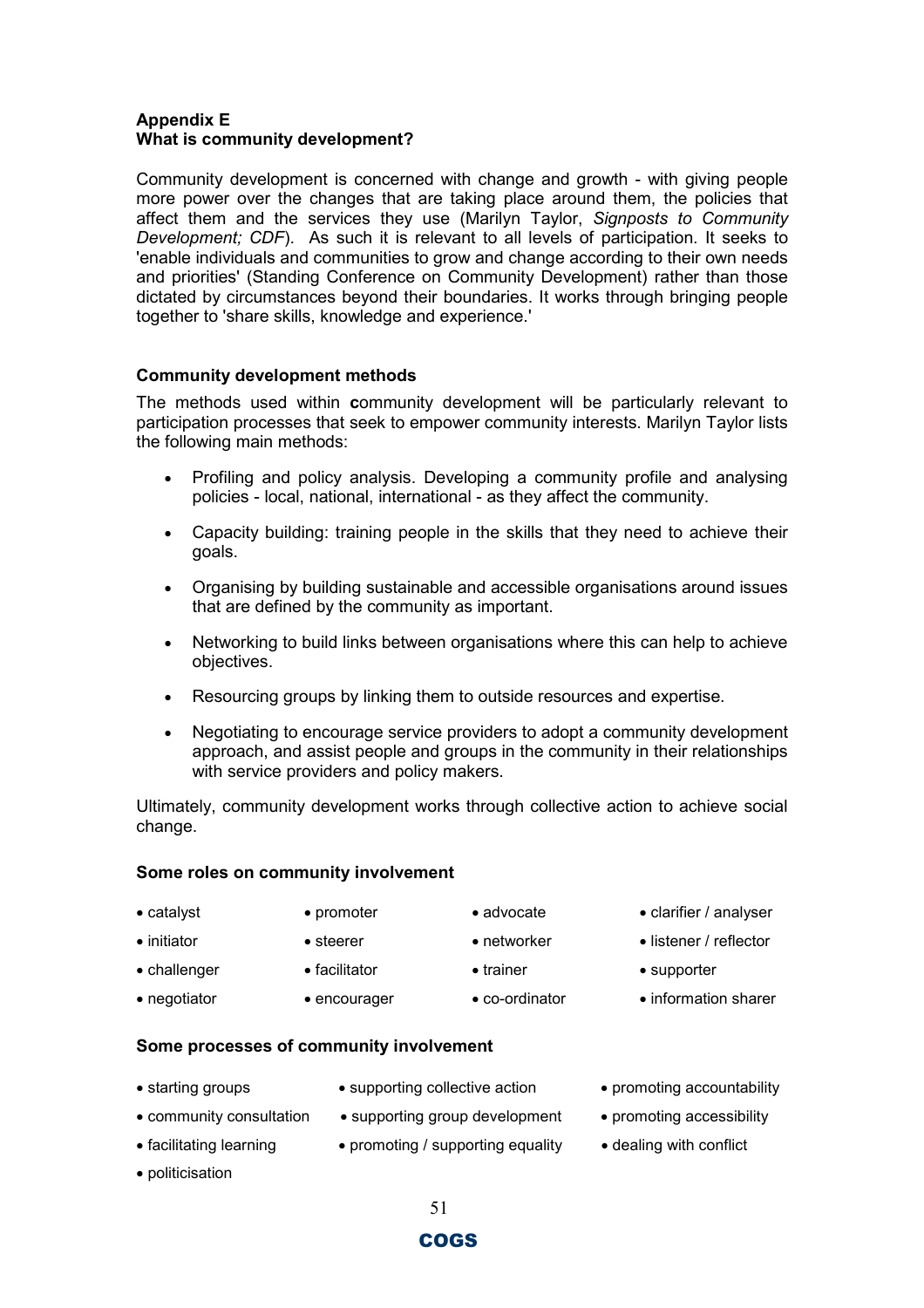#### Appendix F- Glossary of terms

#### Active Citizen

Used by central government to encourage people to provide services themselves rather than expecting the state to do so. It has an emphasis on people's responsibilities rather than their rights - encouraging people to become charitable.

#### Alliances

Alliances usually have a common purpose, and particular objectives. They bring allies together, but have little in the way of formal or informal contractual arrangements between participants.

#### Business plan

A costed development plan, which will usually cover a period of 3 or more years. The items to be included depend on the purpose for which the plan is to be used. Business Plans are frequently required by funding bodies.

#### Capacity building

Helping people to develop the skills and confidence to become involved in community activities.

#### Collective Action

Working together with others to achieve a common aim.

#### **Community**

The web of personal relationships, group networks, traditions and patterns of behaviour that develops among those who share either the same physical neighbourhood and its socioeconomic situation, or common understandings and goals around a shared interest.

#### Community Action

Community based campaigns and networks concentrating on issues of concern to that community. Methods can range from the presentation of a petition to a local councillor to nonviolent protests, such as those held by some Community Development Projects of the 1970's, the public demonstrations against deportations or in support of the miners, and the camps set up in 1993 to save the pits.

Community groups and the community sector refer to those very small groups and organisations that might range from self-help groups to neighbourhood controlled community infrastructures. Community groups are characterised by their self-help nature, are selfcontrolling, typically have few resources and are totally, or almost always, reliant on voluntary effort. It is the fact that they are engaged in meeting their own needs, under their own control, that distinguishes them from other voluntary organisations

The community sector is an umbrella classification for community groups.

Community Members are the individuals living in a community of geographical area or of interest. Typically, they comprise a diverse grouping expressing different views and priorities.

#### Community regeneration

Renewing communities by responding to the needs expressed by their members, and by ensuring they are involved as equal partners in any funding or improvement initiatives. Community regeneration recognises that, as stakeholders in regeneration, communities have the strongest interest and commitment to the long-term future.

#### Community Work

A process whereby oppressed people gain the skills, knowledge and the confidence to tackle the sources of their problems and bring about desired changes.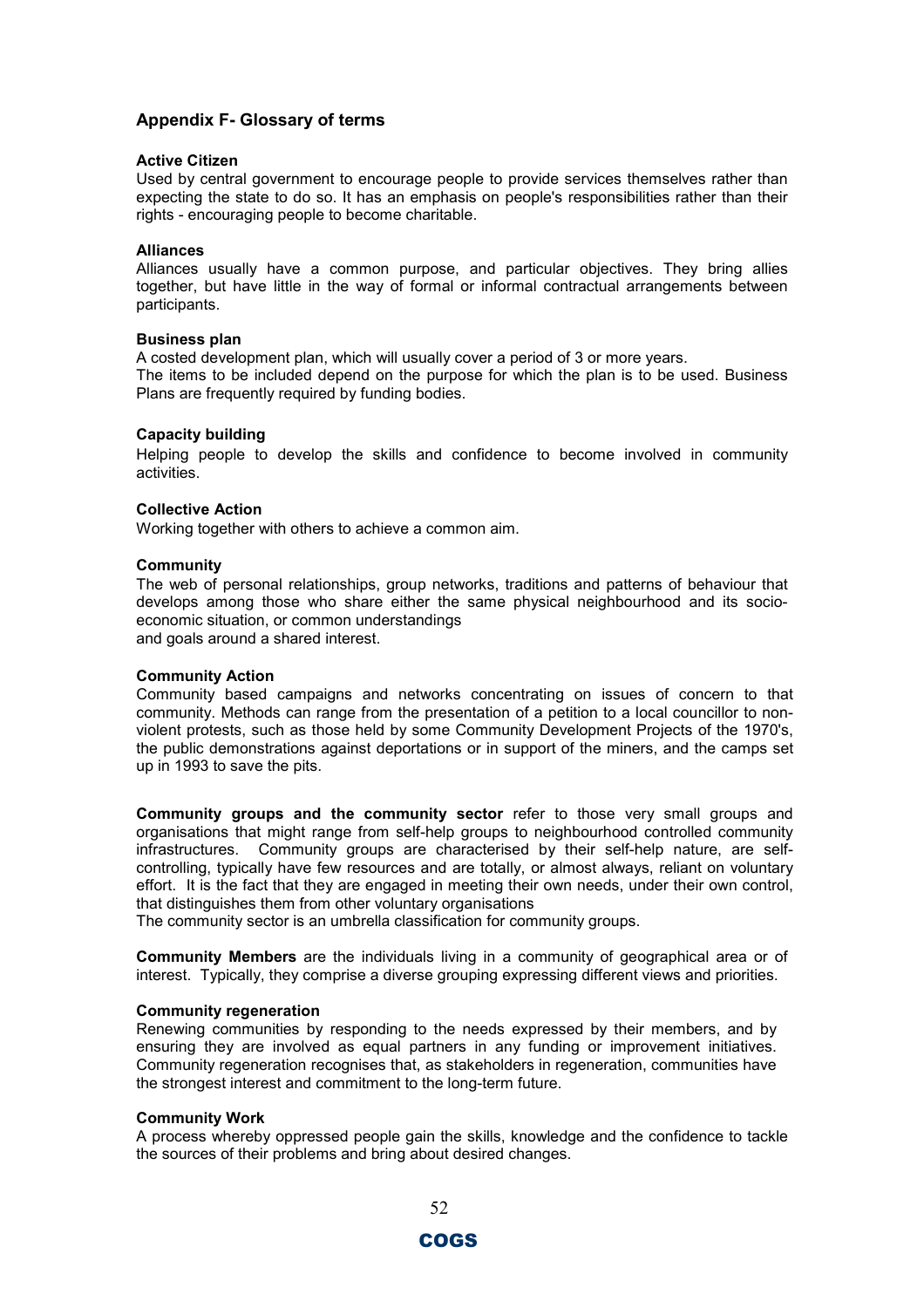#### **Consultation**

Seeking the views of individuals and organisations in order to gauge opinion, and, in some instances, involvement with, a particular issue. An agency commissioning the consultation may seek to involve the parties more or less actively, depending on the intended purpose.

#### Empowerment

Ways in which knowledge, skills, resources, and power can be transferred to people previously on the margin of an organisation.

#### Exit strategy

What will your organisation do next, after the funding for the project has run out? Will you seek funding from another source? If so, when will you begin the process? Funders often ask for an exit strategy as a condition of grant aid

#### Mentor

Experienced and trusted advisor

#### Milestone

A stage of achievement within a funding programme. Funders will often ask for an indication of milestones as a condition of grant aid. e.g. Barchester Play Organisation indicate that six months into their grant programme they will have employed a part-time worker and publicised their new library project in a number of community languages.

#### Monitoring

The systematic collection and recording of information to help an organisation know how it is doing; it helps to account for the work of the organisation.

#### Neighbourhood Work

Using a community development approach to work with neighbourhood organisations, or groups of local people who come together to try and solve their own problems or those of the locality.

#### Networks and networking

A loose, semi informal collection of individuals or groups who are in direct or indirect communication with each other. Networking 'is the process by which relationships and contacts between people or organisations are established, nurtured and utilised for mutual benefit. Alison Gilchrist, 'Community Development and Networking' CDF and SCCD Briefing Paper No 7 1995

#### Not-for-profit organisations

An organisation either run by a voluntary management committee as a co- operative/collective employing workers or a company to providing a service and whose excess funds are ploughed back into the provision of services.

#### Participation

The process by which users become partners in contributing to, and sharing in, decisions affecting the lives of the users' groups they represent. There is a distinction between user and community participation.

User Participation involves working with individuals to enable them to make their own decisions.

Community Participation involves groups of people representing the community having a voice in the decision making processes that affect them.

#### **Partnerships**

Groups of organisations jointly undertaking particular pieces of work. They may include statutory agencies, voluntary and community organisations, the private sector and individuals. The structure of partnership arrangements ranges along a continuum from highly formalised partnerships to looser arrangements. There are many models of how partnerships operate in practice, and no single blueprint fits all circumstances.